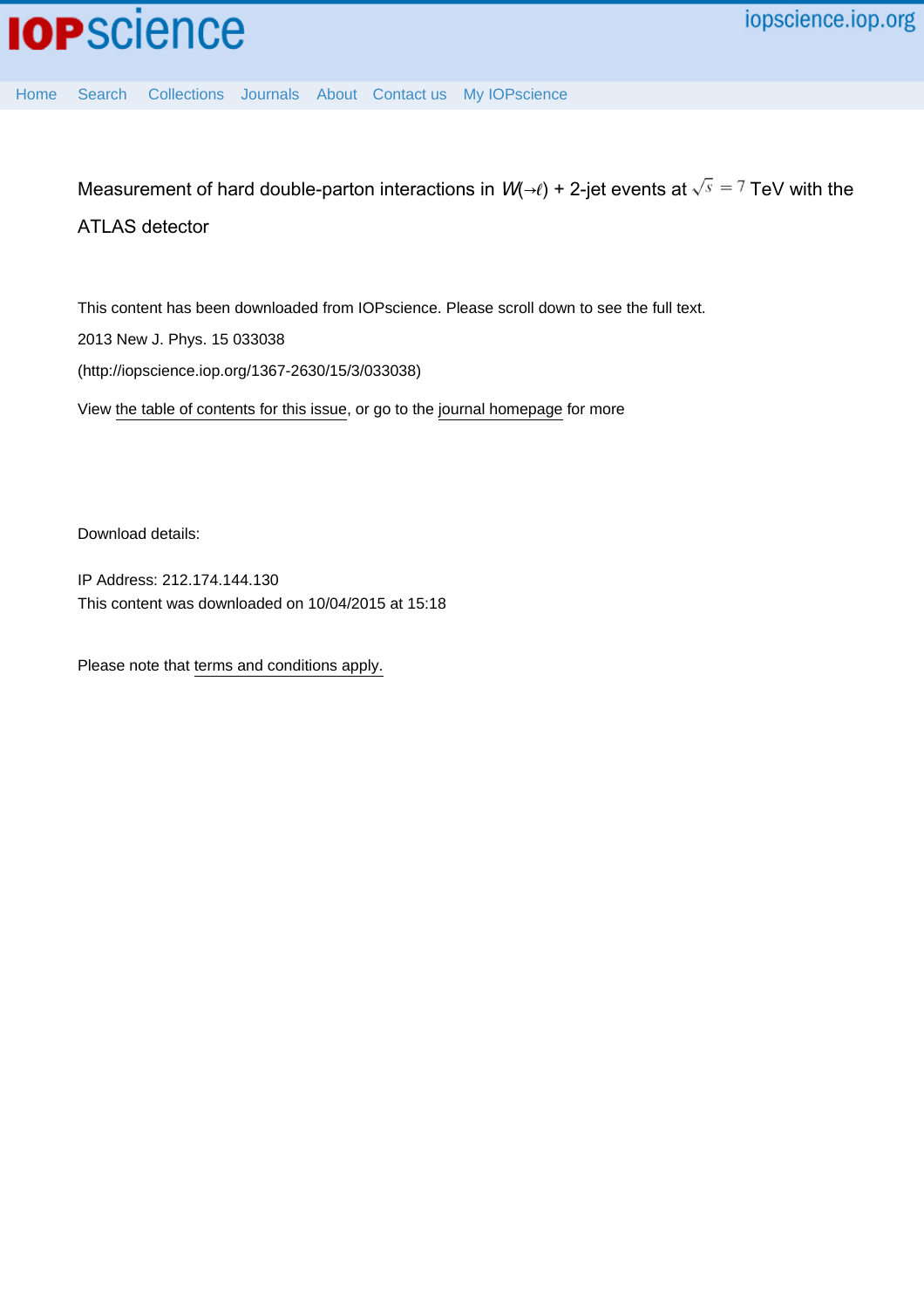# **New Journal of Physics** The open access journal for physics

## **Measurement of hard double-parton interactions in**  $W(\rightarrow \ell \nu)$  + 2-jet events at  $\sqrt{s} = 7$  TeV with the **ATLAS detector**

## **The ATLAS Collaboration**

*New Journal of Physics* **15** (2013) 033038 (39pp) Received 29 January 2013 Published 25 March 2013 Online at <http://www.njp.org/> doi:10.1088/1367-2630/15/3/033038 E-mail: [atlas.publications@cern.ch](mailto:atlas.publications@cern.ch)

**Abstract.** The production of *W* bosons in association with two jets in **Abstract.** The production of *W* bosons in association with two jets in proton–proton collisions at a centre-of-mass energy of  $\sqrt{s} = 7 \text{ TeV}$  has been analysed for the presence of double-parton interactions using data corresponding to an integrated luminosity of 36 pb<sup>−</sup><sup>1</sup> , collected with the ATLAS detector at the Large Hadron Collider. The fraction of events arising from double-parton interactions,  $f_{\text{DP}}^{(D)}$ , has been measured through the  $p_{\text{T}}$  balance between the two jets and amounts to  $f_{\text{DP}}^{(D)} = 0.08 \pm 0.01$  (stat.)  $\pm 0.02$  (sys.) for jets with transverse momentum  $p_T > 20$  GeV and rapidity  $|y| < 2.8$ . This corresponds to a measurement of the effective area parameter for hard double-parton interactions of  $\sigma_{\text{eff}} = 15 \pm 3$  (stat.)  $^{+5}_{-3}$  (sys.) mb.

*New Journal of Physics* **15** (2013) 033038 1367-2630/13/033038+39\$33.00

© CERN 2013 for the benefit of the ATLAS Collaboration, published under the terms of the [Creative Commons Attribution 3.0](http://creativecommons.org/licenses/by/3.0) [licence](http://creativecommons.org/licenses/by/3.0) by IOP Publishing Ltd and Deutsche Physikalische Gesellschaft. Any further distribution of this work must maintain attribution to the author(s) and the published article's title, journal citation and DOI.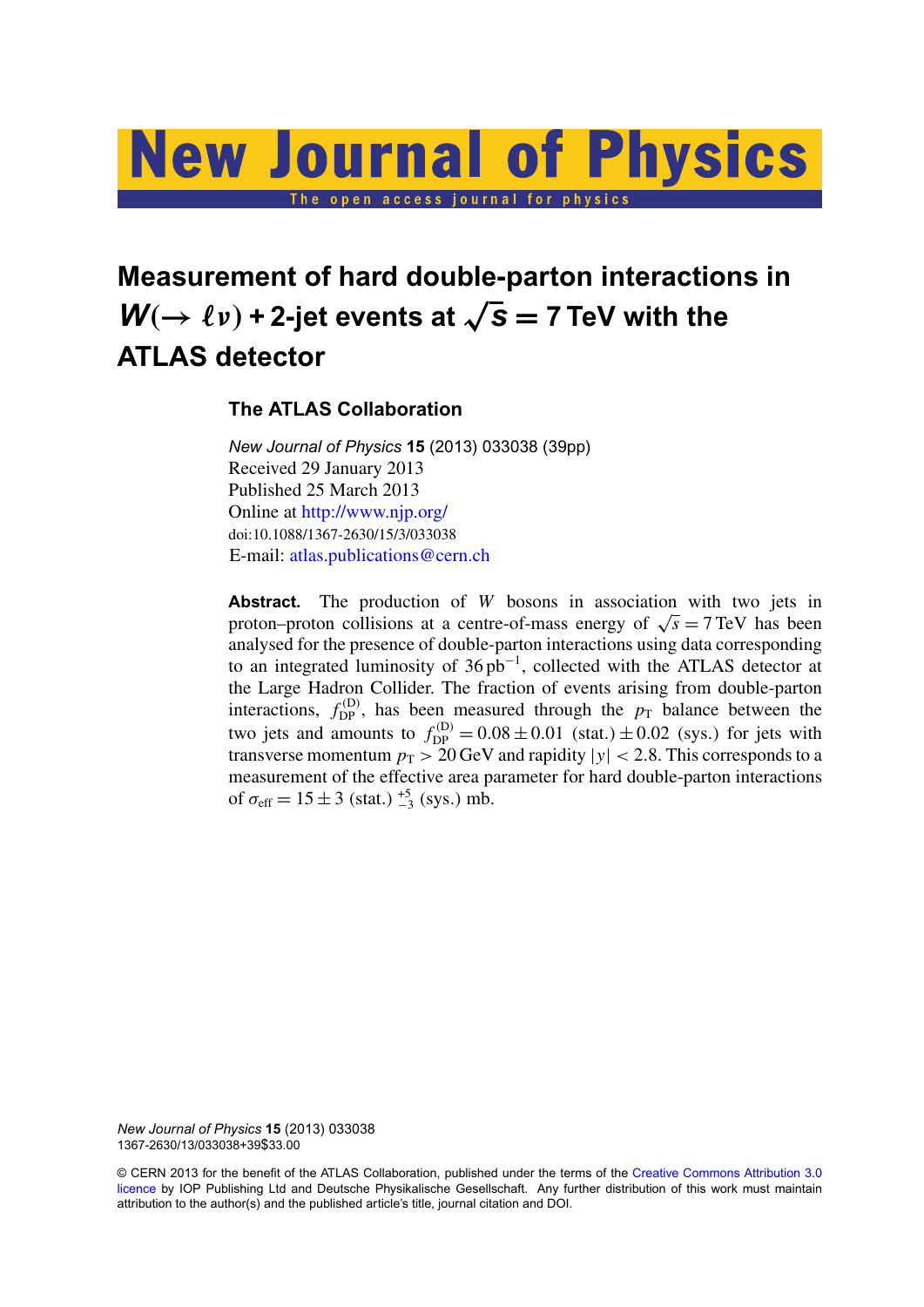**IOP** Institute of Physics **ODEUTSCHE PHYSIKALISCHE GESELLSCHAFT** 

#### **Contents**

|                        | 1. Introduction                                                        | $\overline{2}$ |  |
|------------------------|------------------------------------------------------------------------|----------------|--|
|                        | 2. Theoretical background                                              | 3              |  |
|                        | 3. Strategy of the analysis                                            | 4              |  |
|                        | 4. The ATLAS detector                                                  | 6              |  |
|                        | <b>5.</b> Event selection                                              | 7              |  |
|                        | <b>6. Monte Carlo (MC) simulation</b>                                  | 8              |  |
|                        |                                                                        | 8              |  |
|                        |                                                                        | 9              |  |
|                        | <b>7.</b> Strategy validation                                          | 10             |  |
|                        | 7.1. Double-parton interactions at detector level in the MC simulation | 11             |  |
|                        |                                                                        | 11             |  |
|                        |                                                                        | 12             |  |
|                        |                                                                        | 13             |  |
|                        |                                                                        | 14             |  |
|                        | 8. Hadron-level studies                                                | 17             |  |
|                        |                                                                        | 18             |  |
|                        | 9. Conclusions                                                         | 20             |  |
| <b>Acknowledgments</b> |                                                                        |                |  |
|                        | <b>The ATLAS Collaboration</b>                                         |                |  |
|                        | <b>References</b>                                                      |                |  |

#### **1. Introduction**

Double-parton interactions (DPI) in hadron-initiated processes have been discussed in theoretical studies since the first days of the parton model  $[1-3]$ . These studies have subsequently been refined and reformulated in the framework of perturbative quantum chromodynamics for a variety of processes such as double Drell–Yan production, four-jet production, and *W* production associated with two jets [\[4–10\]](#page-38-0). Potential correlations in colour and spin space have been analysed theoretically [\[11\]](#page-38-0), and evolution equations for multi-parton distribution functions have been derived  $[12]$ . The formalism  $[7, 8]$  $[7, 8]$  $[7, 8]$  to deal with DPI in distribution functions have been derived [12]. The formalism [7, 8] to deal with DPI in hadronic interactions at a centre-of-mass energy  $\sqrt{s}$  may be summarized, assuming perturbative factorization, by

$$
d\hat{\sigma}_{Y+Z}^{(DPI)}(s) = \frac{m}{2\sigma_{eff}(s)} \int dx_{i_1} dx_{j_1} dx_{i_2} dx_{j_2} [f_{i_1j_1}(x_{i_1}, x_{j_1}, \mu_F) \times f_{i_2j_2}(x_{i_2}, x_{j_2}, \mu_F) d\hat{\sigma}_{i_1i_2 \to Y}(x_{i_1}, x_{i_2}, s) d\hat{\sigma}_{j_1j_2 \to Z}(x_{j_1}, x_{j_2}, s)],
$$
\n(1)

where  $d\hat{\sigma}_{Y+Z}^{(DPI)}$ where  $d\hat{\sigma}_{Y+Z}^{(DP)}$  is the differential double-parton interaction cross section for the inclusive production of a combined system  $Y + Z$  at a given  $\sqrt{s}$ , and the  $d\hat{\sigma}_{k_1k_2 \to Y(Z)}$  is the differential partonic cross section for the production of a system *Y* or *Z* in the collision of partons  $k_1$  and  $k_2$ . The symmetry factor *m* is equal to one if  $Y = Z$  and equal to two if  $Y \neq Z$ . The  $f_{ij}(x_i, x_j, \mu_F)$ are the double-parton distribution functions (DPDFs) evaluated at a specific factorization scale,  $\mu_F$ . The integration over the momentum fractions  $x_i$  and  $x_j$  of the two partons from the

*New Journal of Physics* **15** (2013) 033038 [\(http://www.njp.org/\)](http://www.njp.org/)

<span id="page-2-0"></span>2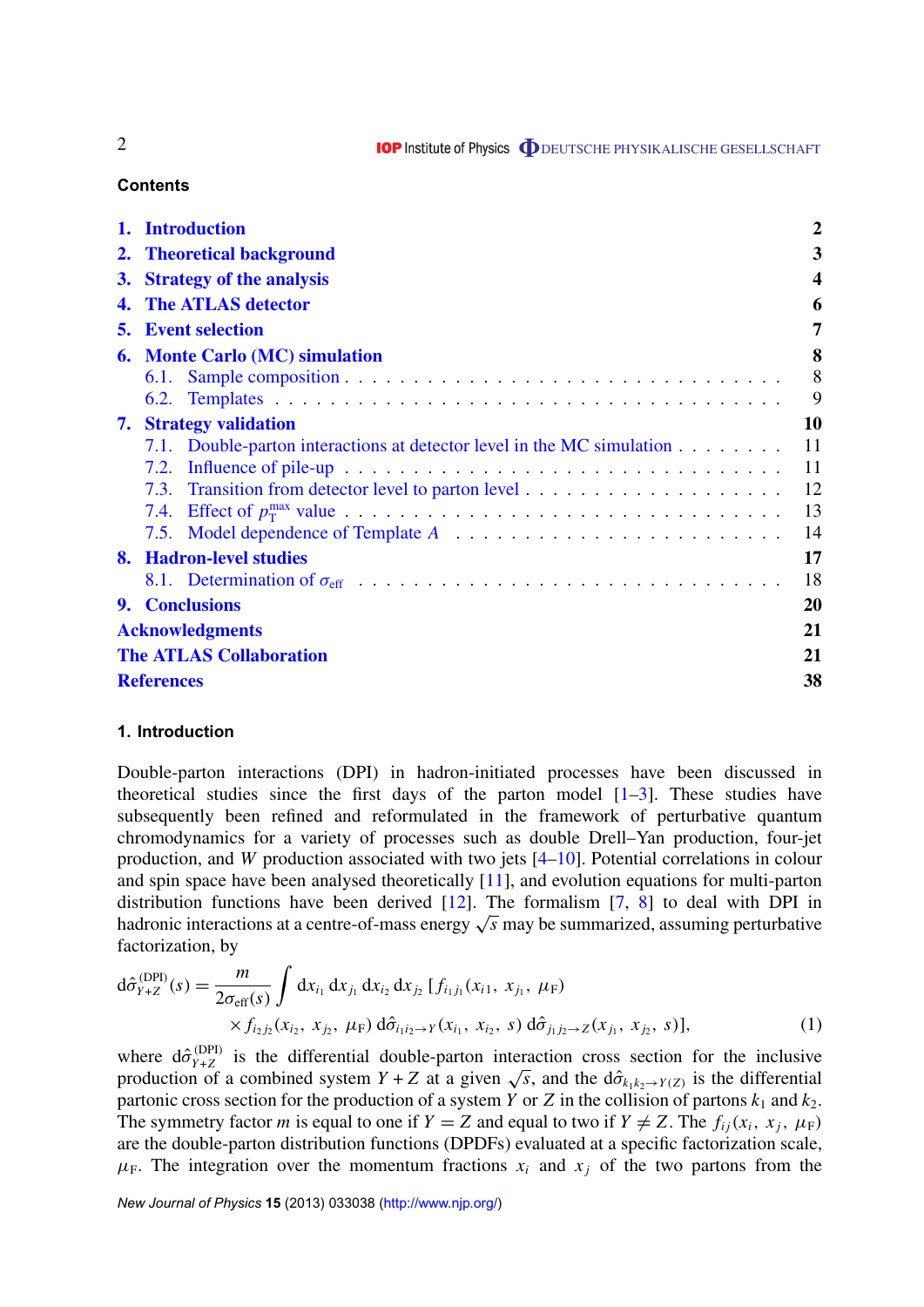<span id="page-3-0"></span>same proton is constrained by energy conservation such that  $x_i + x_j \leq 1$ . A summation over all possible parton combinations is implicitly assumed. Typically, the DPDFs are expressed in terms of the conventional single parton distributions using a factorized *ansatz* [\[7,](#page-38-0) [8\]](#page-38-0), namely

$$
f_{ij}(x_i, x_j, \mu_F) = f_i(x_i, \mu_F) f_j(x_j, \mu_F) (1 - x_i - x_j) \Theta (1 - x_i - x_j), \tag{2}
$$

where the factor  $(1 - x_i - x_j) \Theta(1 - x_i - x_j)$  implements the kinematic constraint and  $\Theta(x)$ is the Heaviside step function. The effective area parameter for DPI,  $\sigma_{\text{eff}}(s)$ , is defined at the parton level and, in the formalism outlined here, is independent of the process and of the phasespace under consideration. Naively, it can be related to the geometrical size of the proton, leading to an estimate of  $\sigma_{\text{eff}} \approx \pi R_p^2 \approx 50 \text{ mb}$ , where  $R_p$  is the proton radius. Alternatively,  $\sigma_{\text{eff}}$  can be connected to the inelastic cross section, which would lead to  $\sigma_{\text{eff}} \approx \sigma_{\text{inel}} \approx 70 \text{ mb}$  at  $\sqrt{s}$  = 7 TeV [\[13,](#page-39-0) [14\]](#page-39-0).

A number of measurements of  $\sigma_{\text{eff}}(s)$  have been performed in *pp* or  $p\bar{p}$  collisions at centre-of-mass energies of 63 GeV [\[15\]](#page-39-0), 630 GeV [\[16\]](#page-39-0), 1.8 TeV [\[17,](#page-39-0) [18\]](#page-39-0) and 1.96 TeV [\[19\]](#page-39-0). The measured values range from about 5 mb at the lowest energy to about 15 mb at Tevatron energies. Attempts to understand these values have used non-trivial correlations between the two scattering systems to explain the differences between these measured values [\[20,](#page-39-0) [21\]](#page-39-0).

In the scientific programme of the Large Hadron Collider (LHC), issues related to multiparton interactions have attracted increasing attention [\[22–35\]](#page-39-0). This surge of interest is due to the higher centre-of-mass energy leading to enhanced parton densities and therefore to an anticipated larger impact of such effects on a multitude of physics signatures. The high energy and high luminosity available at the LHC also implies that multiple interactions should occur at higher transverse momentum,  $p<sub>T</sub>$ , offering the possibility to further study these interactions in a higher transverse momentum,  $p_T$ , offering the possibility to further study these interactions in a variety of processes. This paper presents a measurement of  $\sigma_{\text{eff}}$  in *pp* collisions at  $\sqrt{s} = 7 \text{ TeV}$ performed with the ATLAS detector [\[36\]](#page-39-0), using events with two jets produced in association with a *W* boson.

#### **2. Theoretical background**

The quantity  $\sigma_{\text{eff}}$  parameterizes the double-parton interaction part of the production cross section for a composite system  $(Y + Z)$  in hadronic collisions. Assuming no correlations between the two systems, the differential cross section  $\hat{\sigma}_{Y+Z}^{(\text{tot})}$  $Y_{Y+Z}^{(tot)}$  for the production of  $Y + Z$  consists of a direct part,  $\hat{\sigma}_{Y+Z}^{(SPI)}$  $Y_{Y+Z}^{(SP1)}$ , originating from single-parton interaction, and a double-parton interaction contribution,  $\hat{\sigma}_{Y+Z}^{(\text{DPI})}$ *Y*+*Z* ,

$$
d\hat{\sigma}_{Y+Z}^{(\text{tot})}(s) = d\hat{\sigma}_{Y+Z}^{(\text{SPI})}(s) + d\hat{\sigma}_{Y+Z}^{(\text{DPI})}(s) = d\hat{\sigma}_{Y+Z}^{(\text{SPI})}(s) + \frac{d\hat{\sigma}_Y(s) \cdot d\hat{\sigma}_Z(s)}{\sigma_{\text{eff}}(s)},
$$
(3)

where  $d\hat{\sigma}_Y(s)$  and  $d\hat{\sigma}_Z(s)$  correspond to the differential cross sections of processes *Y* and *Z* respectively and the symmetry factor *m* from equation [\(1\)](#page-2-0) has been set equal to two.

After integrating the differential cross sections in equation (3) over the phase space defined by the selection cuts on the *Y* and *Z* systems as appropriate for the analysis and solving the equation for  $\sigma_{\text{eff}}$ ,

$$
\sigma_{\text{eff}}(s) = \frac{\hat{\sigma}_Y(s) \cdot \hat{\sigma}_Z(s)}{\hat{\sigma}_{Y+Z}^{(\text{DPI})}(s)} = \frac{\hat{\sigma}_Y(s) \cdot \hat{\sigma}_Z(s)}{\hat{\sigma}_{Y+Z}^{(\text{tot})}(s) - \hat{\sigma}_{Y+Z}^{(\text{SPI})}(s)}.
$$
\n(4)

With the exception of the direct component,  $\hat{\sigma}_{Y+Z}^{(SPI)}$  $Y_{Y+Z}^{(SP1)}(s)$ , for which theoretical input (for example in the form of a Monte Carlo (MC) event generator) needs to be employed, all quantities in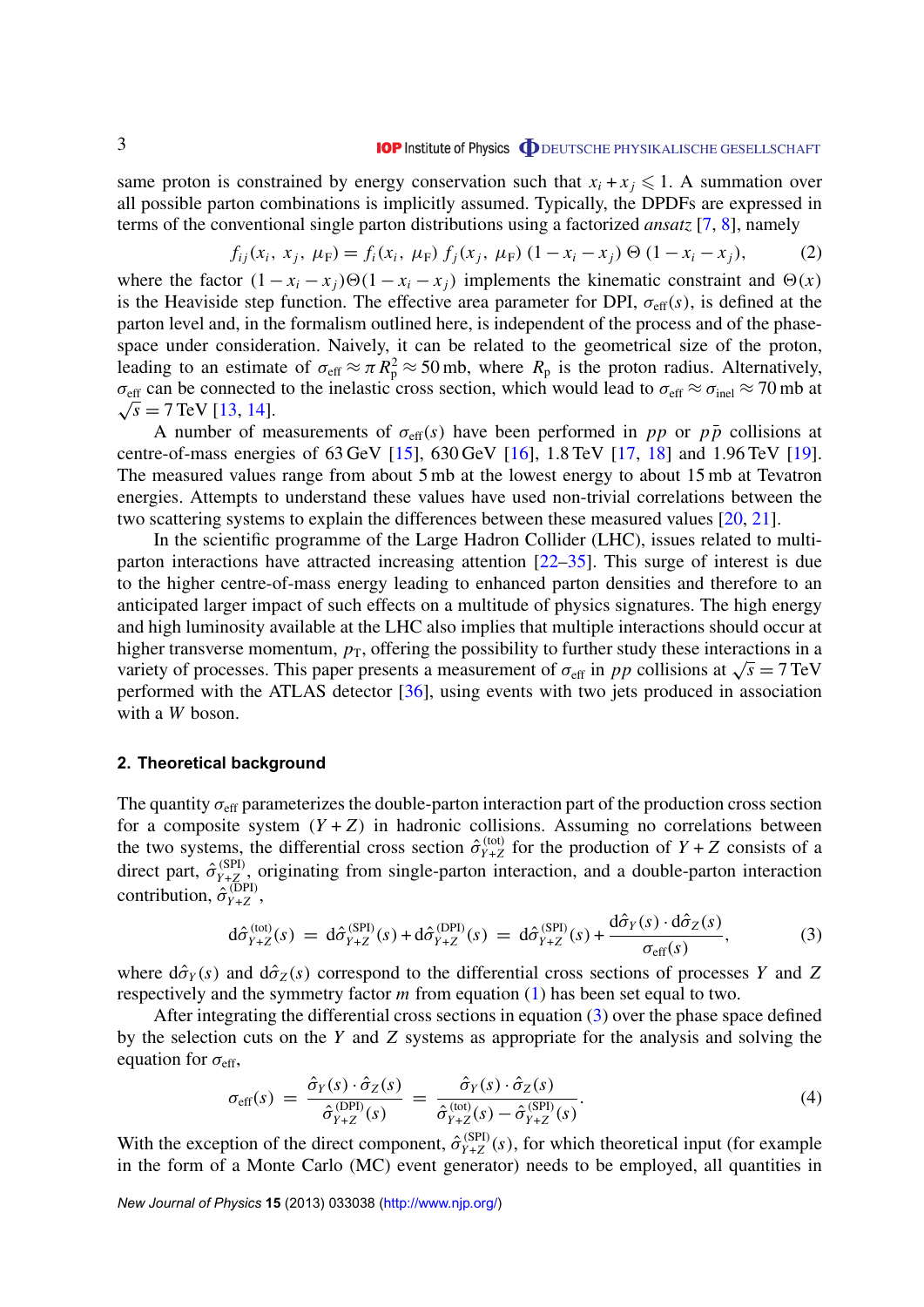<span id="page-4-0"></span>

**Figure 1.** Examples of leading-order Feynman diagrams for the direct (left) and double-parton interaction (right) components in the production of a  $W^+ + 2$ -jet system. These contributions are defined in equation [\(3\)](#page-3-0) with the identification  $\overline{Y} \to W^+$  and  $Z \to 2$  jets.

equation [\(4\)](#page-3-0) may be directly taken from data, provided that the simple factorization picture is applicable. This assumes that the proposed correlation in the DPDFs, the factor  $(1 - x_i - x_i)$ present in equation [\(2\)](#page-3-0), is close to 1. There will be other effects which will eventually lead to a breakdown of this simple picture in some corners of phase space; for example total energy conservation, flavour conservation rules, or, more intricately, complicated interactions between the initial- or final-state partons [\[24,](#page-39-0) [37–40\]](#page-39-0) which potentially correlate the two systems in a non-trivial way. However, for certain processes and selection cuts, such effects may turn out to be negligible. In the following, when referring to data and integrating over the hadronic final states,  $\hat{\sigma}(s)$  will be replaced by  $\sigma(s)$ .

For the case of  $W + 2$ -jet production discussed in this paper, the cross sections at leading order are related to Feynman diagrams such as those depicted in figure 1. In general, calculations of the differential cross sections for the production of any system *Y* are inclusive. In particular, in the calculation of the leading-order *W* cross section, the production of additional jets is implicitly included. These extra jets may populate a phase space constrained from below by the factorization scale  $\mu_F$ . In this study, in which jets are defined by a transverse momentum requirement of  $p_T > 20$  GeV, this implies that the cross sections entering the calculation of  $\sigma_{\text{eff}}$  correspond to the production of a *W* boson with no accompanying jets, of a *W* boson accompanied by exactly two jets and a hadronic final state consisting of exclusive two jets.

#### **3. Strategy of the analysis**

The cornerstone of the analysis is the extraction of the fraction of  $W + 2$ -jet events produced in *pp* interactions in which the jets originate from a hard DPI. This fraction is subsequently used to determine the value of  $\sigma_{\text{eff}}$ . The sample of  $W + 2$ -jet candidate events is selected from data recorded by the ATLAS detector with the *W* boson identified through its leptonic decays into *e*ν and  $\mu \nu$ . The fraction  $f_{\text{DP}}^{(D)}$ , where the superscript D refers to detector level, of  $W + 2$ -jet events originating from DPI is defined by

$$
f_{\rm DP}^{(\rm D)} = \frac{N_{W_{0j}+2j_{\rm DPI}}}{N_{W+2j}} = \frac{N_{W_{0j}+2j_{\rm DPI}}}{N_{W_{2j}}+N_{W_{0j}+2j_{\rm DPI}}},\tag{5}
$$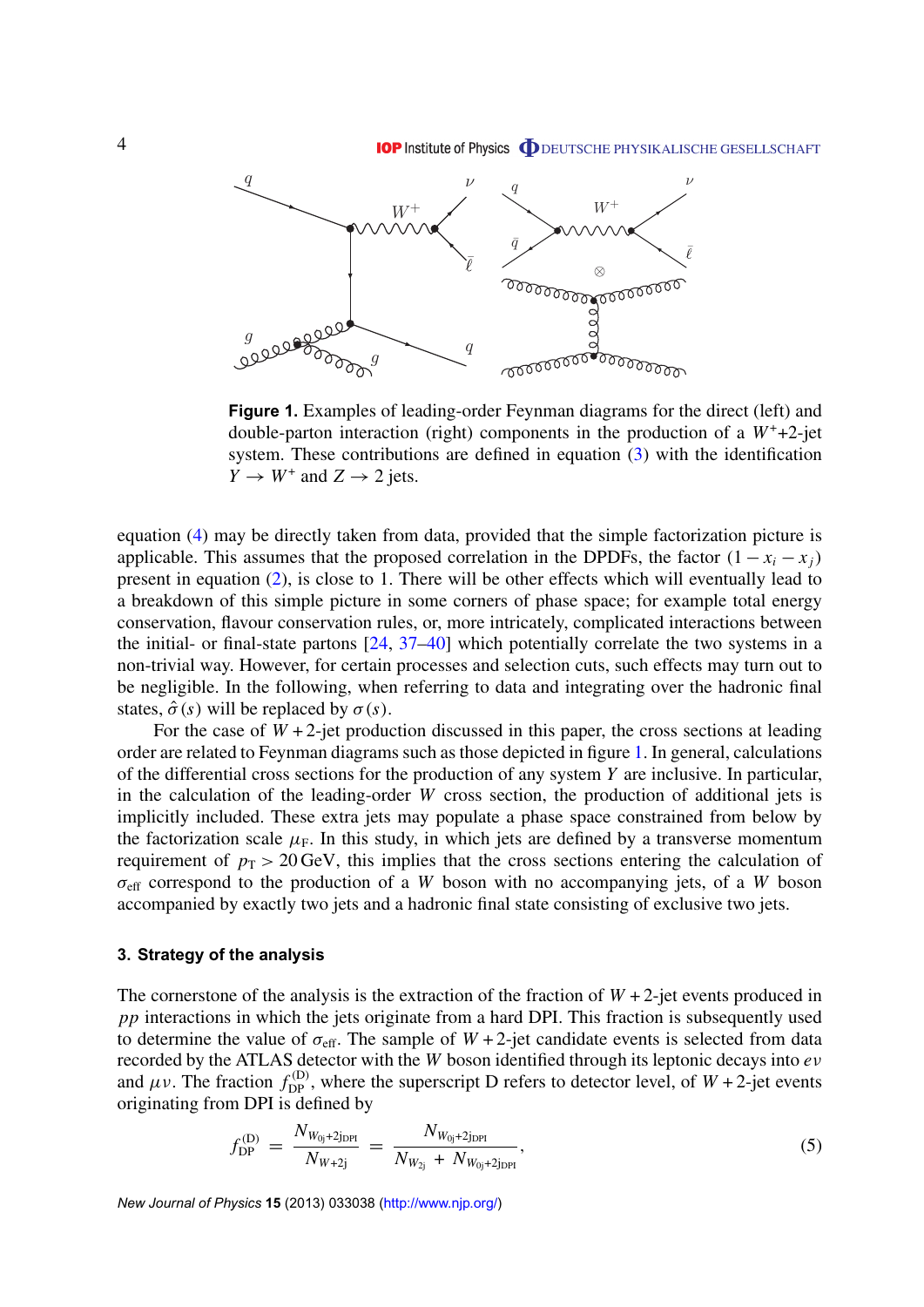<span id="page-5-0"></span>where  $N_{W+2j}$  is the total number of  $W + 2$ -jet events,  $N_{W_{2j}}$  is the number of events in which the production of the two jets is directly associated with the production of the *W* boson (singleparton interaction), and  $N_{W_{0i}+2_{\text{IDPI}}}$  is the number of events in which the production of the two jets originates from DPI. In order to extract  $f_{DP}^{(D)}$ , a minimization fit to the distribution of an observable is performed. The observable is chosen such that it shows good discriminating power between the direct production of a *W* boson with two jets  $(W_{2i})$  and the production of a *W* boson in association with zero jets in addition to another parton–parton scatter resulting in two jets  $(W_{0i} + 2_{1DPI})$ . The fit is performed to the normalized, detector-level, background-corrected data distribution of the observable using two normalized templates, denoted by *A* and *B*.

Template *A* represents the expected contribution to the distribution of the chosen observable from  $W_{2j}$  events, and Template *B* that from  $W_{0j} + 2j_{DPI}$  events. The fit function is given by  $(1 - f_{DP}^{(D)}) \cdot A + f_{DP}^{(D)} \cdot B$ . The details of how the templates are constructed and how the fit is performed, together with supporting MC studies, are described in section [6.](#page-8-0) The relevant part of the equation defining  $\sigma_{\text{eff}}$ , equation [\(4\)](#page-3-0), reads

$$
\sigma_{\rm eff} = \frac{\sigma_{W_{0j}} \cdot \sigma_{2j}}{\sigma_{W_{0j}+2j_{\rm DPI}}}.\tag{6}
$$

Here,  $\sigma_{W_{0i}}, \sigma_{W_{0i}+2j_{\text{DPI}}}$  and  $\sigma_{2i}$  are the production cross sections of  $W_{0i}$ ,  $W_{0i} + 2j_{\text{DPI}}$  and exclusive dijet (2j) events, respectively. These cross sections are related to the respective number of events *N* through the relation

$$
\sigma = \frac{N}{A C \varepsilon \mathcal{L}},\tag{7}
$$

where *C* denotes the corrections for unfolding to the particle level including reconstruction effects, A is the geometrical acceptance,  $\varepsilon$  is the trigger efficiency, and  $\mathscr L$  is the integrated luminosity. The assumption of factorization between the *W* boson and the 2j system leads to some simplifications. Firstly, the kinematics of the *W* boson does not influence the kinematic distributions of the DPI system, either at the detector level or at the hadron level, once corrections involving the impact of jets on *W* reconstruction and vice versa have been made. Secondly, the kinematics of the jets originating from DPI may be modelled by the kinematics of single-scatter dijet events. Therefore

$$
A_{W_{0j}+2j_{\text{DPI}}} \cdot C_{W_{0j}+2j_{\text{DPI}}} = A_{W_{0j}} \cdot C_{W_{0j}} \cdot A_{2j} \cdot C_{2j}.
$$
\n(8)

Finally, the  $W_{0i} + 2j_{\text{DPI}}$  and  $W_{0i}$  events are collected using the same trigger selection. Taken together, this results in luminosity and efficiency cancellations and  $\sigma_{\text{eff}}$  is given by

$$
\sigma_{\rm eff} = \frac{N_{W_{0j}} N_{2j}}{f_{\rm DP}^{(\rm D)} \cdot N_{W+2j}} \cdot \frac{1}{\varepsilon_{2j}} \cdot \frac{1}{\mathscr{L}_{2j}}.
$$
\n(9)

In a previous phenomenological study [\[10\]](#page-38-0) it was suggested to use the transverse momentum of the *W* boson,  $p_T^W$ , as the key observable to distinguish double-parton scattering production of  $W + 2$ -jet events from the direct production channel. This observable suffers from experimental inaccuracies due to the fact that the kinematics of the *W* boson must be reconstructed from the missing transverse momentum,  $E_{\text{T}}^{\text{miss}}$ . Alternatively, one could try to use the  $p_T$  distribution of the individual jets, but their discrimination power is limited by uncertainties stemming from the jet energy scale. This leaves correlations between the jets or between the jets and the kinematics of the *W* as further possibilities, one being the azimuthal correlation of the two leading jets in the transverse plane. In the picture of DPI production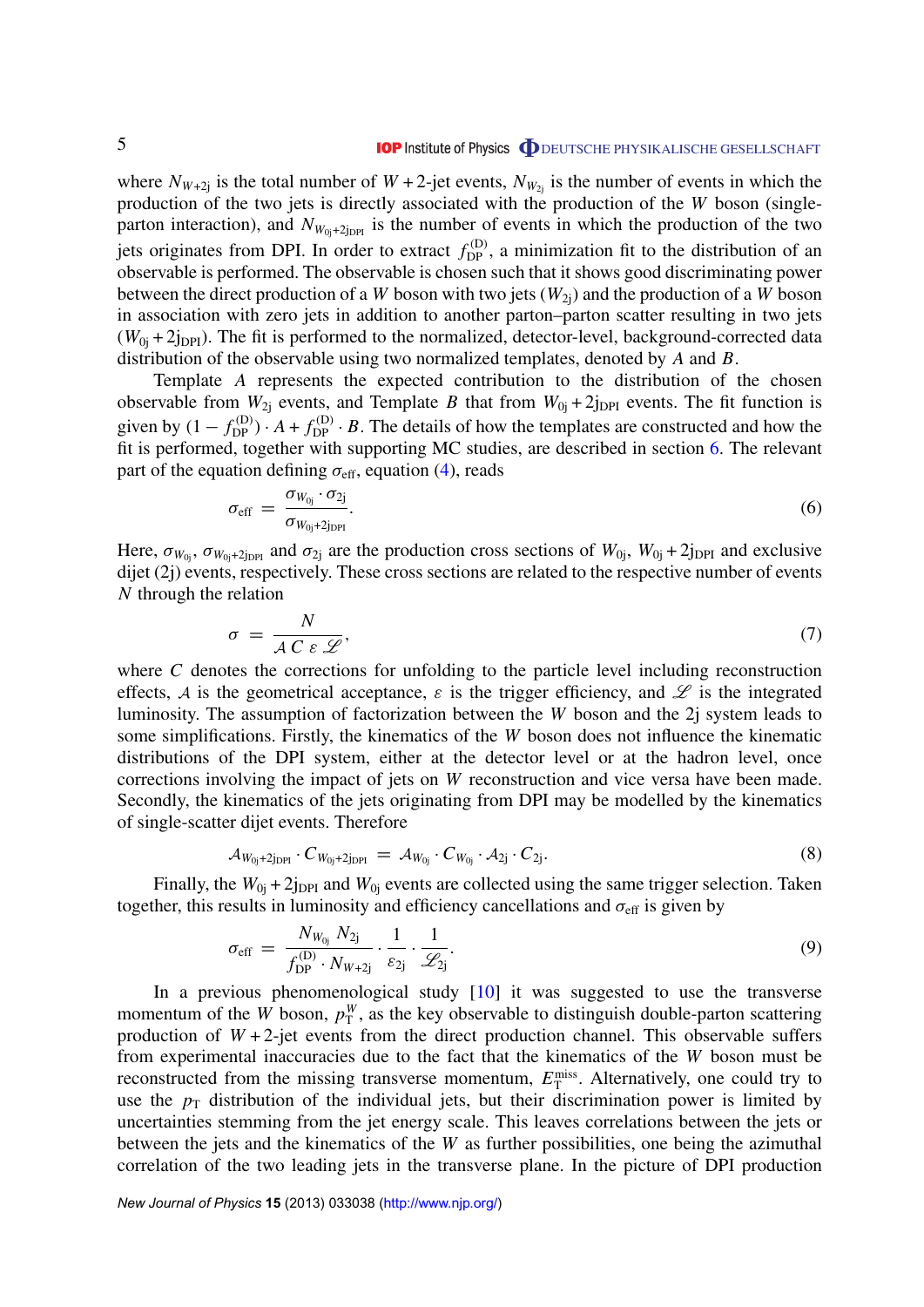<span id="page-6-0"></span>advocated here, the kinematics of the *W* boson and the dijet systems are decorrelated. Therefore, the momenta of the two jets must compensate each other in the transverse plane, orienting them back-to-back in azimuthal angle, rendering, in principle, this angular separation between the jets a useful observable. However, due to the distortion of this variable by various systematic effects, in particular multiple proton–proton interactions (pile-up) and the underlying event, in this analysis the balance in transverse momenta of the two jets is used instead, quantified by

$$
\Delta_{\text{jets}} = |\vec{p}_{\text{T}}^{J_1} + \vec{p}_{\text{T}}^{J_2}|,\tag{10}
$$

where  $\vec{p}_T^{J_1}$  and  $\vec{p}_T^{J_2}$  are the transverse momentum vectors of the two leading jets. Anticipating a potentially large dependence of  $\Delta_{\text{jets}}$  on the jet energy scale, another observable, the transverse momentum of the dijet system normalized by the sum of the individual transverse momenta,  $\Delta_{\text{jets}}^n$ , is constructed,

$$
\Delta_{\text{jets}}^{\text{n}} = \frac{|\vec{p}_\text{T}^{J_1} + \vec{p}_\text{T}^{J_2}|}{|\vec{p}_\text{T}^{J_1}| + |\vec{p}_\text{T}^{J_2}|}.\tag{11}
$$

The distribution of  $\Delta^n_{\text{jets}}$  is employed to drive the fit from which  $f_{\text{DP}}^{(D)}$  is obtained, while the distribution of  $\Delta_{\text{jets}}$  allows further checks.

#### **4. The ATLAS detector**

The ATLAS detector [\[36\]](#page-39-0) comprises a superconducting solenoid surrounding the inner detector (ID), as well as electromagnetic and hadronic calorimeters and a large superconducting toroid magnet system instrumented with muon-detection chambers. The ID system is immersed in a 2 T axial magnetic field and provides tracking information for charged particles in a pseudorapidity range matched by the precise measurements of the electromagnetic calorimeter. The silicon pixel and microstrip tracking detectors cover the pseudorapidity<sup>1</sup> range  $|\eta| < 2.5$ . The transition radiation tracker, which surrounds the silicon detectors, can perform tracking up to  $|\eta| = 2.0$  and contributes to electron identification. The liquid-argon electromagnetic calorimeter is divided into one barrel ( $|\eta|$  < 1.475) and two end-cap components (1.375 <  $|\eta|$  < 3.2). It uses an accordion geometry to ensure fast and uniform response, and fine segmentation for optimum reconstruction and identification of electrons and photons. The iron/scintillator tile hadronic calorimeter consists of a barrel covering the region  $|\eta| < 1.0$ , and two extended barrels in the range  $0.8 < |\eta| < 1.7$ . The muon spectrometer is based on three large superconducting toroids with coils arranged in an eight-fold symmetry around the calorimeters, covering a range of  $|\eta| < 2.7$ . Over most of this range, precision measurements of the track coordinates in the principal bending direction of the magnetic field are provided by monitored drift tubes. At large pseudorapidities (2.0  $<$  | $\eta$ |  $<$  2.7), cathode strip chambers with higher granularity are used in the innermost station. The ATLAS detector has a three-level trigger system consisting of level-1, level-2 and the event filter (L1, L2 and EF). The L1 trigger rate at design luminosity is approximately 75 kHz. The L2 and EF triggers reduced the recorded event rate in 2010 to approximately 200 Hz.

<sup>1</sup> ATLAS uses a right-handed coordinate system with its origin at the nominal interaction point (IP) in the centre of the detector and the *z*-axis along the beam pipe. The *x*-axis points from the IP to the centre of the LHC ring, and the *y*-axis points upward. Cylindrical coordinates  $(r, \phi)$  are used in the transverse plane,  $\phi$  being the azimuthal angle around the beam pipe. The pseudorapidity is defined in terms of the polar angle  $\theta$  as  $\eta = -\ln \tan(\theta/2)$ . The rapidity of a particle with respect to the beam axis is defined as  $y = \frac{1}{2} \ln \frac{E + p_z}{E - p_z}$ .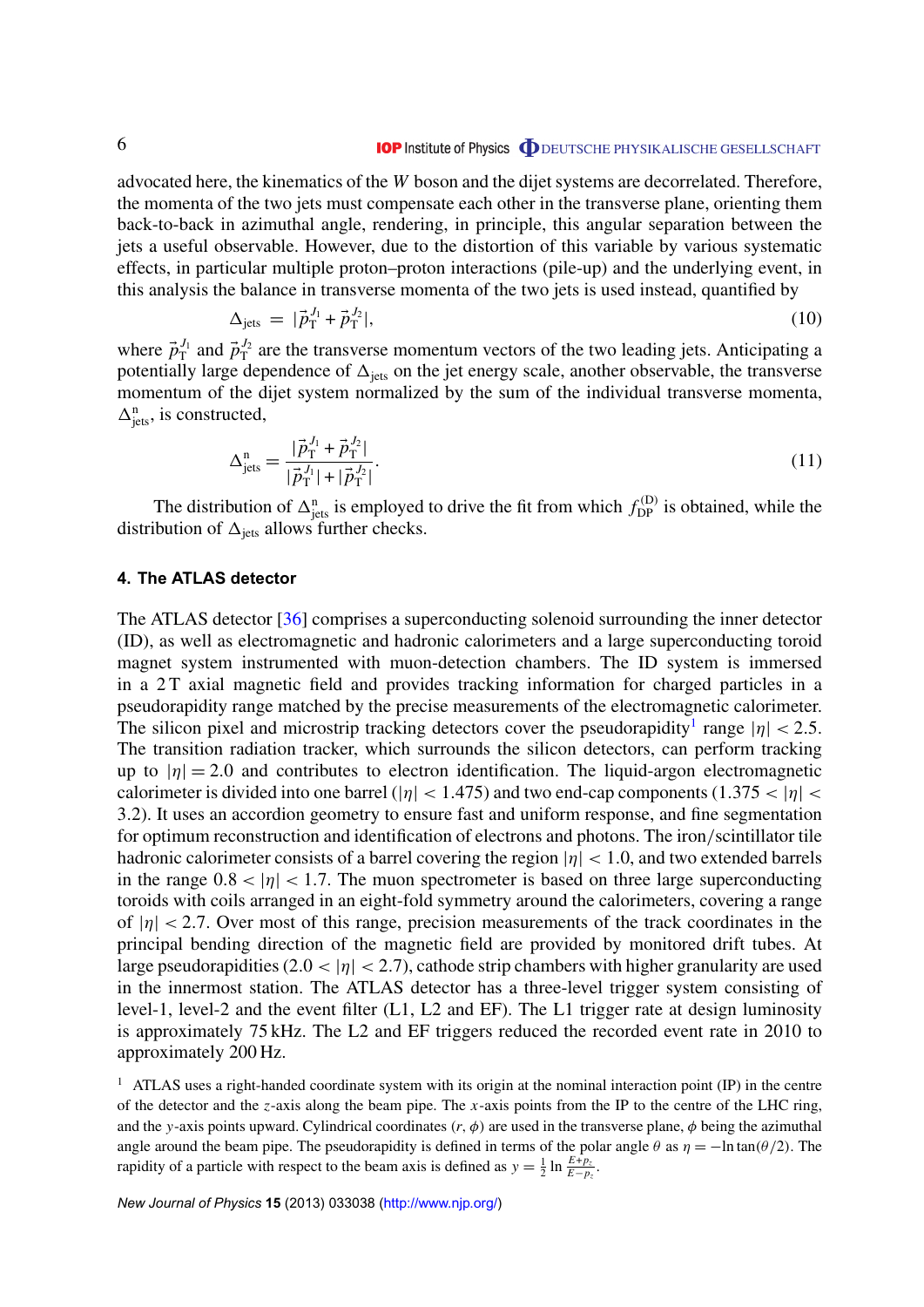#### <span id="page-7-0"></span>**5. Event selection**

The dataset collected in 2010, corresponding to approximately 36  $pb^{-1}$  of integrated luminosity, is used in this analysis. The rate of overlapping uncorrelated proton–proton interactions occurring within the same bunch crossing (also referred to as pile-up) gradually increased up an average of about two interactions per bunch-crossing throughout the data-taking period. The selection of *W* events is based on the leptonic  $W \to e \nu$  and  $W \to \mu \nu$  decay channels and follows the one already described in [\[41\]](#page-39-0), where more details can be found. It differs in the requirements on the jet transverse momentum and rapidity. The objects required for the different samples and templates needed in the analysis were selected as described in the following.

To select electron candidates, clusters formed from energy depositions in the electromagnetic calorimeter are required with matched tracks in the ID, with the further requirement that the cluster shapes are consistent with electromagnetic showers initiated by electrons. Such electron candidates were required to have transverse momenta  $p_T^{\ell} > 20 \,\text{GeV}$ and  $|\eta|$  < 2.47. Electrons reconstructed in the transition region between the barrel and endcap calorimeters  $(1.37 < |\eta| < 1.52)$  or falling into inactive regions of the calorimeter were excluded. The standard isolation requirement on electron candidates [\[42\]](#page-39-0) was applied to improve multi-jet background rejection.

Muon candidates were selected by requiring  $p_T^{\ell} > 20 \,\text{GeV}$  and  $|\eta| < 2.4$ . They were reconstructed requiring both the muon spectrometer and the ID information. Additional requirements were applied to the number of hits used to reconstruct the track in the ID. Furthermore, the *z*-coordinate of the muon longitudinal impact parameter with respect to the interaction vertex was required to be less than 10 mm. A selection requirement was applied to the significance of the track transverse impact parameter to ensure that the muon was prompt. The standard isolation requirements were applied to the muons [\[43\]](#page-39-0) to improve multi-jet background rejection.

To select events with a *W* boson, in addition to requiring exactly one lepton (*e* or  $\mu$ ) in the event, requirements were imposed on  $E_{\rm T}^{\rm miss}$  and the transverse mass,  $m_{\rm T}$ . The  $E_{\rm T}^{\rm miss}$ was calculated using the reconstructed physics objects, the remaining energy deposits in the calorimeter, and the ID tracking information. The  $m<sub>T</sub>$  is defined in terms of the missing transverse energy and the charged lepton transverse momentum as  $m_T = [2p_T^{\ell} E_T^{\text{miss}}(1$  $cos\Delta\phi_{\ell,E_T^{\text{miss}}}]$ , where  $\Delta\phi_{\ell,E_T^{\text{miss}}}$  is the angle between the lepton transverse momentum and the missing transverse momentum. Events were required to have  $E_{\rm T}^{\rm miss} > 25$  GeV and  $m_{\rm T} > 40$  GeV.

Jets are defined using the anti- $k_t$  algorithm [\[44\]](#page-39-0) with radius parameter  $R = 0.4$ . The jets were reconstructed from clusters built from calorimeter cells, initially not accounting for different calorimeter response to electrons and hadrons, and subsequently calibrated [\[45\]](#page-39-0). Jets were required to have  $p_T > 20$  GeV and  $|y| < 2.8$ . All jets within  $\Delta R = \sqrt{(\Delta \eta)^2 + (\Delta \phi)^2} = 0.5$ of a selected electron or muon were removed from the analysis. The number of jets originating from pile-up interactions was reduced by applying a selection requirement on the jet-vertex fraction (JVF), which is defined for each jet in an event. After associating tracks to jets with a matching in  $\Delta R$ (track, jet), requiring  $\Delta R < 0.5$ , the JVF was computed for each jet as the scalar sum of the transverse momenta of all matched tracks from the interaction vertex divided by the total jet-matched track transverse momentum from all vertices. Jets were removed from the analysis if  $JVF < 0.75$ . This selection was not applied to jets that lie outside the acceptance of the ID or to those jets without matching tracks.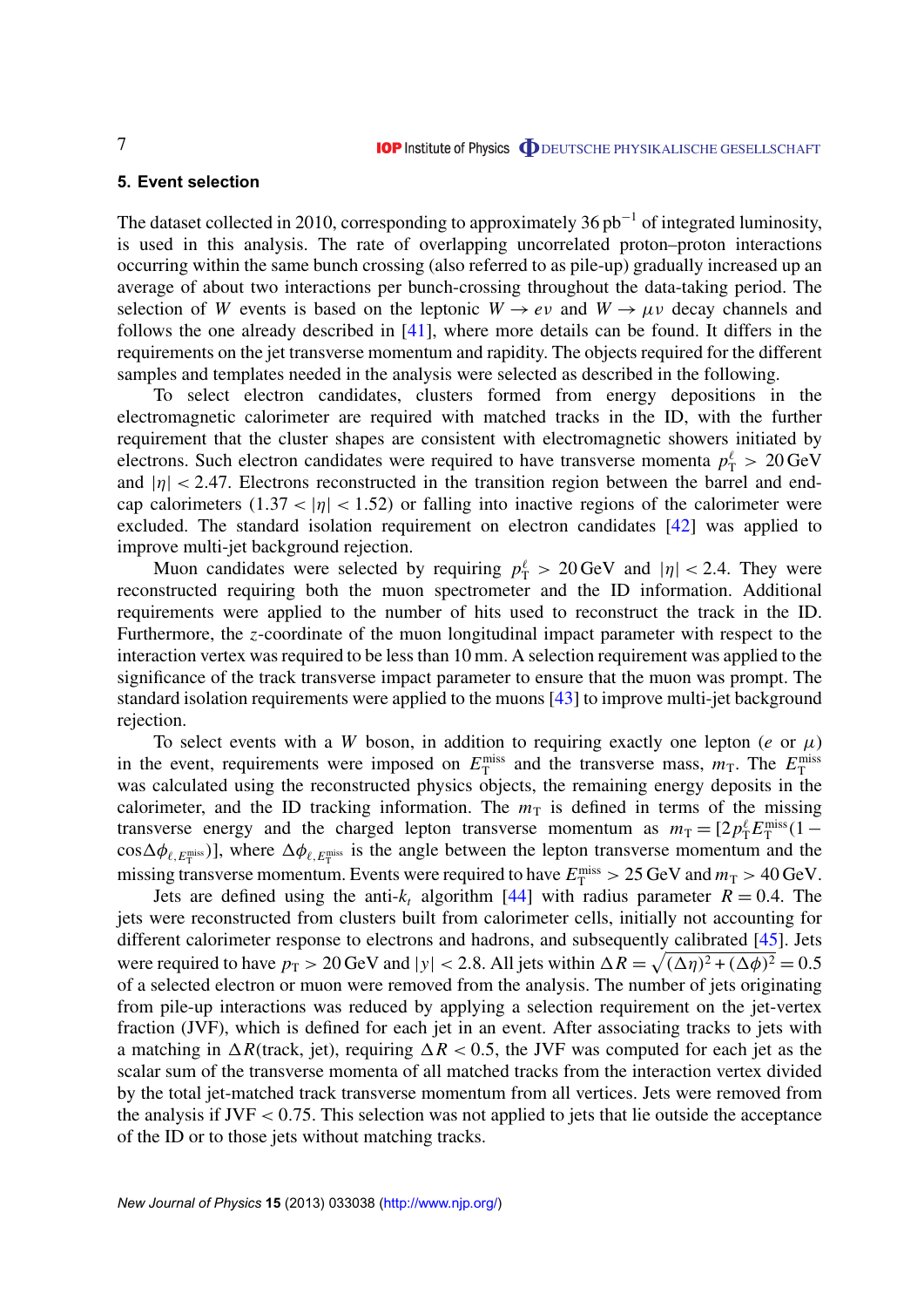<span id="page-8-0"></span>With these selections, the following samples have been constructed:

- *W* + 0-jet sample, consisting of events passing either the *W*  $\rightarrow$  *ev* or *W*  $\rightarrow \mu \nu$  selection and where no jets are found in addition to the *W* decay products;
- *W* + 2-jet sample, consisting of events passing either the *W*  $\rightarrow$  *ev* or *W*  $\rightarrow \mu \nu$  selection and where exactly two jets are found in addition to the *W* decay products;
- dijet sample, which consists of events recorded with exactly two jets. The selected events were taken using the Minimum Bias Trigger Scintillators and Zero Degree Calorimeters, which have been shown [\[46\]](#page-39-0) to be unbiased and fully efficient for jet-based measurements. A subset of this sample with negligible pile-up, corresponding to the first  $184 \mu b^{-1}$  of data taking, was used to calculate the  $N_{2i}$  term described in equation [\(9\)](#page-5-0).

#### **6. Monte Carlo (MC) simulation**

The treatment of MC simulation and background estimation is based on that described in [\[41\]](#page-39-0). The MC samples of events in this analysis were produced with CTEQ6L1 [\[49\]](#page-39-0) parton distribution functions. The simulation of detector effects was performed with  $G_{EANT4}$  [\[47\]](#page-39-0). These simulated event samples [\[48\]](#page-39-0) were used for the background and signal estimates. They were reweighted such that they matched the data in the number of reconstructed vertices per event.

To simulate the *W* boson signal, samples of events were generated using ALPGEN [\[50\]](#page-39-0) with the MLM [\[51\]](#page-39-0) matching scheme, interfaced with HERWIG [\[52\]](#page-39-0) v6.510 and JIMMY [\[53\]](#page-39-0) v4.31 (AUET2 tune), together referred to as  $A + H + J$  samples. SHERPA [\[54\]](#page-39-0) v1.3.1, with the CKKW [\[55\]](#page-39-0) merging, and with the default underlying event tune, was also used to simulate *W* events.

MC generators populate the activity in a hard-scattering event with additional parton–parton scatters, the average number of which depends on the assumed lowest- $p_T$ threshold of additional soft partons and the available phase space. The extra scatters are commonly called multi-parton interactions (MPI). Some of the scattered partons will materialize as jets of hadrons above a certain  $p<sub>T</sub>$  threshold. Others will result in extra hadronic activity added to the original hard scattering in the event. In this analysis, a threshold on the  $p<sub>T</sub>$  of the scattered parton,  $p_T^{\text{max}}$ , is introduced, whose purpose is to separate these two classes of hard and soft scatters.

In the  $A + H + J$  simulation, a sample of events without DPI may be obtained by removing events with two or more additional  $2 \rightarrow 2$  parton scatters with a parton-level  $p_T$  above a preset  $p_T^{\text{max}}$ . In SHERPA, the MLHANDLER switch is used to switch off the effects of DPI.

As for potential sources of physics background to the *W* signal, PYTHIA6 [\[56\]](#page-39-0) was used to produce MC samples for the modelling of multi-jet and  $Z \rightarrow \ell \ell$  physics contributions. Powheg [\[57\]](#page-39-0) was used to model the  $t\bar{t}$  background contribution. MC@NLO [\[58\]](#page-39-0) was used to provide MC samples for the modelling of single top quark and diboson contributions.

#### *6.1. Sample composition*

The contributions of electroweak backgrounds ( $Z \rightarrow \ell \ell$  and diboson production), as well as  $W \to \tau \nu$ ,  $t\bar{t}$  and single top quark production to both channels are estimated using MC simulation. The absolute normalization is derived using the total theoretical cross sections and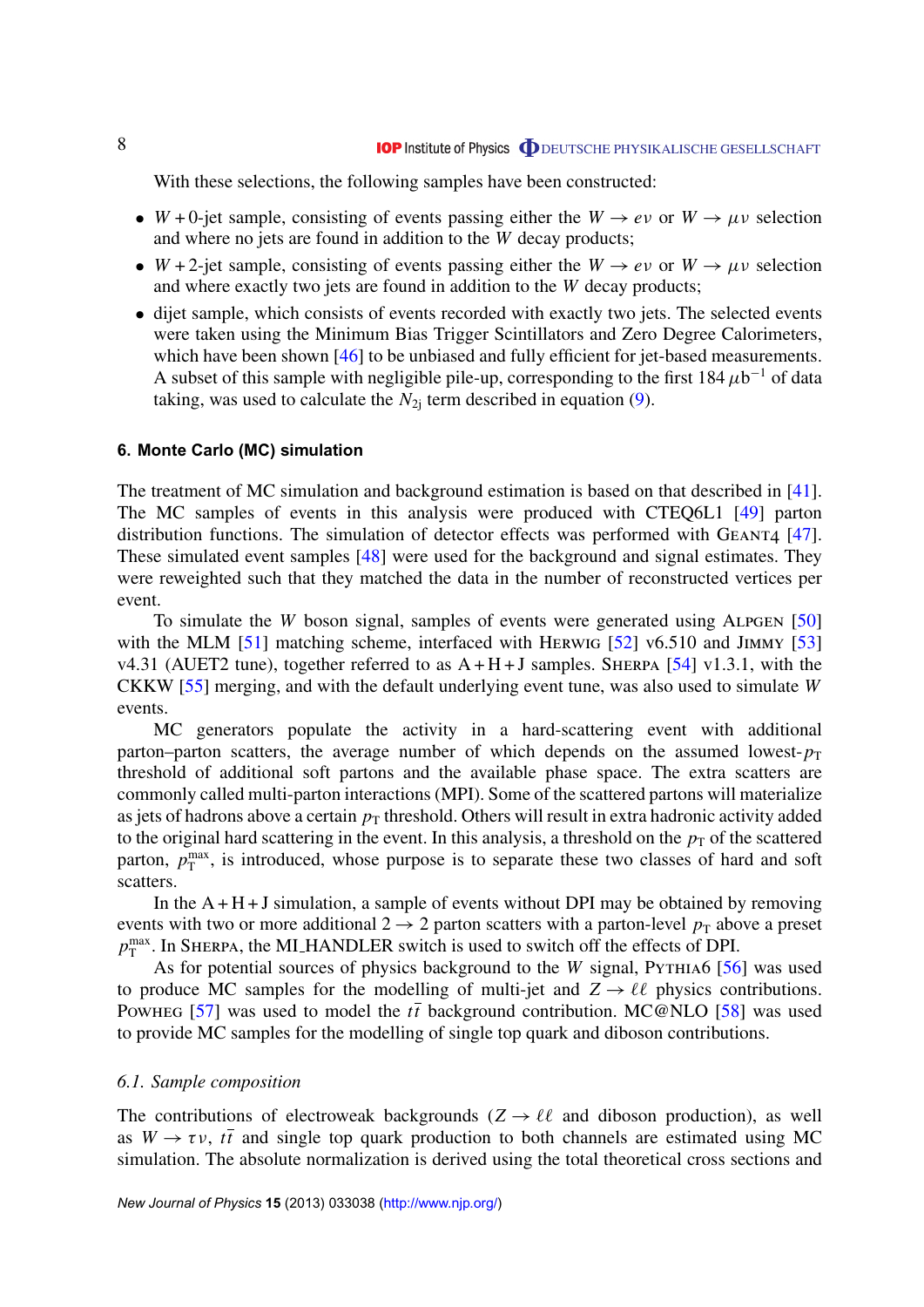<span id="page-9-0"></span>corrected using the acceptance and efficiency losses of the event selection. These backgrounds amount to about 5% of the selected events in the electron channel (dominated by the  $W \to \tau \nu$ contribution), and about 8% in the muon channel (dominated by the  $Z \to \ell \ell$  contribution). The contributions from non-physics backgrounds were considered to be negligible. The background contributions to the selected events can also come from multi-jet production processes in which a lepton is either produced through the decay of a hadron containing a heavy quark, the decay-in-flight of a light meson to a muon, or through a coincidence of hadronic signatures mimicking the characteristics of a lepton. The shape and normalization of the distribution of various observables in multi-jet backgrounds are determined using data-driven methods in both analysis channels. For the  $W \rightarrow e\nu$  selection, the background shape is obtained by reversing certain requirements on shower shape in the calorimeter in the data selection procedure to produce a multi-jet enriched sample. Similarly, to estimate the multi-jet contribution to  $W \rightarrow$  $\mu$ v, the background shape is obtained from data by inverting the requirements on the muon impact parameter and its significance to produce a multi-jet enriched sample. These multi-jetenriched samples give the shapes of the distributions of multi-jet background observables. Their normalization in the selected data sample is determined by fitting a linear combination of the multi-jet  $E_{\text{T}}^{\text{miss}}$  shape, and that for the leptonic contribution, to the observed  $E_{\text{T}}^{\text{miss}}$  distribution. The multi-jet background was thus estimated to contribute about 14% of the selected events in the electron channel and 6% in the muon channel in the selected *W*+2-jet sample.

Figure [2](#page-10-0) shows the distributions of the two key observables  $\Delta_{\text{jets}}^n$  and  $\Delta_{\text{jets}}$  obtained in selected  $W+2$ -jet events. The data are compared with the results from the SHERPA and  $A + H + J$ MC samples with their default MPI treatment, after adding the background contributions, which are also shown in the plots.

#### *6.2. Templates*

The fit, from which  $f_{DP}^{(D)}$  is extracted, is performed by comparing the distribution of  $\Delta_{\text{jets}}^n$  at detector level in background-corrected data with two templates.

• Template *A* 'DPI-off'—normalized distribution of the discriminating variable for a sample in which the two jets originate from a primary scatter. The main sample for Template *A* was produced by  $A + H + J$ . To construct Template A, it is necessary to remove hard MPI candidate events from the generated sample. Relevant events contain the *W* boson as well as at least two outgoing partons, i.e., partons that stem from the hardest scatter, or that originate from a secondary scatter. Events containing two or more secondary partons above a defined cutoff scale,  $p_T^{\text{max}} = 15 \text{ GeV}$ , are classified as DPI events and therefore rejected. The value of  $p_T^{\text{max}}$  and its impact on the analysis are further discussed in section [7.4.](#page-13-0) An alternative modelling of Template A was obtained using the SHERPA MC sample where

MPI has been switched off altogether. This removes all secondary perturbative parton scatters, which effectively produce transverse momenta in the range  $p<sub>T</sub> > 3.5$  GeV, but it retains the initial-state radiation off the incoming legs of the hard matrix element, the generation of intrinsic transverse momentum and the fragmentation of beam remnants.

As an example, the distributions of  $\Delta_{\text{jets}}^n$  and  $\Delta_{\text{jets}}$  for simulated *W*+2-jet events are displayed in figure [3.](#page-11-0) These distributions were obtained from  $A + H + J$ , both inclusively and with DPI switched off (i.e. Template *A*). The distributions show sensitivity to the effect of double-parton scattering, especially at low values of  $\Delta_{\text{jets}}^n$  and  $\Delta_{\text{jets}}$ .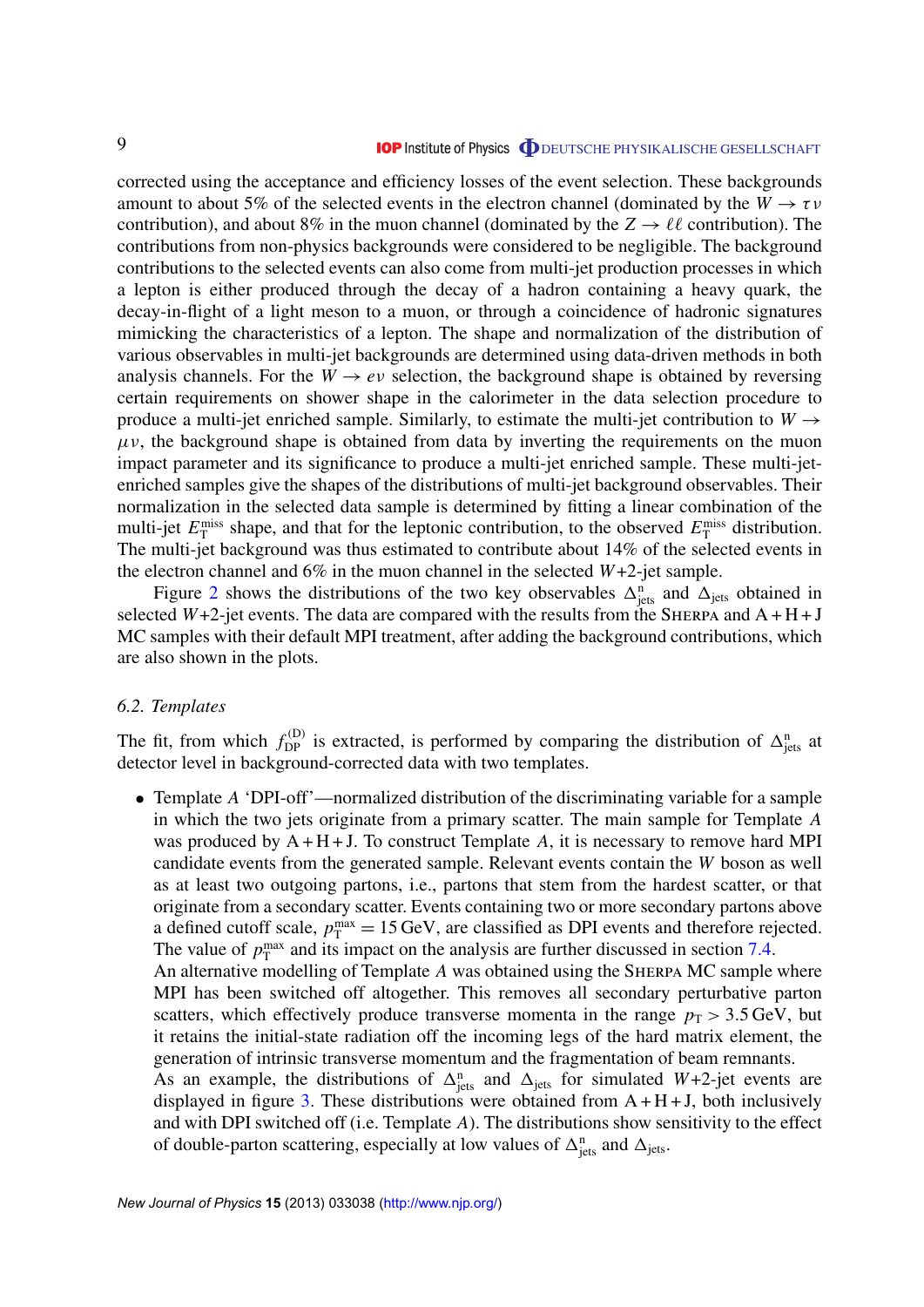<span id="page-10-0"></span>

**Figure 2.** The (a), (b)  $\Delta_{\text{jets}}^n$  and (c), (d)  $\Delta_{\text{jets}}$  distributions at detector level for events passing the  $W+2$ -jet selection cuts. The distributions from data (dots) are compared with (a), (c)  $A + H + J$  and (b), (d) SHERPA signal MC (histogram) predictions. In addition, physics backgrounds, also shown, have been added in due proportion to the MC histogram.

• Template *B* 'DPI-only'—normalized distribution of the discriminating variable for a sample in which both jets originate from a DPI scatter. The dijet sample described in section [5](#page-6-0) was used to approximate the DPI template. The fractional difference between the final results when using the dijet Pythia6 MC as Template *B* in place of dijet data was found to be well below the per cent level.

#### **7. Strategy validation**

For the purpose of validation studies, the inclusive  $A + H + J$  sample was employed to mimic the data and its distribution was fitted as a combination of Templates *A* and *B*. As for the fits to the data distributions, Template *A* is based on the  $A + H + J$  sample with  $p_T^{\text{max}} = 15 \text{ GeV}$  and Template *B* is based on the dijet data sample. The fitted value for  $f_{DP}^{(MC)}$  thus obtained, once corrected for pile-up effects, can be compared to the expected fraction of DPI directly extracted at the parton level from the event record of the  $A + H + J$  sample.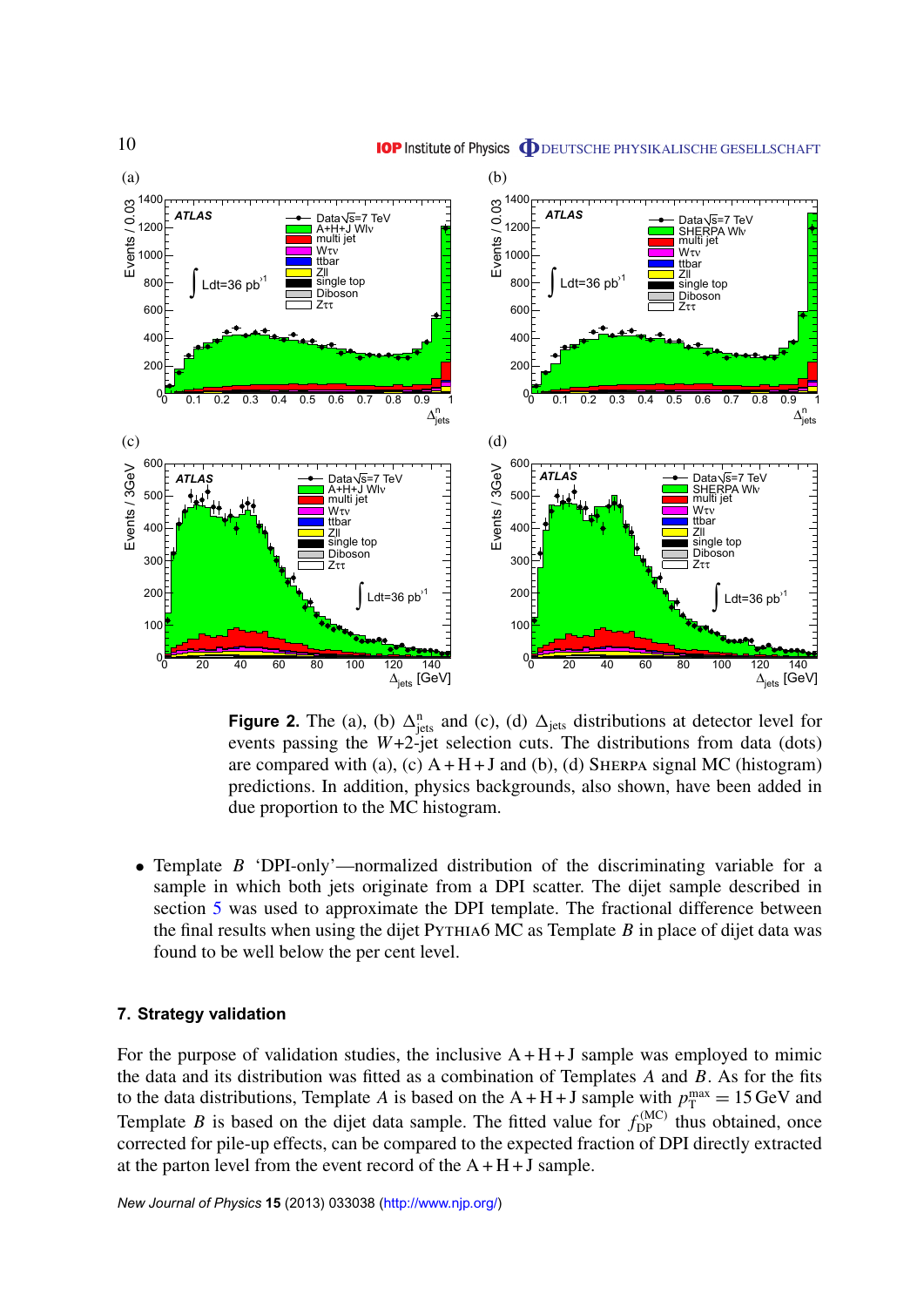<span id="page-11-0"></span>

**Figure 3.** Comparison of the shapes of (a)  $\Delta_{\text{jets}}^n$  and (b)  $\Delta_{\text{jets}}$  distributions, at detector level, for selected  $W \rightarrow \ell v + 2$ -jet events as expected in A + H + J, with DPI on and off (Template *A*). The lower panels show the respective ratios of the DPI-on and DPI-off expectations.

#### *7.1. Double-parton interactions at detector level in the MC simulation*

The fit of the combination of Templates *A* and *B* to the nominal  $A + H + J \Delta_{\text{jets}}^n$  distribution yields

$$
f_{\rm DP}^{\rm (MC)}(\Delta_{\rm jets}^{\rm n}) = 0.051 \pm 0.003 \quad \text{(stat.)} \tag{12}
$$

In the fit to the distribution of  $\Delta^n_{\text{jets}}$ , events with  $\Delta^n_{\text{jets}} > 0.93$  (corresponding to the last two bins of the fit) were ignored, since they represent configurations with two nearly parallel jets and therefore rather test the parton shower model. The fit minimization, when performed to the  $\Delta_{\text{jets}}$  instead of the  $\Delta_{\text{jets}}^n$  distribution, resulted in a value  $f_{\text{DP}}^{(\text{MC})}(\Delta_{\text{jets}})$  that was within 13% of  $f_{\text{DP}}^{(\text{MC})}(\Delta_{\text{jets}}^n)$ . The resulting description of the distributions in  $\Delta_{\text{jets}}^n$  and  $\Delta_{\text{jets}}$  by the combination of the Templates *A* and *B*, using  $f_{DP}^{(MC)}(\Delta_{\text{jets}}^n)$ , are shown in figure [4.](#page-12-0)

#### *7.2. Influence of pile-up*

In order to account for the influence of pile-up, the extraction of  $f_{\text{DP}}^{(\text{MC})}$  was repeated after selecting only events with the requirement of exactly one reconstructed vertex, imposed on both the inclusive A + H + J sample and Template *A*. A subset of dijet events from earlier datataking periods, where the effects of pile-up were smaller, was used to model Template *B*. In this way, the fitted value of  $f_{\text{DP}}^{(\text{MC})}$  represents the DPI rate that would be extracted in the absence of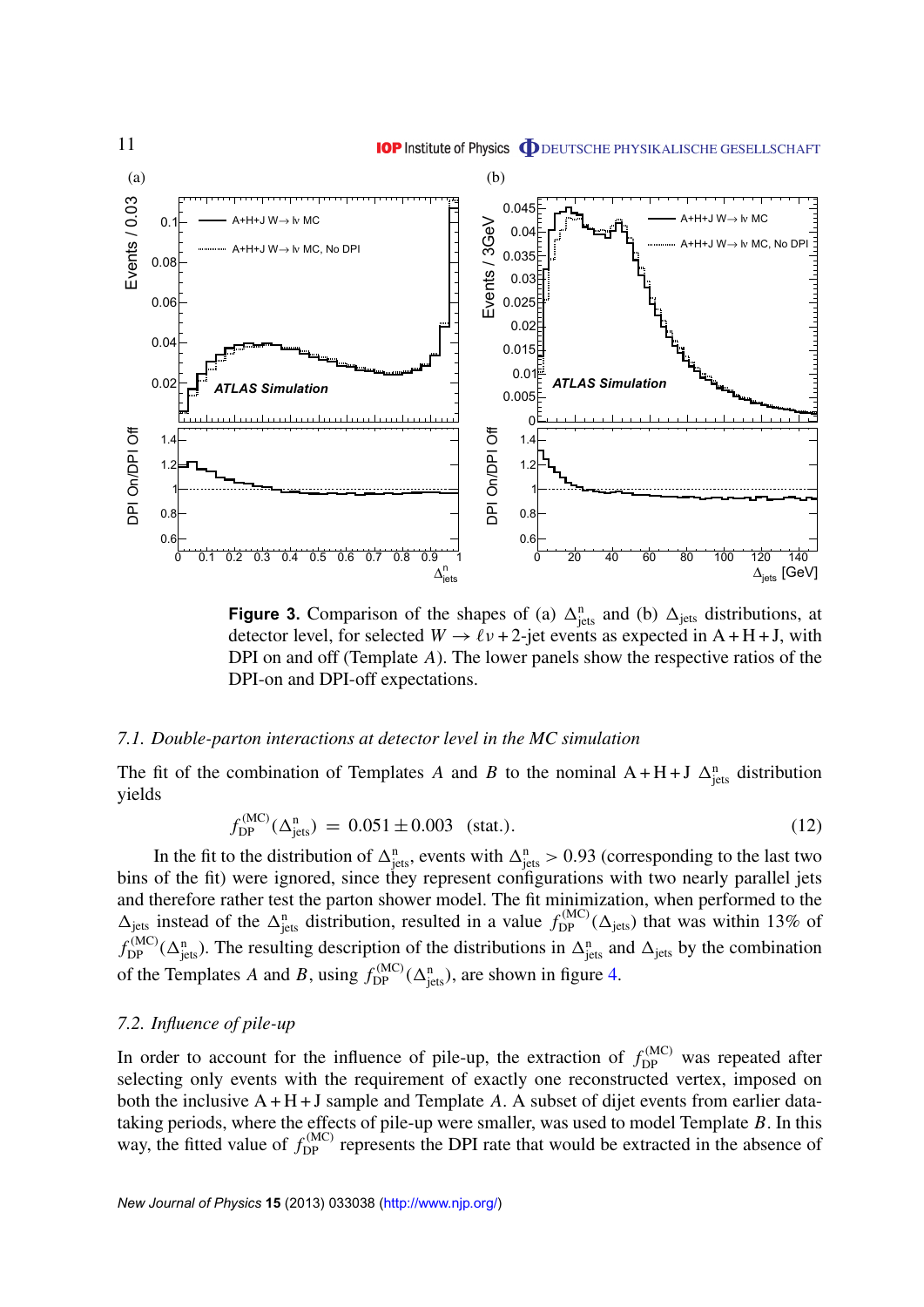<span id="page-12-0"></span>

**Figure 4.** Distribution of (a)  $\Delta_{\text{jets}}^n$  and (b)  $\Delta_{\text{jets}}$  in the inclusive A + H + J pseudodata (dots) compared to the results of fitting  $\Delta_{\text{jets}}^n$  by a linear combination of Template *A* (dashed line) extracted from this sample and of Template *B* obtained from the dijet data (blue solid line). The result is shown as the green histogram. The bins to the right of the vertical dash-dotted line were excluded from the fit. The pseudo-data and the overall fit have been normalized to unity, Template *A* to  $1 - f_{\text{DP}}^{(\text{MC})}(\Delta_{\text{jets}}^{\text{n}})$  and Template *B* to  $f_{\text{DP}}^{(\text{MC})}(\Delta_{\text{jets}}^{\text{n}})$ .

pile-up. The result is

$$
f_{\rm DP}^{(\rm MC)}(\Delta_{\rm jets}^{\rm n}) = 0.059 \pm 0.007 \quad \text{(stat.)},\tag{13}
$$

which is in good agreement with that obtained from a fit to the  $\Delta_{\text{jets}}$  distribution. The ratio,  $r_{\text{pile-up}}$ , of the  $f_{\text{DP}}^{(\text{MC})}$  value with the one-vertex requirement to that without the requirement, without accounting for the effect of correlations<sup>2</sup>, is  $r_{\text{pile-up}} = 1.17 \pm 0.15 \text{(stat.)}$ . A direct extraction of  $f_{\text{DP}}^{(D)}$  using only single *pp* interactions is not possible due to the small numbers of events in the data. For this reason, the ratio is used to correct  $f_{\text{DP}}^{(D)}$  to the result that would have been obtained in the case of single interactions. The statistical uncertainty on  $r_{\text{pile-up}}$  is duly propagated as a systematic uncertainty whenever appropriate.

#### *7.3. Transition from detector level to parton level*

An important question, central to this analysis, is whether the  $\sigma_{\text{eff}}$  extracted at detector level can be related to the same quantity at the parton level. This is relevant because the value of  $\sigma_{\text{eff}}$  used in theoretical applications is typically defined at parton level only. This question can be translated into how close the DPI rate at parton level,  $f_{DP}^{(P)}$ , is to the extracted DPI rate at detector level in the MC samples,  $f_{\text{DP}}^{(\text{MC})}$ . The parton-level DPI fraction is defined as

$$
f_{\rm DP}^{(P)} = \frac{N^{\rm P}(W_{0j} + 2j_{\rm DPI})}{N^{\rm P}(W_{0j} + 2j_{\rm DPI}) + N^{\rm P}(W_{2j})},\tag{14}
$$

<sup>2</sup> The impact of including the correlations is estimated to result in a maximum reduction of the statistical uncertainty on  $r_{\text{pile-up}}$  to 0.12.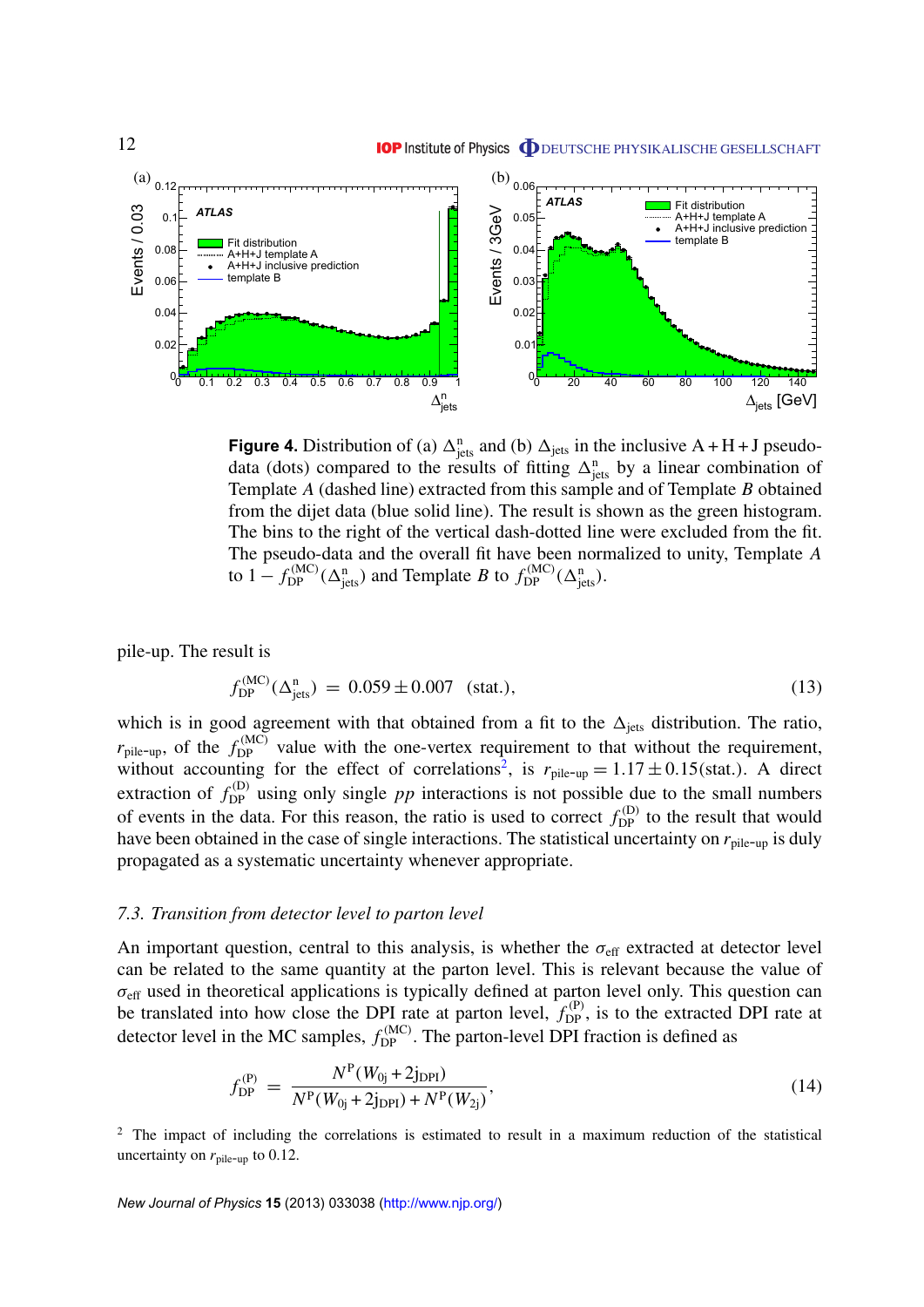#### **IOP** Institute of Physics **ODEUTSCHE PHYSIKALISCHE GESELLSCHAFT**

<span id="page-13-0"></span>where the various  $N<sup>P</sup>$  are the number of corresponding events at parton level. Here, the jets are directly identified with outgoing partons, with a fiducial acceptance chosen such that it matches that of the jets at detector level,

$$
p_T^P \geq 20 \text{ GeV}, \quad |y^P| \leq 2.8 \quad \text{and} \quad \Delta R_{P\ell} > 0.5,\tag{15}
$$

where  $\ell$  denotes charged leptons and P the partons, as recorded at the generator level. The parton-level counting of the quantities  $N^P(W_{0j} + 2j_{DPI})$  and  $N^P(W_{2j})$  was performed in the inclusive  $A + H + J$  MC sample after selection of  $W + 2$ -jet events, and yielded

$$
f_{\rm DP}^{(P)}(\Delta_{\rm jets}^{\rm n}) = 0.064 \pm 0.001 \quad \text{(stat.)},\tag{16}
$$

which is within 10% of the equivalent quantity at detector level,  $f_{\text{DP}}^{(\text{MC})}$ .

## 7.4. *Effect of*  $p_T^{\text{max}}$  value

There could be sizable differences between the DPI-off samples provided by  $A + H + J$  and Sherpa. The origin of these differences has been identified as the difference in the extent to which softer MPI, at scales below the dijet transverse momenta, are included in the samples. In SHERPA, the only option is to switch off all such secondary interactions, while in  $A + H + J$ this can be steered through the  $p_T^{\text{max}}$  cut. In the A + H + J samples, events are removed from the inclusive sample if the  $p_T$  in secondary parton–parton scatters is above  $p_T^{\text{max}} = 15 \text{ GeV}$ . All softer MPI scatters are left in the sample. In contrast, in the DPI-off Sherpa sample, *all* secondary parton scatters are switched off, corresponding roughly to a  $p_T^{\text{max}} \approx 3.5 \,\text{GeV}$ . To see how closely the two models can agree,  $p_T^{\text{max}}$  in A + H + J was reduced to 3.5 GeV. Despite intrinsic differences in the MPI modelling, this choice replicates the Sherpa results to within 10%, as is discussed in section [7.5.1.](#page-14-0)

In this particular analysis, it is desirable to include these soft MPI partons in both templates. In Template *B* they are present by default, and in Template *A* they must also be allowed as they do form a contribution to the direct production of *W* + 2-jet events in nature, which Template *A* is set up to model. However, there is also an upper constraint on this threshold, since  $W_{0i} + 2j_{\text{DPI}}$ events where the jets have  $p_T$  above 20 GeV should not enter Template *A*. To determine the optimal  $p_T^{\text{max}}$ , alternative predictions for Template *A* with different  $p_T^{\text{max}}$  values were constructed from the inclusive A + H + J sample. Fits to  $\Delta_{\text{jets}}^n$  distributions with different values of  $p_T^{\text{max}}$ in the A + H + J sample forming Template *A* were obtained. At low  $p_T^{\text{max}}$  values,  $\le 7.5 \text{ GeV}$ , the fits do not show good agreement with the  $A + H + J$  distribution, since then partons from soft MPI are removed in Template *A* and the hard jets become more correlated. This leads to an underestimation of  $f_{DP}^{(MC)}$ . Conversely, at high  $p_T^{\text{max}}$ , genuine  $W_0 + 2j_{DPI}$  events are not removed when constructing Template *A*, also leading to an underestimation of the extracted  $f_{\text{DP}}^{(\text{MC})}$ . These two competing effects are visible in figure [5,](#page-14-0) which shows  $f_{\text{DP}}^{(\text{MC})}$  extracted as  $p_T^{\text{max}}$  is varied, along with the value of  $f_{DP}^{(P)}$ , as defined in equation (16). Therefore, the fit with the best agreement between  $f_{DP}^{(P)}$  and  $f_{DP}^{(MC)}$  determines the value of  $p_T^{max} = 15 \text{ GeV}$  chosen as default for the construction of Template *A* in this analysis. In this case, the value of  $f_{\text{DP}}^{(P)}$ , as defined in equation (16) (and indicated by the dotted line in figure [5\)](#page-14-0), is within 10% of the value  $f_{\text{DP}}^{(\text{MC})}(\Delta_{\text{jets}}^n) = 0.059 \pm 0.007$  obtained from the templates fit. This implies that, when using the optimal  $p_T^{\text{max}}$  derived above, the value of  $f_{DP}^{(MC)}$  (and therefore  $f_{DP}^{(D)}$ ) can be regarded as a measurement at the parton level with an associated 10% uncertainty.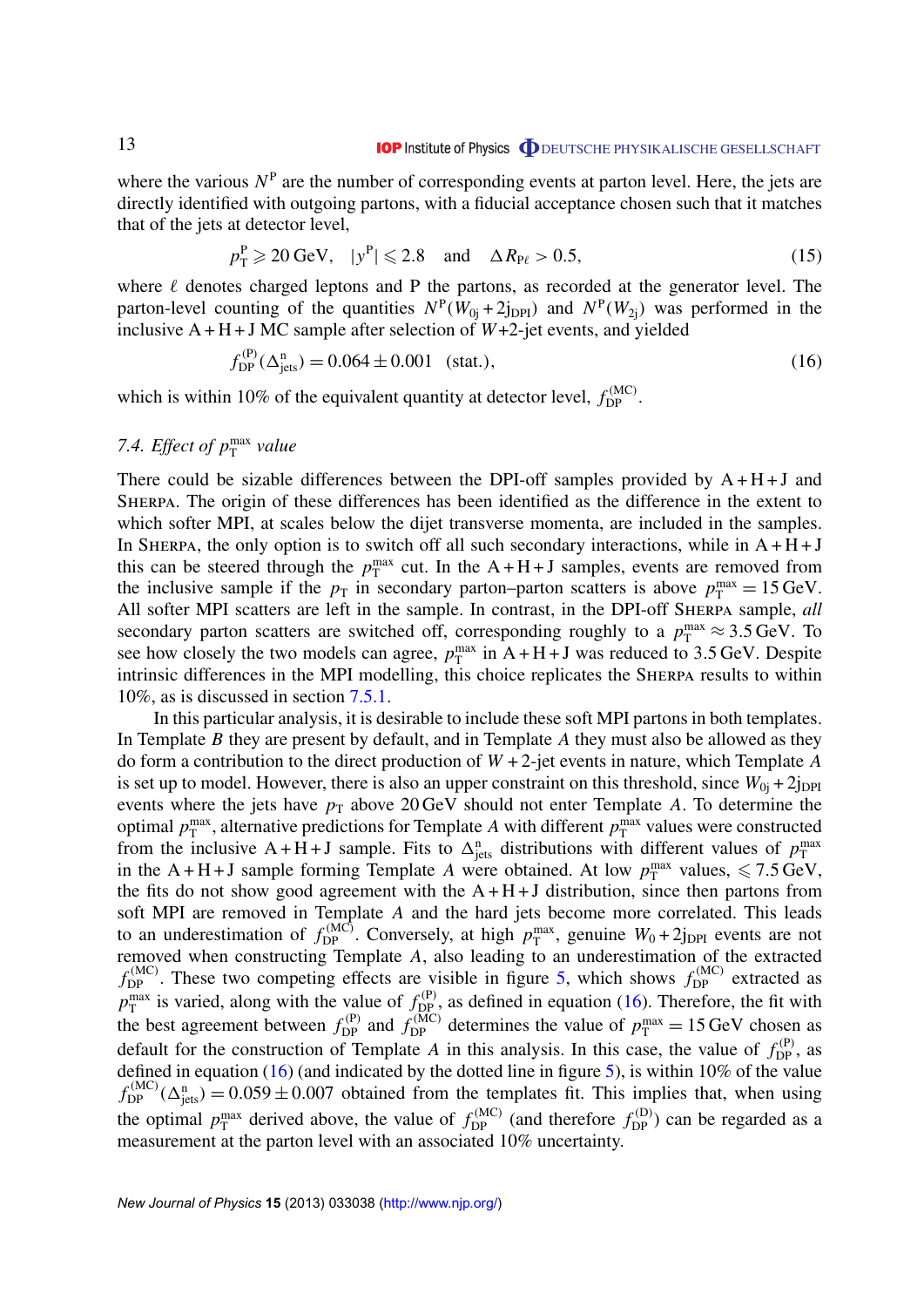<span id="page-14-0"></span>

**Figure 5.** Variation of the extracted fraction of double-parton scattering from the  $\Delta_{\text{jets}}^n$  distribution in the A + H + J MC simulation,  $f_{\text{DP}}^{(MC)}$  (black points), as a function of the transverse momentum cut imposed on the scattered partons,  $p_T^{\text{max}}$ . The band illustrates the statistical component of the uncertainty of  $f_{\text{DP}}^{(\text{MC})}$ ,  $p_T$ . The band must alless the statistical component of the uncertainty of  $f_{\text{DP}}$ , relative to the reference sample with  $p_T^{\text{max}} = 15 \text{ GeV}$ , estimated by subtracting the statistical uncertainty of the reference sample in quadrature. The value,  $f_{\text{DP}}^{(P)}$ , of the fraction of double-parton scattering obtained directly at the parton level (see equation  $(16)$ ) is also shown as a dashed line.

## *7.5. Model dependence of Template A*

The effect of generator modelling is found by comparing the results for  $f_{\text{DP}}^{(\text{MC})}$ , when SHERPA is used to provide Template *A*,  $f_{DP}^{(S)}$ , rather than A + H + J,  $f_{DP}^{(AHJ)}$ . In this case for the A + H + J sample, the  $p_T^{\text{max}}$  parameter was set to 3.5 GeV to keep the samples comparable. The results of these fits, after applying the pile-up correction  $r_{\text{pile-up}}$ , are  $f_{\text{DP}}^{(S)} = 0.031 \pm 0.008$  and  $f_{\text{DP}}^{(AHJ)} = 0.034 \pm 0.006$ . The quoted uncertainties are statistical and correlated between the two. However, the difference is smaller than either of the uncertainties and thus the results are consistent. The results of the two fits to the inclusive  $A + H + J$  sample are shown in figure [6.](#page-15-0)

7.5.1. Extraction of  $f_{\text{DP}}^{(D)}$ . Turning now to the data itself, the backgrounds are subtracted using the MC and data-driven estimates of section [6.1.](#page-8-0) The parameter  $f_{DP}^{(D)}$  was extracted from a fit to the distribution of  $\Delta^n_{\text{jets}}$  in the data sample of *W*+2-jet events after this physics background subtraction. After applying the pile-up correction  $r_{\text{pile-up}}$ , this yields

$$
f_{\rm DP}^{(D)}(\Delta_{\rm jets}^{\rm n}) = 0.076 \pm 0.013 \text{ (stat.),}
$$
 (17)

with  $\chi^2/N_{\text{dof}} = 37/28$ . The result quoted above is in good agreement with the result of a fit to the distribution of  $\Delta_{\text{jets}}$ . The resulting distributions obtained with  $f_{\text{DP}}^{(D)}(\Delta_{\text{jets}}^n)$  are shown in figure [7.](#page-15-0)

The systematic uncertainties on this extracted value of  $f_{\text{DP}}^{(D)}$  are discussed in the following.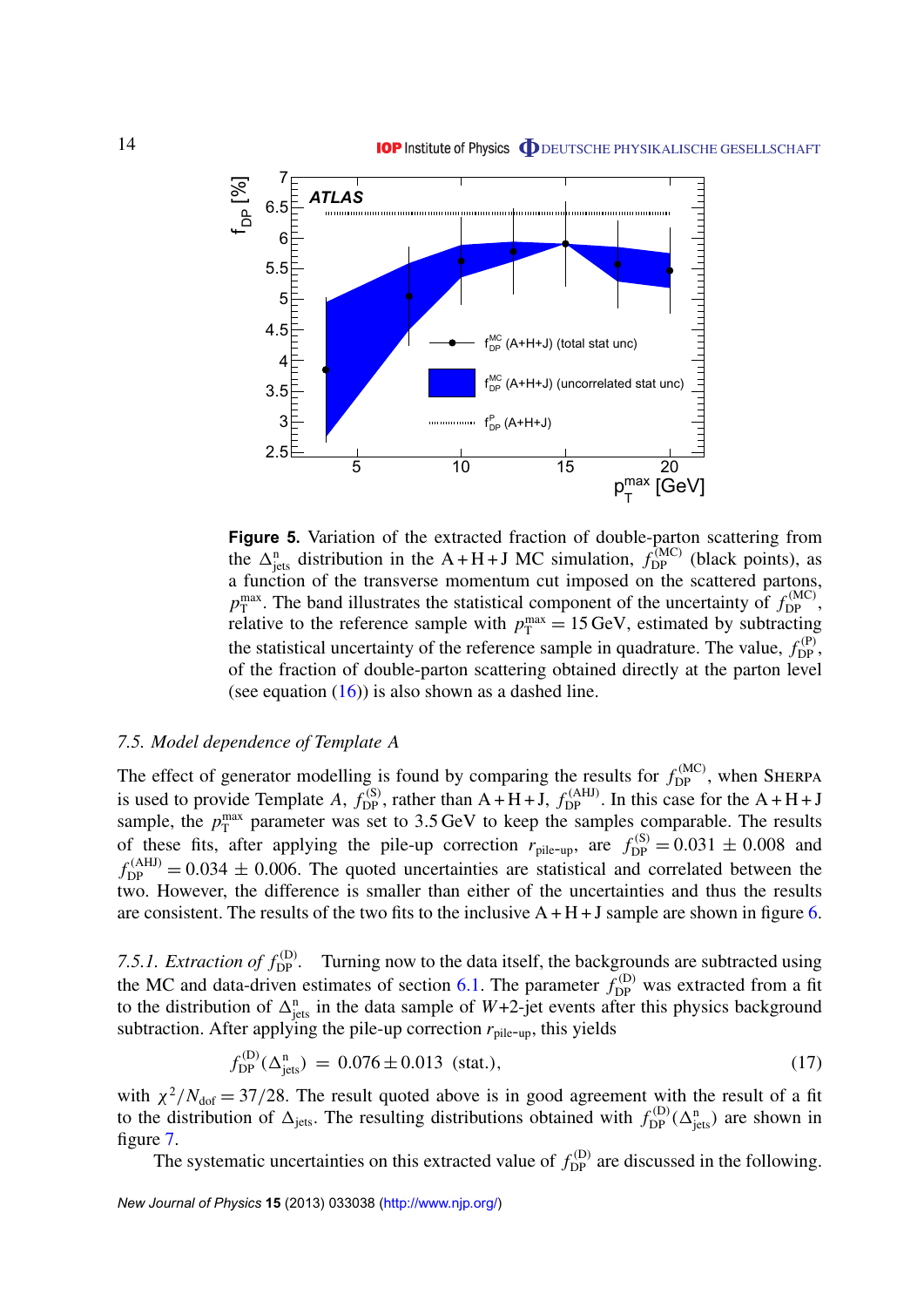<span id="page-15-0"></span>

**Figure 6.** Distribution of  $\Delta_{\text{jets}}^n$  in the inclusive  $A + H + J$  pseudo-data (dots). (a)  $A + H + J$  with  $p_T^{\text{max}} = 3.5 \text{ GeV}$  and (b) SHERPA were used to provide Template *A*. Other details are as in the caption to figure [4.](#page-12-0)



**Figure 7.** Distribution of (a)  $\Delta_{\text{jets}}^n$  and (b)  $\Delta_{\text{jets}}$  in the background-subtracted data (dots) compared to the result from the best fit for  $f_{DP}^{(D)}(\Delta_{\text{jets}}^n)$ . The result is shown as the green histogram. In (a), the bins to the right of the vertical dash-dotted line were excluded from the fit. Data and the overall fit have been normalized to unity, Template *A* (dashed line) to  $1 - f_{DP}^{(D)}(\Delta_{\text{jets}}^n)$  and Template *B* (blue solid line) to  $f_{\text{DP}}^{(D)}(\Delta_{\text{jets}}^n)$ .

*7.5.2. Theoretical uncertainty.* The uncertainty due to generator modelling is estimated by comparing the results for  $f_{DP}^{(S)}$  with  $f_{DP}^{(AHJ)}$ . To be conservative, the statistical uncertainty on  $f_{DP}^{(S)}$ DP is propagated as a symmetric systematic uncertainty on  $f_{DP}^{(D)}$  due to the modelling. An additional uncertainty is due to the choice of  $p_T^{\text{max}}$ . The systematic uncertainty due to the variation of this value is obtained by demanding that  $f_{DP}^{(MC)}$  and  $f_{DP}^{(P)}$  are consistent within statistical uncertainties. From figure [5,](#page-14-0) upward and downward variations of  $p_T^{\text{max}}$  by 2.5 and 5 GeV, respectively, are deduced. The value of  $p_T^{\text{max}}$  was varied by these two amounts, resulting in a variation in  $f_{\text{DP}}^{(\text{MC})}$ DP of 0.003. The two uncertainties discussed above were added in quadrature to estimate the total theoretical uncertainty of 0.004.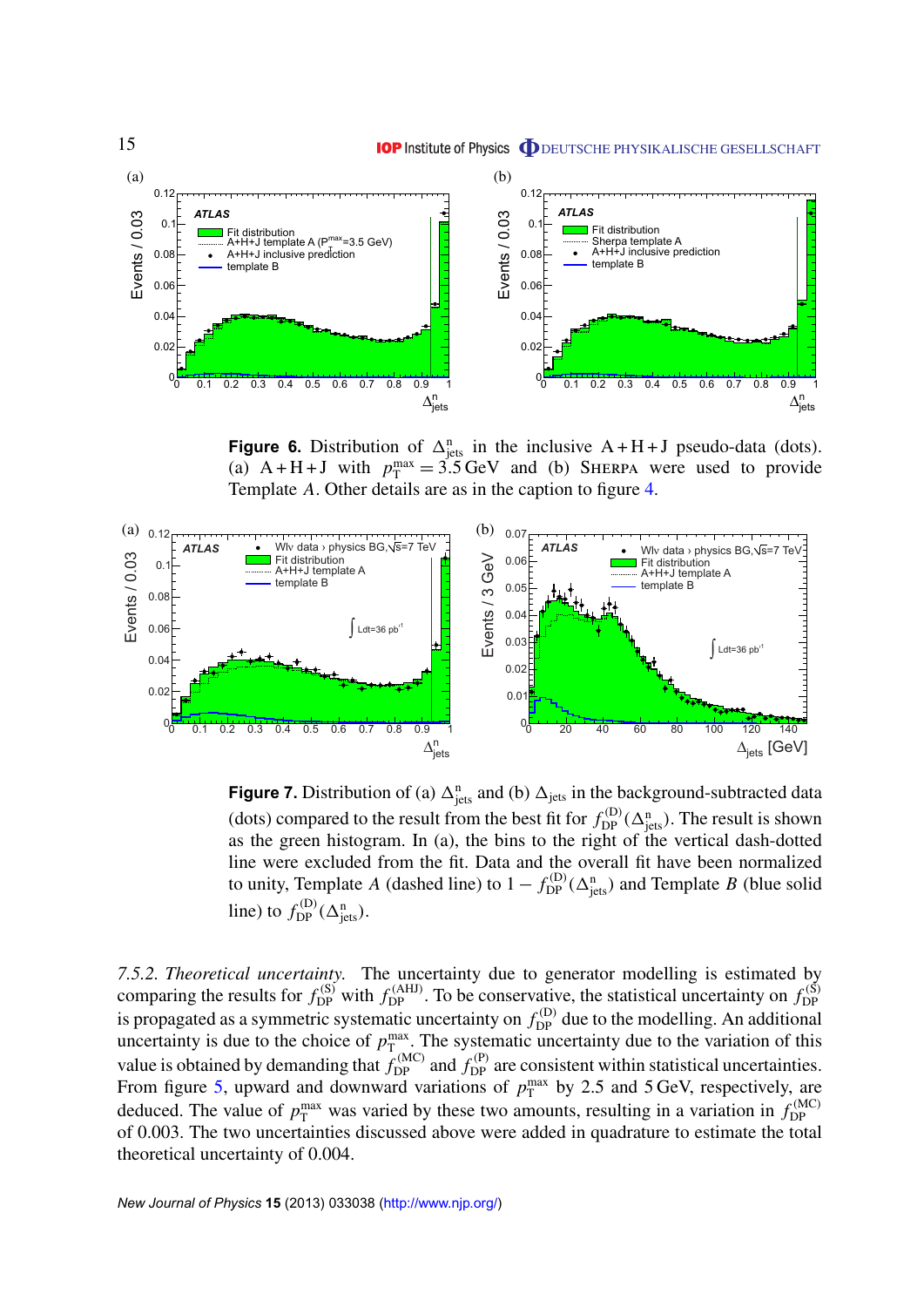7.5.3. *Jet energy scale and resolution*. The overall impact of the jet energy scale on  $f_{\text{DP}}^{(D)}$  was determined by shifting the jet energy upwards and downwards in the MC samples by the jet energy scale uncertainty [\[46\]](#page-39-0) and repeating the fit. The variations were found to be +0.009 and −0.008, respectively. The larger of these two was symmetrized to provide the systematic uncertainty on  $\hat{f}_{\text{DP}}^{(D)}$  due to that on the jet energy scale. Similarly, the overall impact of the jet energy resolution on  $f_{\text{DP}}^{(D)}$  was determined by degrading the jet energy resolution in the MC samples by the jet energy resolution uncertainty, and re-performing the fit. The variation in  $f_{\text{DP}}^{(D)}$ DP in this case, assumed to be symmetric, was found to be 0.005.

*7.5.4. Physics backgrounds and lepton response.* The impact of both physics background modelling and lepton response was considered via a direct comparison of  $f_{\text{DP}}^{(D)}$  obtained separately in the  $W \to e\nu$  and  $W \to \mu\nu$  channels. Half of the obtained difference, which was at the sub-per cent level, was taken as a measure of the associated uncertainty. The uncertainty associated with background subtraction was also determined by varying the background normalization and shape. The multi-jet background shape was varied in both channels by using MC instead of data-driven methods to estimate it, with no reversal of cuts. The shift in  $f_{\text{DP}}^{(D)}$ DP in this case was −0.001. The normalization of the multi-jet background was varied in the  $W \rightarrow e\nu$  channel by taking the relative normalization of the background contribution from two independent methods of background estimation—this led to a relative variation of about 50%. For the  $W \to \mu \nu$  channel, in which multi-jet background is better understood, a fractional shift of 20% was assumed in the background normalization. The shift in  $f_{\text{DP}}^{(D)}$  when the multi-jet background normalization was increased was found to be +0.008. The uncertainty associated with the normalization of electroweak and top backgrounds was evaluated by increasing the predicted cross sections of these processes by their theoretical uncertainty of 5% [\[41\]](#page-39-0), resulting in a +0.001 variation in  $f_{\text{DP}}^{(D)}$ . Symmetrizing and then adding these uncertainties in quadrature yields the total uncertainty due to physics backgrounds and lepton response on  $f_{\text{DP}}^{(\text{D})}$  of 0.008.

*7.5.5. Pile-up.* The systematic uncertainty due to this effect was evaluated by propagating the statistical uncertainty on the pile-up correction,  $r_{\text{pile-up}}$ , as determined in section [7.2,](#page-11-0) resulting in an uncertainty on  $f_{\text{DP}}^{(D)}$  of 0.010.

7.5.6. *Impact of W* + 1 *jet.* It was verified that the contribution of *W* + 1-jet configurations from the hardest scatter supplemented with a single jet from a secondary scatter formed a negligible contribution to the DPI rate at parton level, as well as in the modelling of Template *A*.

The individual contributions to the systematic uncertainty on  $f_{\text{DP}}^{(D)}$  are summarized in table [1.](#page-17-0) The contributions are added in quadrature, yielding

$$
f_{\rm DP}^{(D)} = 0.076 \pm 0.013 \text{ (stat.)} \pm 0.018 \text{ (sys.)} \tag{18}
$$

The extracted value of  $f_{\text{DP}}^{(D)}$  is consistent with the value of  $f_{\text{DP}}^{(MC)}$  extracted in section [7,](#page-10-0) within the quoted uncertainties and hence with  $f_{\text{DP}}^{(P)}$  at the parton level, as discussed in section [7.3.](#page-12-0) This implies that the MC models studied in the analysis describe the rate and kinematics of the DPI contribution well.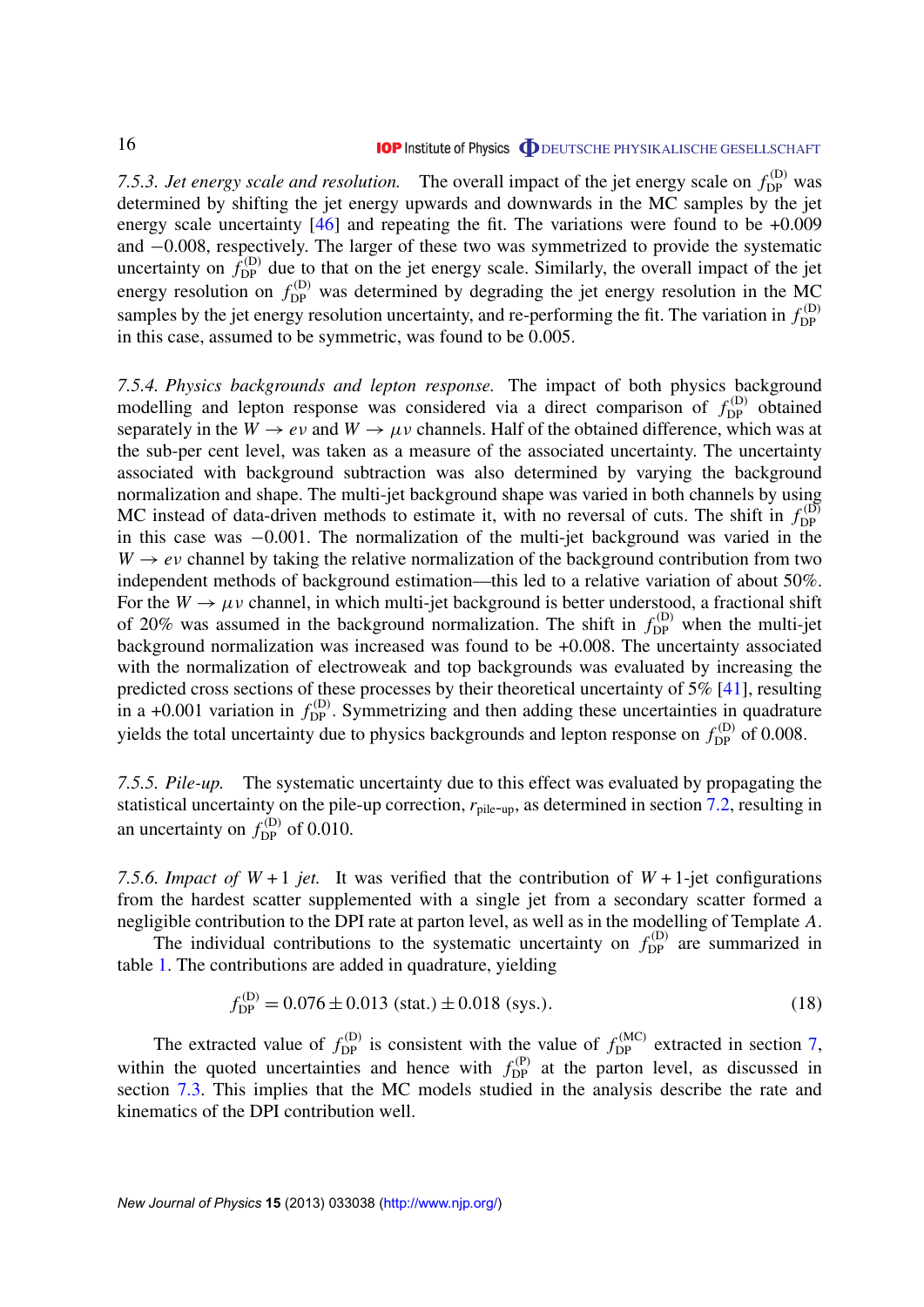| Uncertainty $(\%)$ |
|--------------------|
| 10                 |
| 13                 |
| 12                 |
| 8                  |
| 11                 |
| 24                 |
| 17                 |
|                    |

<span id="page-17-0"></span>**Table 1.** Summary of the fractional uncertainties on  $f_{\text{DP}}^{(\text{D})}$ .

#### **8. Hadron-level studies**

Since  $\sigma_{\rm eff}$  and  $f_{\rm DP}^{(P)}$  are intrinsically parton-level quantities, they are not directly observable. Conversely,  $f_{\text{DP}}^{(\text{D})}$  contains residual dependencies on detector resolutions and efficiencies. This renders a direct comparison with theoretical models impossible. To allow the results of this study to be used for comparisons with MPI models in the future, the key distributions have been corrected for detector effects to the final-state hadron level. The hadron-level requirements mirror the selection described in section [5,](#page-6-0) except that cuts were applied to hadron-level quantities in MC simulation. Hadron-level jets were constructed by running the same jet finder as for the detector level, using all final-state hadron-level particles with lifetimes longer than 30 ps as input, with the neutrinos and the charged leptons originating from the decay of the *W* bosons being excluded. Jets were defined with the anti- $k_t$  algorithm with  $p_T > 20 \,\text{GeV}, |y| < 2.8$ and  $R = 0.4$ . In addition, jets within a distance of  $\Delta R = 0.5$  from the leptons were removed. Dijet events were required to contain exactly two jets, reconstructed using the same algorithm, input objects and kinematic selection as already described. The  $\Delta_{\text{jets}}^n$  and  $\Delta_{\text{jets}}$  distributions in *W* + 2-jet data unfolded to the hadron level are shown in figure [8.](#page-18-0) The background-subtracted data has been corrected, using a Bayesian unfolding algorithm, to the hadron level using the RooUnfold package [\[59\]](#page-39-0). The response matrix used to unfold the data was trained on  $A + H + J$ predictions and two iterations were used to converge to the unfolded distributions, resulting in a smoother distribution than that seen at detector level. The unfolded results are compared with both  $A + H + J$  and SHERPA MC predictions directly obtained at hadron level.

The systematic uncertainties on the  $\Delta_{\text{jets}}^n$  and  $\Delta_{\text{jets}}$  distributions were obtained by repeating the studies outlined in section [7.5.1](#page-14-0) with the exception of pile-up uncertainty. The latter was estimated by comparing the background-subtracted, corrected data distributions measured at hadron level with that obtained when rejecting all events other than those with exactly one primary vertex selected as described in section [5.](#page-6-0) The uncertainty due to the unfolding procedure itself was estimated as the shift in the corrected data distribution when Sherpa instead of  $A + H + J$  was used to train the response matrix. The overall uncertainty on the unfolded distribution was found, per bin of the distribution, by a quadrature sum of the uncertainties described above and is dominated by the pile-up uncertainty. For completeness, the unfolded  $\Delta_{\text{jets}}^n$  and  $\Delta_{\text{jets}}$  distributions are compared with a linear combination of Template *A* from  $A + H + J$  and Template *B* from PYTHIA6, both at the hadron level, in proportions determined by the value of  $f_{DP}^{(D)}$ , as shown in figure [9.](#page-19-0) Perfect agreement between  $\hat{f}_{DP}^{(D)}$  and its hadron-level equivalent is not expected as the phase space at hadron level, covered by the *W*+2-jet sample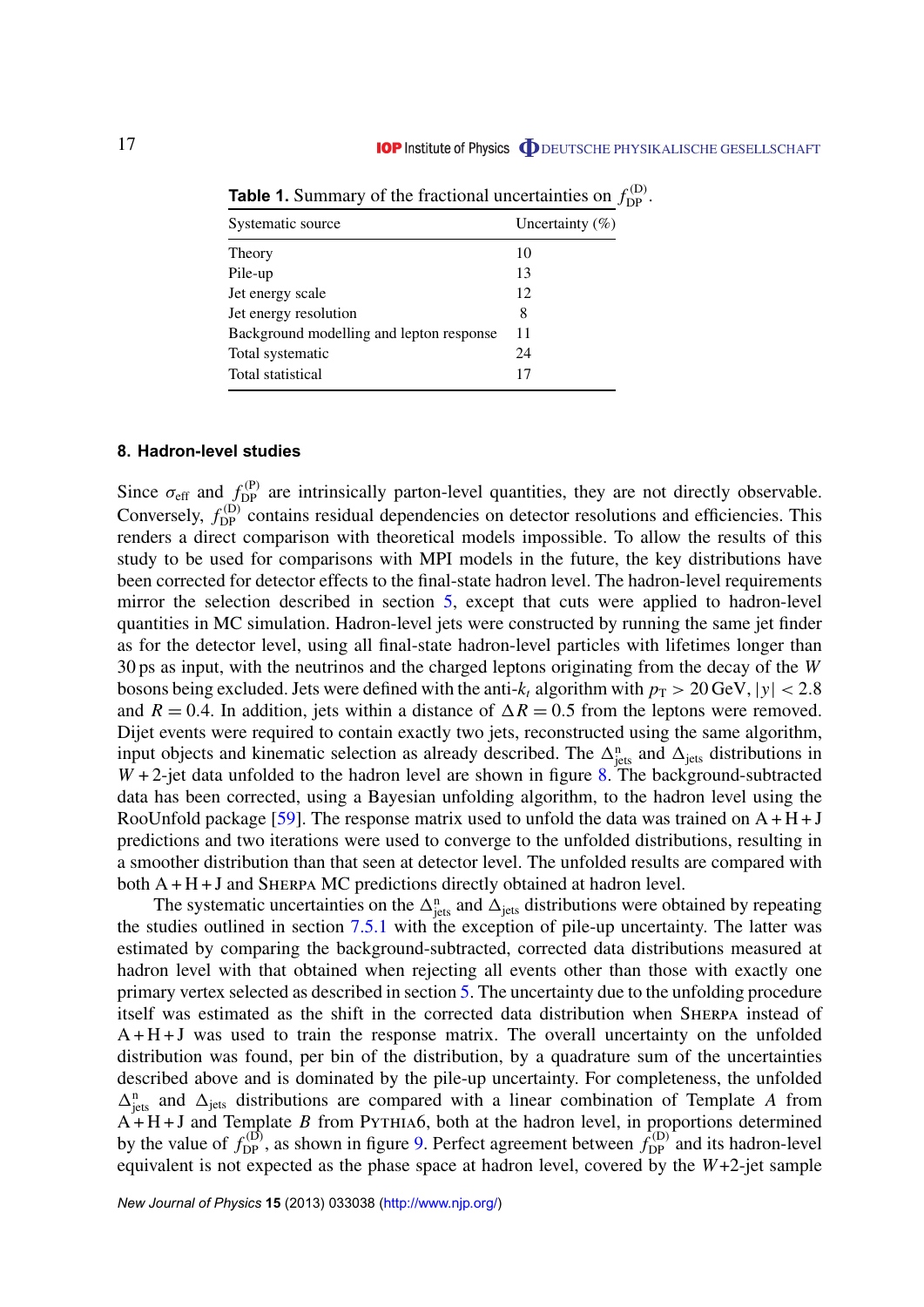<span id="page-18-0"></span>

**Figure 8.** Distributions of (a), (b)  $\Delta_{\text{jets}}^n$  and (c), (d)  $\Delta_{\text{jets}}$  in the data after unfolding to hadron level (dots) compared to MC expectations from (a), (c)  $A + H + J$  and (b), (d) Sherpa at the hadron level (green histogram). The error bars represent the quadrature sum of systematic and statistical uncertainties on each bin, and both histograms have been normalized to unity.

at detector level used for the determination of  $f_{DP}^{(D)}$ , is not exactly the same as for the unfolded distribution. The value of  $f_{\text{DP}}^{(D)}$  determined directly via a fit at the hadron level was found to be within 10% of the value determined at detector level.

#### *8.1. Determination of* σ<sub>eff</sub>

The value of  $\sigma_{\rm eff}$  is related to  $f_{\rm DP}^{(D)}$  through equation [\(9\)](#page-5-0). The additional input of the exclusivity ratio,  $N_{W_{0i}}/N_{W+2i} = 23$ , is evaluated from the event yields in the selected  $W + 2$ -jet and  $W + 0$ -jet samples. The associated statistical uncertainty is at the 2% level. Additionally, the number of dijet events  $N_{2i} = 9488$  is obtained from the event yield in the early period of 2010 data taking, corresponding to an integrated luminosity of  $\mathcal{L}_{2j} = 184 \,\mu b^{-1}$ . In this period of data taking, the trigger selection for dijet events was measured to be fully efficient ( $\varepsilon_{2i} = 1$ ) [\[46\]](#page-39-0). A further correction to  $N_{2i}$  was made for lepton–jet overlap removal, which was applied to the jets when constructing Template *A* but not in Template *B*. It was evaluated by applying overlap removal for jets in Template *B*, giving a correction factor of 0.96.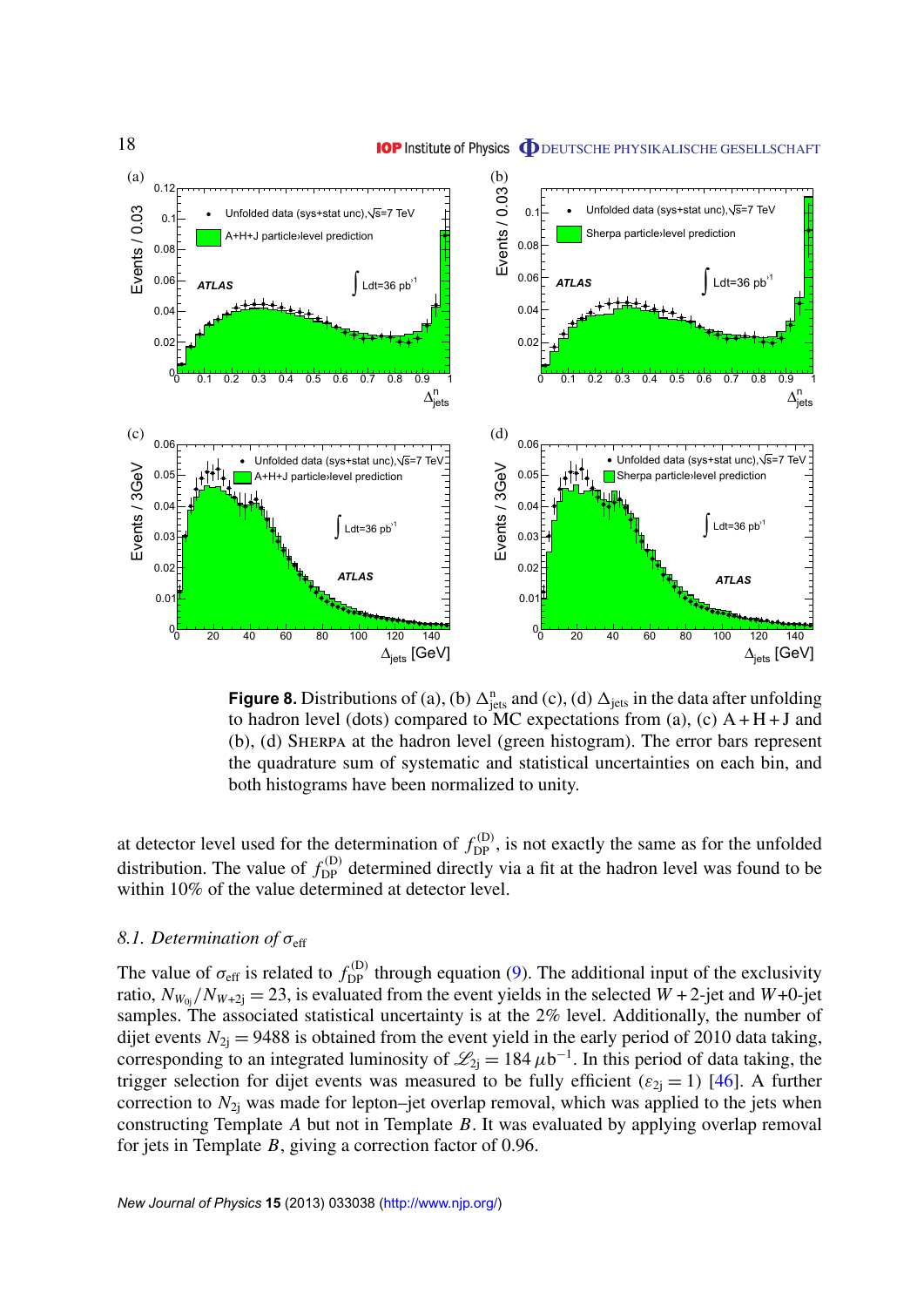<span id="page-19-0"></span>

**Figure 9.** Distributions of (a)  $\Delta_{\text{jets}}^n$  and (b)  $\Delta_{\text{jets}}^n$  in the data after unfolding to hadron level (dots) compared to the results of a linear combination with  $f_{\text{DP}}^{(\text{D})}$  (green histogram) of Template *A* extracted from A + H + J hadron-level simulation (dashed line) and of Template *B* obtained from the PYTHIA6 hadronlevel simulation (solid blue line). The error bars on the data represent the quadrature sum of the statistical and systematic uncertainties. Data and the overall fit have been normalized to unity, Template *A* to  $1 - f_{\text{DP}}^{(D)}(\Delta_{\text{jets}}^n)$  and Template *B* to  $f_{DP}^{(D)}(\Delta_{jets}^n)$ .

| Systematic source              | Uncertainty $(\% )$ |  |
|--------------------------------|---------------------|--|
| $f_{\rm DP}^{(\rm D)}$         | 24                  |  |
| Background and lepton response | 5                   |  |
| Luminosity                     | 3                   |  |
| Total systematic               | $+33$<br>$-20$      |  |
| Total statistical              | 17                  |  |
|                                |                     |  |

**Table 2.** Summary of fractional systematic uncertainties on  $\sigma_{\text{eff}}$ .

The systematic uncertainties are summarized in table 2, with the following breakdown of their origins:

- The uncertainties on  $f_{\text{DP}}^{(D)}$ —determined in section [7.5.1—](#page-14-0)are propagated asymmetrically to  $\sigma_{\text{eff}}$ .
- Physics backgrounds and response to leptons—the impact of the lepton energy response and background normalization uncertainties were considered by propagating the uncertainty on  $f_{\text{DP}}^{(D)}$  obtained for this effect. In addition, the impact of lepton scale and the background normalization uncertainties on the exclusivity ratio,  $N_{W_{0i}}/N_{W+2i}$ , were included.
- Acceptance and response cancellation—equation [\(8\)](#page-5-0) is the result of factorization which implies that the kinematics of the lepton and DPI system are not correlated, either in terms of geometrical acceptance or through detector response. Apart from the effect of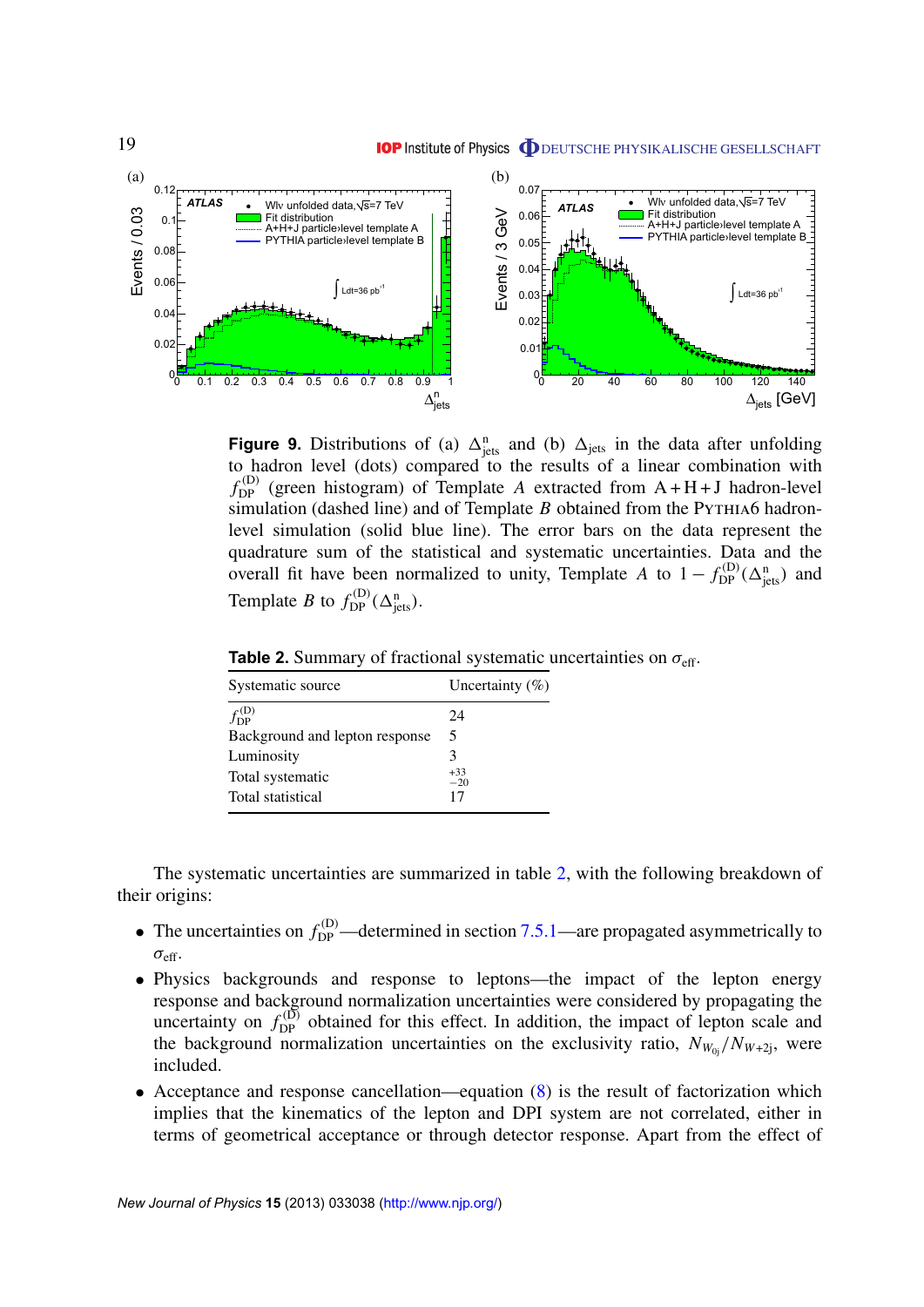<span id="page-20-0"></span>

**Figure 10.** The centre-of-mass energy,  $\sqrt{s}$ , dependence of  $\sigma_{\text{eff}}$  extracted in different processes in different experiments. An offset has been applied to the 1.8 TeV data points in order to distinguish them. The error bars on the data points represent the statistical and systematic uncertainties added in quadrature.

lepton–jet overlap removal, which was discussed above, various sources of uncertainty on this assumption were considered and found to be negligible.

The above leads to a measured central value of

$$
\sigma_{\rm eff}(7 \text{ TeV}) = 15 \pm 3 \text{ (stat.)}^{+5}_{-3} \text{ (syst.) mb.}
$$
 (19)

Assuming factorization, this value of  $\sigma_{\rm eff}$  is consistent with values previously measured in other experiments at lower centre-of-mass [\[15–19\]](#page-39-0), as can be seen in figure 10.

#### **9. Conclusions**

The double-parton interaction rate  $f_{DP}^{(D)}$  in events with a *W* boson and exactly two jets in the The double-parton interaction rate  $f_{DP}^{(p)}$  in events with a *W* boson and exactly two jets in the final state has been extracted in *pp* collisions at a centre-of-mass energy of  $\sqrt{s} = 7 \text{ TeV}$  using data corresponding to an integrated luminosity of 36 pb<sup>−</sup><sup>1</sup> . For jets with transverse momentum  $p_T > 20$  GeV and rapidity  $|y| < 2.8$ , in the ATLAS detector at the LHC, a central value of

$$
f_{\rm DP}^{(D)} = 0.08 \pm 0.01 \text{ (stat.)} \pm 0.02 \text{ (sys.)}
$$

is obtained. In terms of measured rate and kinematics of the dijet system there is good agreement with the predictions of the MC models studied in the analysis. The result for  $f_{\text{DP}}^{(D)}$  is used to extract the parameter  $\sigma_{\text{eff}}$  through the production of  $W + 2$ -jet events. The value extracted from data is

$$
\sigma_{\text{eff}}(7 \text{ TeV}) = 15 \pm 3 \text{ (stat.)}^{+5}_{-3} \text{ (sys.) mb.}
$$

This value is consistent with values previously measured in other experiments at lower centre-of-mass energies.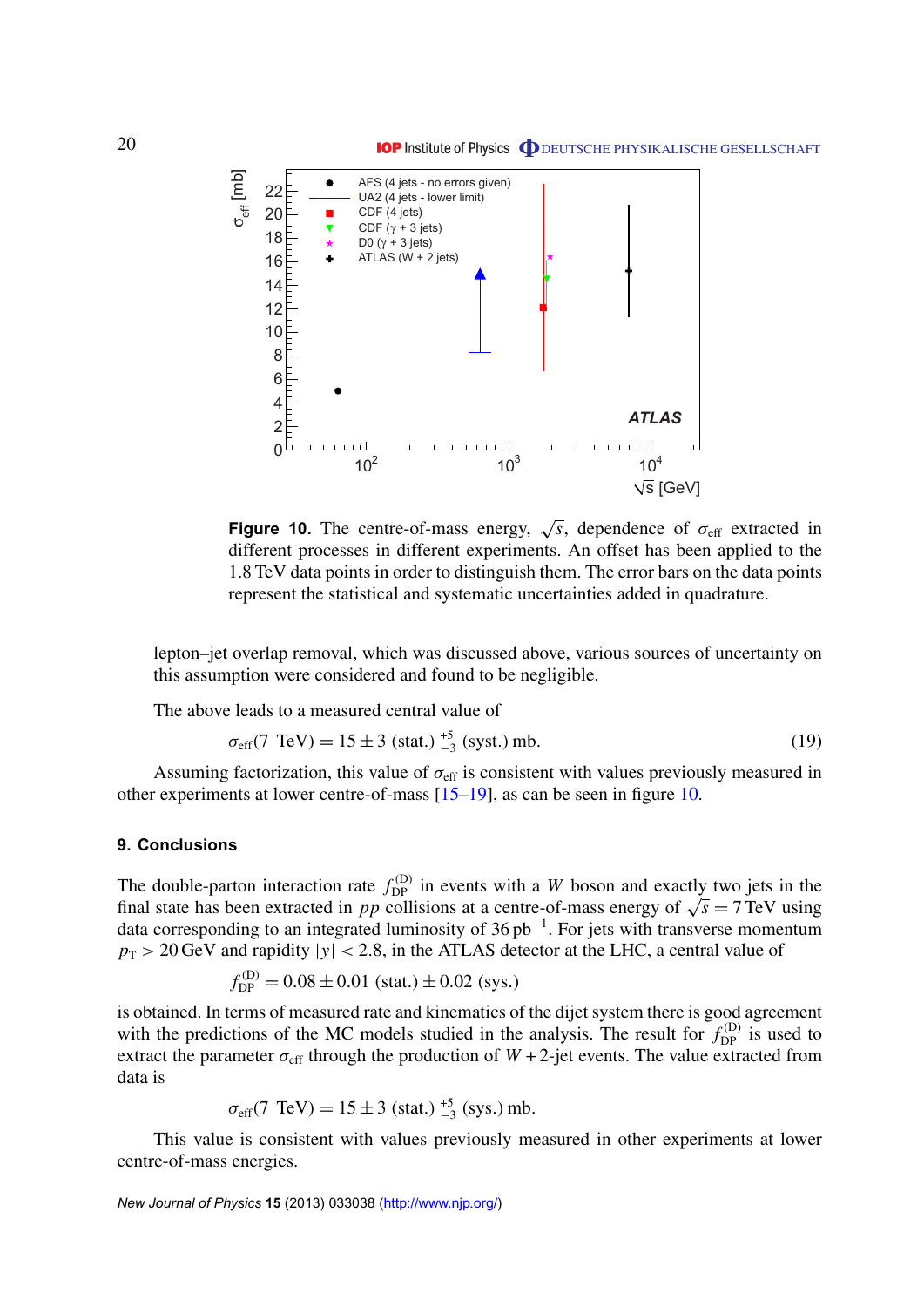## <span id="page-21-0"></span>**Acknowledgments**

We thank CERN for the very successful operation of the LHC, as well as the support staff from our institutions without whom ATLAS could not be operated efficiently. We acknowledge the support of ANPCyT, Argentina; YerPhI, Armenia; ARC, Australia; BMWF and FWF, Austria; ANAS, Azerbaijan; SSTC, Belarus; CNPq and FAPESP, Brazil; NSERC, NRC and CFI, Canada; CERN; CONICYT, Chile; CAS, MOST and NSFC, China; COLCIENCIAS, Colombia; MSMT CR, MPO CR and VSC CR, Czech Republic; DNRF, DNSRC and Lundbeck Foundation, Denmark; EPLANET, ERC and NSRF, European Union; IN2P3-CNRS, CEA-DSM/IRFU, France; GNSF, Georgia; BMBF, DFG, HGF, MPG and AvH Foundation, Germany; GSRT and NSRF, Greece; ISF, MINERVA, GIF, DIP and Benoziyo Center, Israel; INFN, Italy; MEXT and JSPS, Japan; CNRST, Morocco; FOM and NWO, Netherlands; BRF and RCN, Norway; MNiSW, Poland; GRICES and FCT, Portugal; MERYS (MECTS), Romania; MES of Russia and ROSATOM, Russian Federation; JINR; MSTD, Serbia; MSSR, Slovakia; ARRS and MVZT, Slovenia; DST/NRF, South Africa; MICINN, Spain; SRC and Wallenberg Foundation, Sweden; SER, SNSF and Cantons of Bern and Geneva, Switzerland; NSC, Taiwan; TAEK, Turkey; STFC, the Royal Society and Leverhulme Trust, UK; DOE and NSF, USA. The crucial computing support from all WLCG partners is acknowledged gratefully, in particular from CERN and the ATLAS Tier-1 facilities at TRIUMF (Canada), NDGF (Denmark, Norway, Sweden), CC-IN2P3 (France), KIT/GridKA (Germany), INFN-CNAF (Italy), NL-T1 (Netherlands), PIC (Spain), ASGC (Taiwan), RAL (UK) and BNL (USA) and in the Tier-2 facilities worldwide.

## **The ATLAS Collaboration**

G Aad<sup>48</sup>, T Abajyan<sup>21</sup>, B Abbott<sup>111</sup>, J Abdallah<sup>12</sup>, S Abdel Khalek<sup>115</sup>, A A Abdelalim<sup>49</sup>, O Abdinov<sup>11</sup>, R Aben<sup>105</sup>, B Abi<sup>112</sup>, M Abolins<sup>88</sup>, O S AbouZeid<sup>158</sup>, H Abramowicz<sup>153</sup>, H Abreu<sup>136</sup>, M I Ochoa<sup>77</sup>, B S Acharya<sup>164a, 164b, 179</sup>, L Adamczyk<sup>38</sup>, D L Adams<sup>25</sup>, T N Addy<sup>56</sup>, J Adelman<sup>176</sup>, S Adomeit<sup>98</sup>, P Adragna<sup>75</sup>, T Adye<sup>129</sup>, S Aefsky<sup>23</sup>, J A Aguilar-Saavedra<sup>124b,180</sup>, M Agustoni<sup>17</sup>, S P Ahlen<sup>22</sup>, F Ahles<sup>48</sup>, A Ahmad<sup>148</sup>, M Ahsan<sup>41</sup>, G Aielli<sup>133a,133b</sup>, T P A Åkesson<sup>79</sup>, G Akimoto<sup>155</sup>, A V Akimov<sup>94</sup>, M A Alam<sup>76</sup>, J Albert<sup>169</sup>, S Albrand<sup>55</sup>, M Aleksa<sup>30</sup>, I N Aleksandrov<sup>64</sup>, F Alessandria<sup>89a</sup>, C Alexa<sup>26a</sup>, G Alexander<sup>153</sup>, G Alexandre<sup>49</sup>, T Alexopoulos $^{10}$ , M Alhroob $^{164$ a, $164$ c, M Aliev $^{16}$ , G Alimonti $^{89$ a, J Alison $^{120}$ , B M M Allbrooke $^{18}$ , L J Allison<sup>71</sup>, P P Allport<sup>73</sup>, S E Allwood-Spiers<sup>53</sup>, J Almond<sup>82</sup>, A Aloisio<sup>102a,102b</sup>, R Alon<sup>172</sup>, A Alonso<sup>36</sup>, F Alonso<sup>70</sup>, A Altheimer<sup>35</sup>, B Alvarez Gonzalez<sup>88</sup>, M G Alviggi<sup>102a,102b</sup>, K Amako<sup>65</sup>, C Amelung<sup>23</sup>, V V Ammosov<sup>128,218</sup>, S P Amor Dos Santos<sup>124a</sup>, A Amorim<sup>124a,181</sup>, S Amoroso<sup>48</sup>, N Amram<sup>153</sup>, C Anastopoulos<sup>30</sup>, L S Ancu<sup>17</sup>, N Andari<sup>115</sup>, T Andeen<sup>35</sup>, C F Anders<sup>58b</sup>, G Anders<sup>58a</sup>, K J Anderson<sup>31</sup>, A Andreazza<sup>89a,89b</sup>, V Andrei<sup>58a</sup>, X S Anduaga<sup>70</sup>, S Angelidakis<sup>9</sup>, P Anger<sup>44</sup>, A Angerami<sup>35</sup>, F Anghinolfi<sup>30</sup>, A Anisenkov<sup>107</sup>, N Anjos<sup>124a</sup>, A Annovi<sup>47</sup>, A Antonaki<sup>9</sup>, M Antonelli<sup>47</sup>, A Antonov<sup>96</sup>, J Antos<sup>144b</sup>, F Anulli<sup>132a</sup>, M Aoki<sup>101</sup>, S Aoun<sup>83</sup>, L Aperio Bella<sup>5</sup>, R Apolle<sup>118,182</sup>, G Arabidze<sup>88</sup>, I Aracena<sup>143</sup>, Y Arai<sup>65</sup>, A T H Arce<sup>45</sup>, S Arfaoui<sup>148</sup>, J-F Arguin<sup>93</sup>, S Argyropoulos<sup>42</sup>, E Arik<sup>19a,218</sup>, M Arik<sup>19a</sup>, A J Armbruster<sup>87</sup>, O Arnaez<sup>81</sup>, V Arnal<sup>80</sup>, A Artamonov<sup>95</sup>, G Artoni<sup>132a, 132b</sup>, D Arutinov<sup>21</sup>, S Asai<sup>155</sup>, S Ask<sup>28</sup>, B Åsman<sup>146a,146b</sup>, L Asquith<sup>6</sup>, K Assamagan<sup>25,183</sup>, R Astalos<sup>144a</sup>, A Astbury<sup>169</sup>, M Atkinson<sup>165</sup>, B Auerbach<sup>6</sup>, E Auge<sup>115</sup>, K Augsten<sup>126</sup>, M Aurousseau<sup>145a</sup>, G Avolio<sup>30</sup>, D Axen<sup>168</sup>, G Azuelos<sup>93,184</sup>, Y Azuma<sup>155</sup>, M A Baak<sup>30</sup>, G Baccaglioni<sup>89a</sup>, C Bacci<sup>134a,134b</sup>, A M Bach<sup>15</sup>,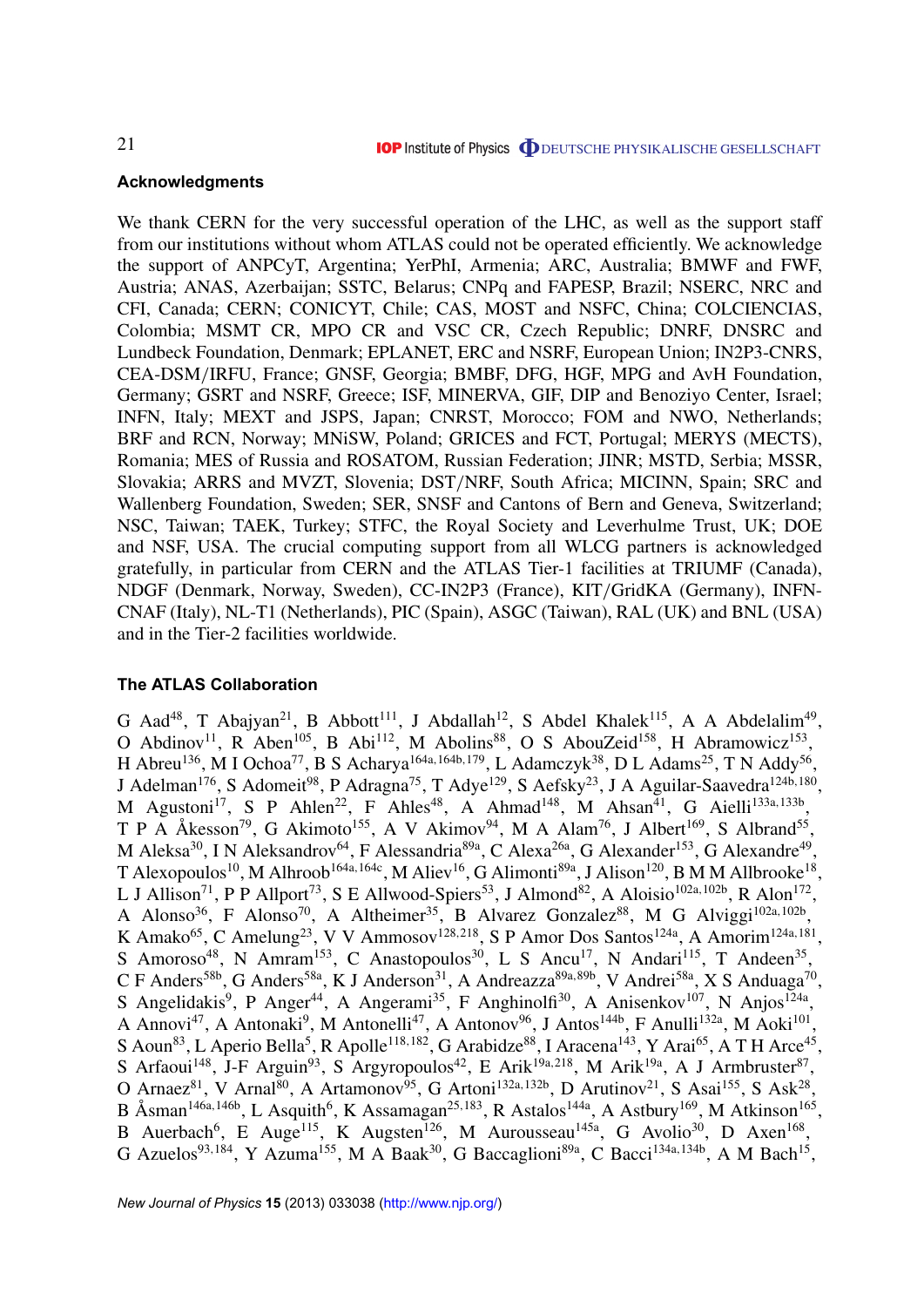H Bachacou<sup>136</sup>, K Bachas<sup>154</sup>, M Backes<sup>49</sup>, M Backhaus<sup>21</sup>, J Backus Mayes<sup>143</sup>, E Badescu<sup>26a</sup>, P Bagnaia<sup>132a, 132b</sup>, Y Bai<sup>33a</sup>, D C Bailey<sup>158</sup>, T Bain<sup>35</sup>, J T Baines<sup>129</sup>, O K Baker<sup>176</sup>, S Baker<sup>77</sup>, P Balek<sup>127</sup>, F Balli<sup>136</sup>, E Banas<sup>39</sup>, P Banerjee<sup>93</sup>, Sw Banerjee<sup>173</sup>, D Banfi<sup>30</sup>, A Bangert<sup>150</sup>, V Bansal<sup>169</sup>, H S Bansil<sup>18</sup>, L Barak<sup>172</sup>, S P Baranov<sup>94</sup>, T Barber<sup>48</sup>, E L Barberio<sup>86</sup>, D Barberis<sup>50a, 50b</sup>, M Barbero<sup>83</sup>, D Y Bardin<sup>64</sup>, T Barillari<sup>99</sup>, M Barisonzi<sup>175</sup>, T Barklow<sup>143</sup>, N Barlow<sup>28</sup>, B M Barnett<sup>129</sup>, R M Barnett<sup>15</sup>, A Baroncelli<sup>134a</sup>, G Barone<sup>49</sup>, A J Barr<sup>118</sup>, F Barreiro<sup>80</sup>, J Barreiro Guimarães da Costa<sup>57</sup>, R Bartoldus<sup>143</sup>, A E Barton<sup>71</sup>, V Bartsch<sup>149</sup>, A Basye<sup>165</sup>, R L Bates<sup>53</sup>, L Batkova<sup>144a</sup>, J R Batley<sup>28</sup>, A Battaglia<sup>17</sup>, M Battistin<sup>30</sup>, F Bauer<sup>136</sup>, H S Bawa<sup>143,185</sup>, S Beale<sup>98</sup>, T Beau<sup>78</sup>, P H Beauchemin<sup>161</sup>, R Beccherle<sup>50a</sup>, P Bechtle<sup>21</sup>, H P Beck<sup>17</sup>, K Becker<sup>175</sup>, S Becker<sup>98</sup>, M Beckingham<sup>138</sup>, K H Becks<sup>175</sup>, A J Beddall<sup>19c</sup>, A Beddall<sup>19c</sup>, S Bedikian<sup>176</sup>, V A Bednyakov<sup>64</sup>, C P Bee<sup>83</sup>, L J Beemster<sup>105</sup>, M Begel<sup>25</sup>, S Behar Harpaz<sup>152</sup>, C Belanger-Champagne<sup>85</sup>, P J Bell<sup>49</sup>, W H Bell<sup>49</sup>, G Bella<sup>153</sup>, L Bellagamba<sup>20a</sup>, M Bellomo<sup>30</sup>, A Belloni<sup>57</sup>, O Beloborodova<sup>107,186</sup>, K Belotskiy<sup>96</sup>, O Beltramello<sup>30</sup>, O Benary<sup>153</sup>, D Benchekroun<sup>135a</sup>, K Bendtz<sup>146a,146b</sup>, N Benekos<sup>165</sup>, Y Benhammou<sup>153</sup>, E Benhar Noccioli<sup>49</sup>, J A Benitez Garcia<sup>159b</sup>, D P Benjamin<sup>45</sup>, M Benoit<sup>115</sup>, J R Bensinger<sup>23</sup>, K Benslama<sup>130</sup>, S Bentvelsen<sup>105</sup>, D Berge<sup>30</sup>, E Bergeaas Kuutmann<sup>42</sup>, N Berger<sup>5</sup>, F Berghaus<sup>169</sup>, E Berglund<sup>105</sup>, J Beringer<sup>15</sup>, P Bernat<sup>77</sup>, R Bernhard<sup>48</sup>, C Bernius<sup>25</sup>, F U Bernlochner<sup>169</sup>, T Berry<sup>76</sup>, C Bertella<sup>83</sup>, A Bertin<sup>20a, 20b</sup>, F Bertolucci<sup>122a, 122b</sup>, M I Besana<sup>89a, 89b</sup>, G J Besjes<sup>104</sup>, N Besson<sup>136</sup>, S Bethke<sup>99</sup>, W Bhimji<sup>46</sup>, R M Bianchi<sup>30</sup>, L Bianchini<sup>23</sup>, M Bianco<sup>72a,72b</sup>, O Biebel<sup>98</sup>, S P Bieniek<sup>77</sup>, K Bierwagen<sup>54</sup>, J Biesiada<sup>15</sup>, M Biglietti<sup>134a</sup>, H Bilokon<sup>47</sup>, M Bindi<sup>20a,20b</sup>, S Binet<sup>115</sup>, A Bingul<sup>19c</sup>, C Bini<sup>132a,132b</sup>, C Biscarat<sup>178</sup>, B Bittner<sup>99</sup>, C W Black<sup>150</sup>, J E Black<sup>143</sup>, K M Black<sup>22</sup>, R E Blair<sup>6</sup>, J-B Blanchard<sup>136</sup>, T Blazek<sup>144a</sup>, I Bloch<sup>42</sup>, C Blocker<sup>23</sup>, J Blocki<sup>39</sup>, W Blum<sup>81</sup>, U Blumenschein<sup>54</sup>, G J Bobbink<sup>105</sup>, V S Bobrovnikov<sup>107</sup>, S S Bocchetta<sup>79</sup>, A Bocci<sup>45</sup>, C R Boddy<sup>118</sup>, M Boehler<sup>48</sup>, J Boek<sup>175</sup>, T T Boek<sup>175</sup>, N Boelaert<sup>36</sup>, J A Bogaerts<sup>30</sup>, A Bogdanchikov<sup>107</sup>, A Bogouch<sup>90,218</sup>, C Bohm<sup>146a</sup>, J Bohm<sup>125</sup>, V Boisvert<sup>76</sup>, T Bold<sup>38</sup>, V Boldea<sup>26a</sup>, N M Bolnet<sup>136</sup>, M Bomben<sup>78</sup>, M Bona<sup>75</sup>, M Boonekamp<sup>136</sup>, S Bordoni<sup>78</sup>, C Borer<sup>17</sup>, A Borisov<sup>128</sup>, G Borissov<sup>71</sup>, I Borjanovic<sup>13a</sup>, M Borri<sup>82</sup>, S Borroni<sup>42</sup>, J Bortfeldt<sup>98</sup>, V Bortolotto<sup>134a,134b</sup>, K Bos<sup>105</sup>, D Boscherini<sup>20a</sup>, M Bosman<sup>12</sup>, H Boterenbrood<sup>105</sup>, J Bouchami<sup>93</sup>, J Boudreau<sup>123</sup>, E V Bouhova-Thacker<sup>71</sup>, D Boumediene<sup>34</sup>, C Bourdarios<sup>115</sup>, N Bousson<sup>83</sup>, S Boutouil<sup>135d</sup>, A Boveia<sup>31</sup>, J Boyd<sup>30</sup>, I R Boyko<sup>64</sup>, I Bozovic-Jelisavcic<sup>13b</sup>, J Bracinik<sup>18</sup>, P Branchini<sup>134a</sup>, A Brandt<sup>8</sup>, G Brandt<sup>118</sup>, O Brandt<sup>54</sup>, U Bratzler<sup>156</sup>, B Brau<sup>84</sup>, J E Brau<sup>114</sup>, H M Braun<sup>175,218</sup>, S F Brazzale<sup>164a,164c</sup>, B Brelier<sup>158</sup>, J Bremer<sup>30</sup>, K Brendlinger<sup>120</sup>, R Brenner<sup>166</sup>, S Bressler<sup>172</sup>, T M Bristow<sup>145b</sup>, D Britton<sup>53</sup>, F M Brochu<sup>28</sup>, I Brock<sup>21</sup>, R Brock<sup>88</sup>, F Broggi<sup>89a</sup>, C Bromberg<sup>88</sup>, J Bronner<sup>99</sup>, G Brooijmans<sup>35</sup>, T Brooks<sup>76</sup>, W K Brooks<sup>32b</sup>, G Brown<sup>82</sup>, P A Bruckman de Renstrom<sup>39</sup>, D Bruncko<sup>144b</sup>, R Bruneliere<sup>48</sup>, S Brunet<sup>60</sup>, A Bruni<sup>20a</sup>, G Bruni<sup>20a</sup>, M Bruschi<sup>20a</sup>, L Bryngemark<sup>79</sup>, T Buanes<sup>14</sup>, Q Buat<sup>55</sup>, F Bucci<sup>49</sup>, J Buchanan<sup>118</sup>, P Buchholz<sup>141</sup>, R M Buckingham<sup>118</sup>, A G Buckley<sup>46</sup>, S I Buda<sup>26a</sup>, I A Budagov<sup>64</sup>, B Budick<sup>108</sup>, V Büscher<sup>81</sup>, L Bugge<sup>117</sup>, O Bulekov<sup>96</sup>, A C Bundock<sup>73</sup>, M Bunse<sup>43</sup>, T Buran<sup>117</sup>, H Burckhart<sup>30</sup>, S Burdin<sup>73</sup>, T Burgess<sup>14</sup>, S Burke<sup>129</sup>, E Busato<sup>34</sup>, P Bussey<sup>53</sup>, C P Buszello<sup>166</sup>, B Butler<sup>143</sup>, J M Butler<sup>22</sup>, C M Buttar<sup>53</sup>, J M Butterworth<sup>77</sup>, W Buttinger<sup>28</sup>, M Byszewski<sup>30</sup>, S Cabrera Urbán<sup>167</sup>, D Caforio<sup>20a, 20b</sup>, O Cakir<sup>4a</sup>, P Calafiura<sup>15</sup>, G Calderini<sup>78</sup>, P Calfayan<sup>98</sup>, R Calkins<sup>106</sup>, L P Caloba<sup>24a</sup>, R Caloi<sup>132a,132b</sup>, D Calvet<sup>34</sup>, S Calvet<sup>34</sup>, R Camacho Toro<sup>34</sup>, P Camarri<sup>133a,133b</sup>, D Cameron<sup>117</sup>, L M Caminada<sup>15</sup>, R Caminal Armadans<sup>12</sup>, S Campana<sup>30</sup>, M Campanelli<sup>77</sup>, V Canale<sup>102a,102b</sup>, F Canelli<sup>31</sup>, A Canepa<sup>159a</sup>, J Cantero<sup>80</sup>, R Cantrill<sup>76</sup>, T Cao<sup>40</sup>, M D M Capeans Garrido<sup>30</sup>, I Caprini<sup>26a</sup>, M Caprini<sup>26a</sup>, D Capriotti<sup>99</sup>, M Capua<sup>37a,37b</sup>,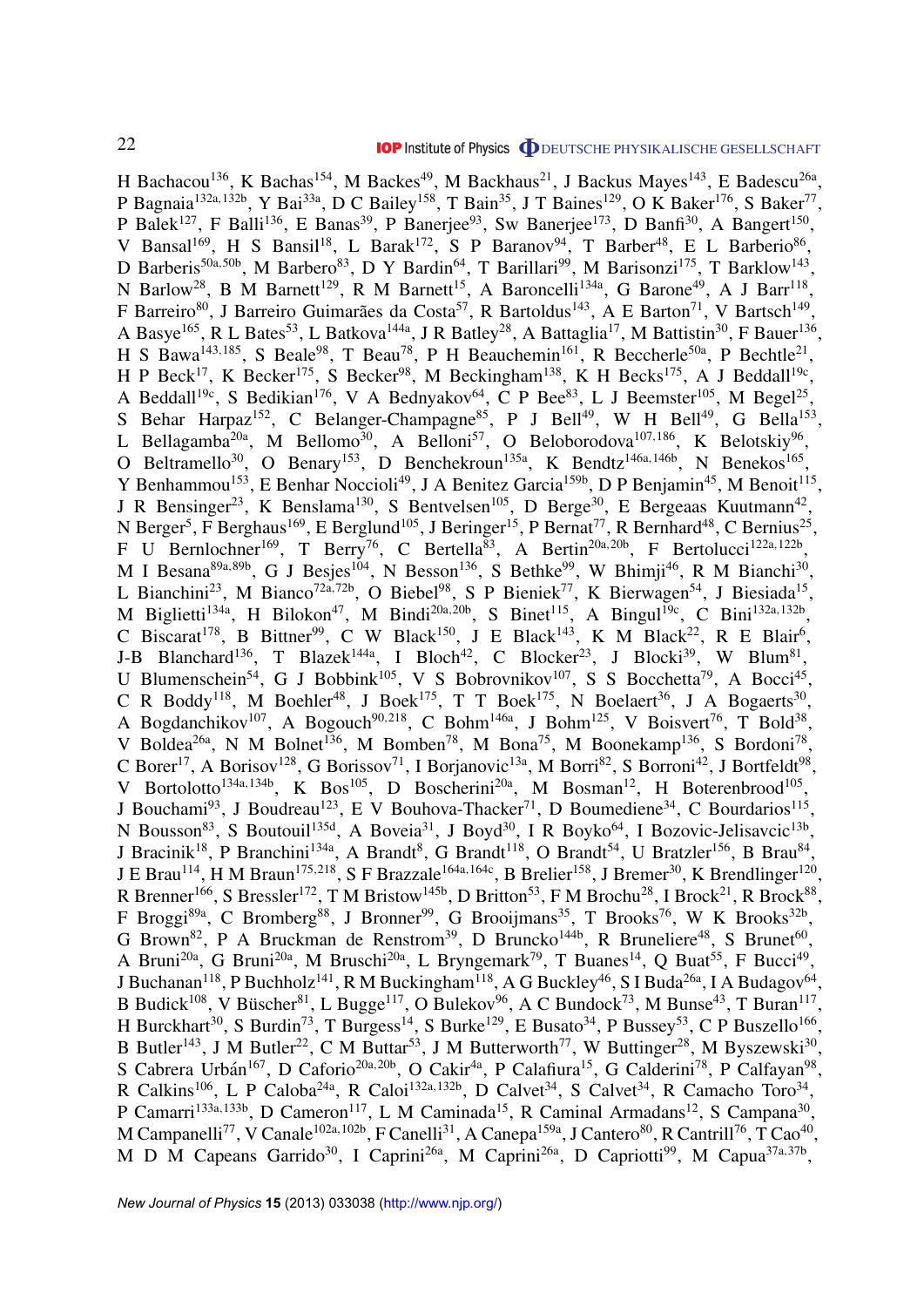R Caputo<sup>81</sup>, R Cardarelli<sup>133a</sup>, T Carli<sup>30</sup>, G Carlino<sup>102a</sup>, L Carminati<sup>89a,89b</sup>, S Caron<sup>104</sup>, E Carquin<sup>32b</sup>, G D Carrillo-Montoya<sup>145b</sup>, A A Carter<sup>75</sup>, J R Carter<sup>28</sup>, J Carvalho<sup>124a,187</sup>, D Casadei<sup>108</sup>, M P Casado<sup>12</sup>, M Cascella<sup>122a,122b</sup>, C Caso<sup>50a,50b,218</sup>, E Castaneda-Miranda<sup>173</sup>, V Castillo Gimenez<sup>167</sup>, N F Castro<sup>124a</sup>, G Cataldi<sup>72a</sup>, P Catastini<sup>57</sup>, A Catinaccio<sup>30</sup>, J R Catmore<sup>30</sup>, A Cattai<sup>30</sup>, G Cattani<sup>133a, 133b</sup>, S Caughron<sup>88</sup>, V Cavaliere<sup>165</sup>, P Cavalleri<sup>78</sup>, D Cavalli<sup>89a</sup>, M Cavalli-Sforza<sup>12</sup>, V Cavasinni<sup>122a,122b</sup>, F Ceradini<sup>134a,134b</sup>, A S Cerqueira<sup>24b</sup>, A Cerri<sup>15</sup>, L Cerrito<sup>75</sup>, F Cerutti<sup>15</sup>, S A Cetin<sup>19b</sup>, A Chafaq<sup>135a</sup>, D Chakraborty<sup>106</sup>, I Chalupkova<sup>127</sup>, K Chan<sup>3</sup>, P Chang<sup>165</sup>, B Chapleau<sup>85</sup>, J D Chapman<sup>28</sup>, J W Chapman<sup>87</sup>, D G Charlton<sup>18</sup>, V Chavda<sup>82</sup>, C A Chavez Barajas<sup>30</sup>, S Cheatham<sup>85</sup>, S Chekanov<sup>6</sup>, S V Chekulaev<sup>159a</sup>, G A Chelkov<sup>64</sup>, M A Chelstowska<sup>104</sup>, C Chen<sup>63</sup>, H Chen<sup>25</sup>, S Chen<sup>33c</sup>, X Chen<sup>173</sup>, Y Chen<sup>35</sup>, Y Cheng<sup>31</sup>, A Cheplakov<sup>64</sup>, R Cherkaoui El Moursli<sup>135e</sup>, V Chernyatin<sup>25</sup>, E Cheu<sup>7</sup>, S L Cheung<sup>158</sup>, L Chevalier<sup>136</sup>, G Chiefari<sup>102a,102b</sup>, L Chikovani<sup>51a,218</sup>, J T Childers<sup>30</sup>, A Chilingarov<sup>71</sup>, G Chiodini<sup>72a</sup>, A S Chisholm<sup>18</sup>, R T Chislett<sup>77</sup>, A Chitan<sup>26a</sup>, M V Chizhov<sup>64</sup>, G Choudalakis<sup>31</sup>, S Chouridou<sup>9</sup>, B K B Chow<sup>98</sup>, I A Christidi<sup>77</sup>, A Christov<sup>48</sup>, D Chromek-Burckhart<sup>30</sup>, M L Chu<sup>151</sup>, J Chudoba<sup>125</sup>, G Ciapetti<sup>132a,132b</sup>, A K Ciftci<sup>4a</sup>, R Ciftci<sup>4a</sup>, D Cinca<sup>62</sup>, V Cindro<sup>74</sup>, A Ciocio<sup>15</sup>, M Cirilli<sup>87</sup>, P Cirkovic<sup>13b</sup>, Z H Citron<sup>172</sup>, M Citterio<sup>89a</sup>, M Ciubancan<sup>26a</sup>, A Clark<sup>49</sup>, P J Clark<sup>46</sup>, R N Clarke<sup>15</sup>, W Cleland<sup>123</sup>, J C Clemens<sup>83</sup>, B Clement<sup>55</sup>, C Clement<sup>146a, 146b</sup>, Y Coadou<sup>83</sup>, M Cobal<sup>164a, 164c</sup>, A Coccaro<sup>138</sup>, J Cochran<sup>63</sup>, L Coffey<sup>23</sup>, J G Cogan<sup>143</sup>, J Coggeshall<sup>165</sup>, J Colas<sup>5</sup>, S Cole<sup>106</sup>, A P Colijn<sup>105</sup>, N J Collins<sup>18</sup>, C Collins-Tooth<sup>53</sup>, J Collot<sup>55</sup>, T Colombo<sup>119a,119b</sup>, G Colon<sup>84</sup>, G Compostella<sup>99</sup>, P Conde Muiño<sup>124a</sup>, E Coniavitis<sup>166</sup>, M C Conidi<sup>12</sup>, S M Consonni<sup>89a,89b</sup>, V Consorti<sup>48</sup>, S Constantinescu<sup>26a</sup>, C Conta<sup>119a,119b</sup>, G Conti<sup>57</sup>, F Conventi<sup>102a,188</sup>, M Cooke<sup>15</sup>, B D Cooper<sup>77</sup>, A M Cooper-Sarkar<sup>118</sup>, K Copic<sup>15</sup>, T Cornelissen<sup>175</sup>, M Corradi<sup>20a</sup>, F Corriveau<sup>85,189</sup>, A Cortes-Gonzalez<sup>165</sup>, G Cortiana<sup>99</sup>, G Costa<sup>89a</sup>, M J Costa<sup>167</sup>, D Costanzo<sup>139</sup>, D Côté<sup>30</sup>, G Cottin<sup>32a</sup>, L Courneyea<sup>169</sup>, G Cowan<sup>76</sup>, B E Cox<sup>82</sup>, K Cranmer<sup>108</sup>, F Crescioli<sup>78</sup>, M Cristinziani<sup>21</sup>, G Crosetti<sup>37a,37b</sup>, S Crépé-Renaudin<sup>55</sup>, C-M Cuciuc<sup>26a</sup>, C Cuenca Almenar<sup>176</sup>, T Cuhadar Donszelmann<sup>139</sup>, J Cummings<sup>176</sup>, M Curatolo<sup>47</sup>, C J Curtis<sup>18</sup>, C Cuthbert<sup>150</sup>, P Cwetanski<sup>60</sup>, H Czirr<sup>141</sup>, P Czodrowski<sup>44</sup>, Z Czyczula<sup>176</sup>, S D'Auria<sup>53</sup>, M D'Onofrio<sup>73</sup>, A D'Orazio<sup>132a,132b</sup>, M J Da Cunha Sargedas De Sousa<sup>124a</sup>, C Da Via<sup>82</sup>, W Dabrowski<sup>38</sup>, A Dafinca<sup>118</sup>, T Dai<sup>87</sup>, F Dallaire<sup>93</sup>, C Dallapiccola<sup>84</sup>, M Dam<sup>36</sup>, D S Damiani<sup>137</sup>, H O Danielsson<sup>30</sup>, V Dao<sup>104</sup>, G Darbo<sup>50a</sup>, G L Darlea<sup>26b</sup>, J A Dassoulas<sup>42</sup>, W Davey<sup>21</sup>, T Davidek<sup>127</sup>, N Davidson<sup>86</sup>, R Davidson<sup>71</sup>, E Davies<sup>118,182</sup>, M Davies<sup>93</sup>, O Davignon<sup>78</sup>, A R Davison<sup>77</sup>, Y Davygora<sup>58a</sup>, E Dawe<sup>142</sup>, I Dawson<sup>139</sup>, R K Daya-Ishmukhametova<sup>23</sup>, K De<sup>8</sup>, R de Asmundis<sup>102a</sup>, S De Castro<sup>20a, 20b</sup>, S De Cecco<sup>78</sup>, J de Graat<sup>98</sup>, N De Groot<sup>104</sup>, P de Jong<sup>105</sup>, C De La Taille<sup>115</sup>, H De la Torre<sup>80</sup>, F De Lorenzi<sup>63</sup>, L De Nooij<sup>105</sup>, D De Pedis<sup>132a</sup>, A De Salvo<sup>132a</sup>, U De Sanctis<sup>164a, 164c</sup>, A De Santo<sup>149</sup>, J B De Vivie De Regie $^{115}$ , G De Zorzi<sup>132a,132b</sup>, W J Dearnaley<sup>71</sup>, R Debbe<sup>25</sup>, C Debenedetti<sup>46</sup>, B Dechenaux<sup>55</sup>, D V Dedovich<sup>64</sup>, J Degenhardt<sup>120</sup>, J Del Peso<sup>80</sup>, T Del Prete<sup>122a,122b</sup>, T Delemontex<sup>55</sup>, M Deliyergiyev<sup>74</sup>, A Dell'Acqua<sup>30</sup>, L Dell'Asta<sup>22</sup>, M Della Pietra<sup>102a,188</sup>, D della Volpe<sup>102a,102b</sup>, M Delmastro<sup>5</sup>, P A Delsart<sup>55</sup>, C Deluca<sup>105</sup>, S Demers<sup>176</sup>, M Demichev<sup>64</sup>, B Demirkoz<sup>12,190</sup>, S P Denisov<sup>128</sup>, D Derendarz<sup>39</sup>, J E Derkaoui<sup>135d</sup>, F Derue<sup>78</sup>, P Dervan<sup>73</sup>, K Desch<sup>21</sup>, P O Deviveiros<sup>105</sup>, A Dewhurst<sup>129</sup>, B DeWilde<sup>148</sup>, S Dhaliwal<sup>158</sup>, R Dhullipudi<sup>25,191</sup>, A Di Ciaccio<sup>133a,133b</sup>, L Di Ciaccio<sup>5</sup>, C Di Donato<sup>102a,102b</sup>, A Di Girolamo<sup>30</sup>, B Di Girolamo<sup>30</sup>, S Di Luise<sup>134a,134b</sup>, A Di Mattia<sup>152</sup>, B Di Micco<sup>30</sup>, R Di Nardo<sup>47</sup>, A Di Simone<sup>133a,133b</sup>, R Di Sipio<sup>20a, 20b</sup>, M A Diaz<sup>32a</sup>, E B Diehl<sup>87</sup>, J Dietrich<sup>42</sup>, T A Dietzsch<sup>58a</sup>, S Diglio<sup>86</sup>, K Dindar Yagci<sup>40</sup>, J Dingfelder<sup>21</sup>, F Dinut<sup>26a</sup>, C Dionisi<sup>132a, 132b</sup>, P Dita<sup>26a</sup>, S Dita<sup>26a</sup>, F Dittus<sup>30</sup>,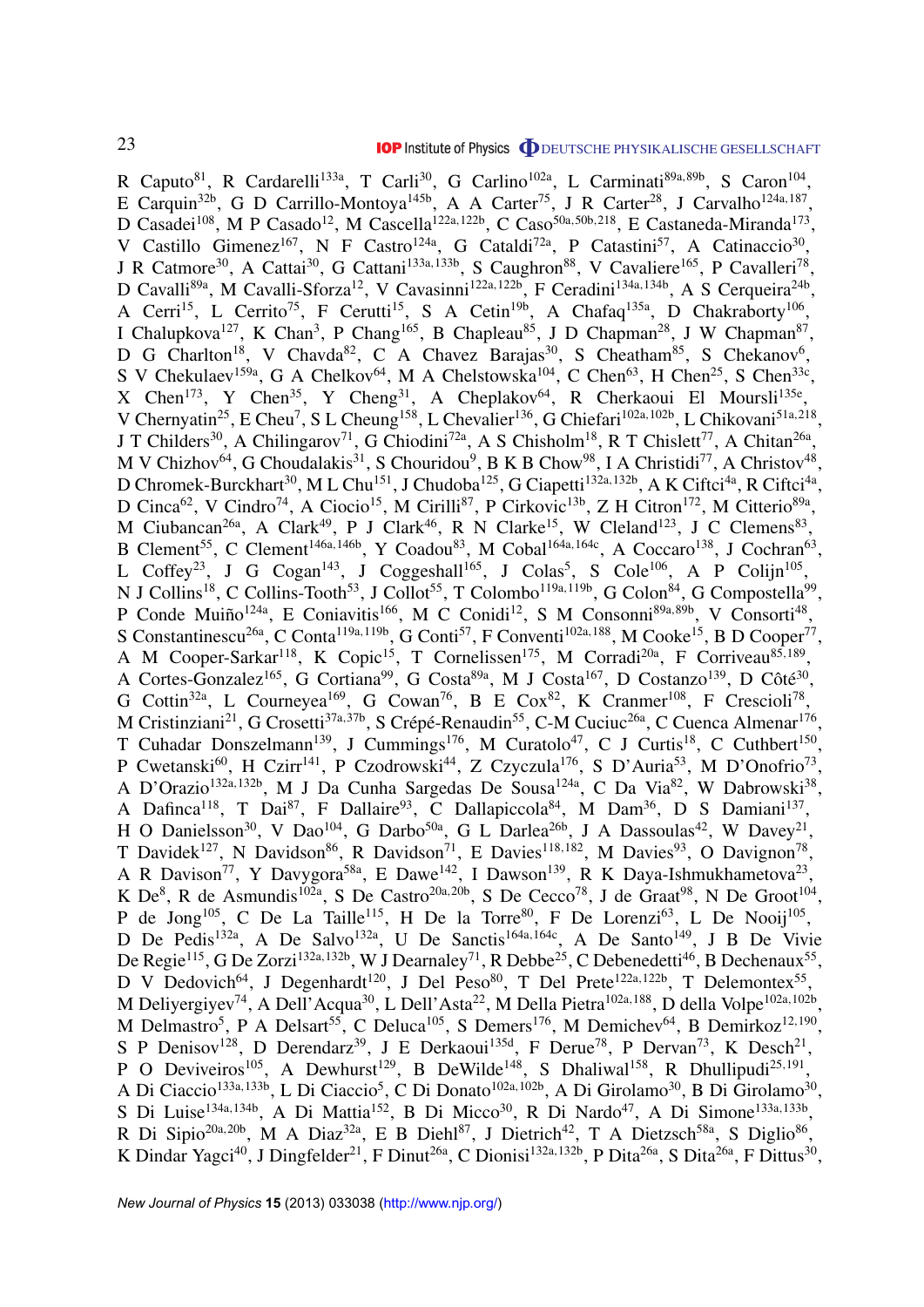F Djama $^{83}$ , T Djobava $^{51b}$ , M A B do Vale<sup>24c</sup>, A Do Valle Wemans<sup>124a,192</sup>, T K O Doan<sup>5</sup>, M Dobbs<sup>85</sup>, D Dobos<sup>30</sup>, E Dobson<sup>77</sup>, J Dodd<sup>35</sup>, C Doglioni<sup>49</sup>, T Doherty<sup>53</sup>, Y Doi<sup>65,218</sup>, J Dolejsi<sup>127</sup>, Z Dolezal<sup>127</sup>, B A Dolgoshein<sup>96,218</sup>, T Dohmae<sup>155</sup>, M Donadelli<sup>24d</sup>, J Donini<sup>34</sup>, J Dopke<sup>30</sup>, A Doria<sup>102a</sup>, A Dos Anjos<sup>173</sup>, A Dotti<sup>122a,122b</sup>, M T Dova<sup>70</sup>, A D Doxiadis<sup>105</sup>, A T Doyle<sup>53</sup>, N Dressnandt<sup>120</sup>, M Dris<sup>10</sup>, J Dubbert<sup>99</sup>, S Dube<sup>15</sup>, E Dubreuil<sup>34</sup>, E Duchovni<sup>172</sup>, G Duckeck<sup>98</sup>, D Duda<sup>175</sup>, A Dudarev<sup>30</sup>, F Dudziak<sup>63</sup>, M Dührssen<sup>30</sup>, I P Duerdoth<sup>82</sup>, L Duflot<sup>115</sup>, M-A Dufour<sup>85</sup>, L Duguid<sup>76</sup>, M Dunford<sup>58a</sup>, H Duran Yildiz<sup>4a</sup>, R Duxfield<sup>139</sup>, M Dwuznik<sup>38</sup>, M Düren<sup>52</sup>, W L Ebenstein<sup>45</sup>, J Ebke<sup>98</sup>, S Eckweiler<sup>81</sup>, W Edson<sup>2</sup>, C A Edwards<sup>76</sup>, N C Edwards<sup>53</sup>, W Ehrenfeld<sup>21</sup>, T Eifert<sup>143</sup>, G Eigen<sup>14</sup>, K Einsweiler<sup>15</sup>, E Eisenhandler<sup>75</sup>, T Ekelof<sup>166</sup>, M El Kacimi<sup>135c</sup>, M Ellert<sup>166</sup>, S Elles<sup>5</sup>, F Ellinghaus<sup>81</sup>, K Ellis<sup>75</sup>, N Ellis<sup>30</sup>, J Elmsheuser<sup>98</sup>, M Elsing<sup>30</sup>, D Emeliyanov<sup>129</sup>, R Engelmann<sup>148</sup>, A Engl<sup>98</sup>, B Epp<sup>61</sup>, J Erdmann<sup>176</sup>, A Ereditato<sup>17</sup>, D Eriksson<sup>146a</sup>, J Ernst<sup>2</sup>, M Ernst<sup>25</sup>, J Ernwein<sup>136</sup>, D Errede<sup>165</sup>, S Errede<sup>165</sup>, E Ertel<sup>81</sup>, M Escalier<sup>115</sup>, H Esch<sup>43</sup>, C Escobar<sup>123</sup>, X Espinal Curull<sup>12</sup>, B Esposito<sup>47</sup>, F Etienne<sup>83</sup>, A I Etienvre<sup>136</sup>, E Etzion<sup>153</sup>, D Evangelakou<sup>54</sup>, H Evans<sup>60</sup>, L Fabbri<sup>20a,20b</sup>, C Fabre<sup>30</sup>, R M Fakhrutdinov<sup>128</sup>, S Falciano<sup>132a</sup>, Y Fang<sup>33a</sup>, M Fanti<sup>89a,89b</sup>, A Farbin<sup>8</sup>, A Farilla<sup>134a</sup>, J Farley<sup>148</sup>, T Farooque<sup>158</sup>, S Farrell<sup>163</sup>, S M Farrington<sup>170</sup>, P Farthouat<sup>30</sup>, F Fassi<sup>167</sup>, P Fassnacht<sup>30</sup>, D Fassouliotis<sup>9</sup>, B Fatholahzadeh<sup>158</sup>, A Favareto<sup>89a,89b</sup>, L Fayard<sup>115</sup>, P Federic<sup>144a</sup>, O L Fedin<sup>121</sup>, W Fedorko<sup>168</sup>, M Fehling-Kaschek<sup>48</sup>, L Feligioni<sup>83</sup>, C Feng<sup>33d</sup>, E J Feng<sup>6</sup>, A B Fenyuk<sup>128</sup>, J Ferencei<sup>144b</sup>, W Fernando<sup>6</sup>, S Ferrag<sup>53</sup>, J Ferrando<sup>53</sup>, V Ferrara<sup>42</sup>, A Ferrari<sup>166</sup>, P Ferrari<sup>105</sup>, R Ferrari<sup>119a</sup>, D E Ferreira de Lima<sup>53</sup>, A Ferrer<sup>167</sup>, D Ferrere<sup>49</sup>, C Ferretti<sup>87</sup>, A Ferretto Parodi<sup>50a,50b</sup>, M Fiascaris<sup>31</sup>, F Fiedler<sup>81</sup>, A Filipčič<sup>74</sup>, F Filthaut<sup>104</sup>, M Fincke-Keeler<sup>169</sup>, M C N Fiolhais<sup>124a,187</sup>, L Fiorini<sup>167</sup>, A Firan<sup>40</sup>, G Fischer<sup>42</sup>, M J Fisher<sup>109</sup>, E A Fitzgerald<sup>23</sup>, M Flechl<sup>48</sup>, I Fleck<sup>141</sup>, P Fleischmann<sup>174</sup>, S Fleischmann<sup>175</sup>, G T Fletcher<sup>139</sup>, G Fletcher<sup>75</sup>, T Flick<sup>175</sup>, A Floderus<sup>79</sup>, L R Flores Castillo<sup>173</sup>, A C Florez Bustos<sup>159b</sup>, M J Flowerdew<sup>99</sup>, T Fonseca Martin<sup>17</sup>, A Formica<sup>136</sup>, A Forti<sup>82</sup>, D Fortin<sup>159a</sup>, D Fournier<sup>115</sup>, A J Fowler<sup>45</sup>, H Fox<sup>71</sup>, P Francavilla<sup>12</sup>, M Franchini<sup>20a,20b</sup>, S Franchino<sup>30</sup>, D Francis<sup>30</sup>, T Frank<sup>172</sup>, M Franklin<sup>57</sup>, S Franz<sup>30</sup>, M Fraternali<sup>119a,119b</sup>, S Fratina<sup>120</sup>, S T French<sup>28</sup>, C Friedrich<sup>42</sup>, F Friedrich<sup>44</sup>, D Froidevaux<sup>30</sup>, J A Frost<sup>28</sup>, C Fukunaga<sup>156</sup>, E Fullana Torregrosa<sup>127</sup>, B G Fulsom<sup>143</sup>, J Fuster<sup>167</sup>, C Gabaldon<sup>30</sup>, O Gabizon<sup>172</sup>, S Gadatsch<sup>105</sup>, T Gadfort<sup>25</sup>, S Gadomski<sup>49</sup>, G Gagliardi<sup>50a,50b</sup>, P Gagnon<sup>60</sup>, C Galea<sup>98</sup>, B Galhardo<sup>124a</sup>, E J Gallas<sup>118</sup>, V Gallo<sup>17</sup>, B J Gallop<sup>129</sup>, P Gallus<sup>126</sup>, K K Gan<sup>109</sup>, Y S Gao<sup>143,185</sup>, A Gaponenko<sup>15</sup>, F M Garay Walls<sup>46</sup>, F Garberson<sup>176</sup>, M Garcia-Sciveres<sup>15</sup>, C García<sup>167</sup>, J E García Navarro<sup>167</sup>, R W Gardner<sup>31</sup>, N Garelli<sup>143</sup>, V Garonne<sup>30</sup>, C Gatti<sup>47</sup>, G Gaudio<sup>119a</sup>, B Gaur<sup>141</sup>, L Gauthier<sup>93</sup>, P Gauzzi<sup>132a, 132b</sup>, I L Gavrilenko<sup>94</sup>, C Gay<sup>168</sup>, G Gaycken<sup>21</sup>, E N Gazis<sup>10</sup>, P Ge<sup>33d</sup>, Z Gecse<sup>168</sup>, C N P Gee<sup>129</sup>, D A A Geerts<sup>105</sup>, Ch Geich-Gimbel<sup>21</sup>, K Gellerstedt<sup>146a, 146b</sup>, C Gemme<sup>50a</sup>, A Gemmell<sup>53</sup>, M H Genest<sup>55</sup>, S Gentile<sup>132a,132b</sup>, M George<sup>54</sup>, S George<sup>76</sup>, D Gerbaudo<sup>12</sup>, P Gerlach<sup>175</sup>, A Gershon<sup>153</sup>, C Geweniger<sup>58a</sup>, H Ghazlane<sup>135b</sup>, N Ghodbane<sup>34</sup>, B Giacobbe<sup>20a</sup>, S Giagu<sup>132a,132b</sup>, V Giangiobbe<sup>12</sup>, F Gianotti<sup>30</sup>, B Gibbard<sup>25</sup>, A Gibson<sup>158</sup>, S M Gibson<sup>30</sup>, M Gilchriese<sup>15</sup>, T P S Gillam<sup>28</sup>, D Gillberg<sup>30</sup>, A R Gillman<sup>129</sup>, D M Gingrich<sup>3,184</sup>, J Ginzburg<sup>153</sup>, N Giokaris<sup>9</sup>, M P Giordani<sup>164c</sup>, R Giordano<sup>102a, 102b</sup>, F M Giorgi<sup>16</sup>, P Giovannini<sup>99</sup>, P F Giraud<sup>136</sup>, D Giugni<sup>89a</sup>, M Giunta<sup>93</sup>, B K Gjelsten<sup>117</sup>, L K Gladilin<sup>97</sup>, C Glasman<sup>80</sup>, J Glatzer<sup>21</sup>, A Glazov<sup>42</sup>, G L Glonti<sup>64</sup>, J R Goddard<sup>75</sup>, J Godfrey<sup>142</sup>, J Godlewski<sup>30</sup>, M Goebel<sup>42</sup>, T Göpfert<sup>44</sup>, C Goeringer<sup>81</sup>, C Gössling<sup>43</sup>, S Goldfarb<sup>87</sup>, T Golling<sup>176</sup>, D Golubkov<sup>128</sup>, A Gomes<sup>124a,181</sup>, L S Gomez Fajardo<sup>42</sup>, R Gonçalo<sup>76</sup>, J Goncalves Pinto Firmino Da Costa<sup>42</sup>, L Gonella<sup>21</sup>, S González de la Hoz<sup>167</sup>, G Gonzalez Parra<sup>12</sup>, M L Gonzalez Silva<sup>27</sup>, S Gonzalez-Sevilla<sup>49</sup>,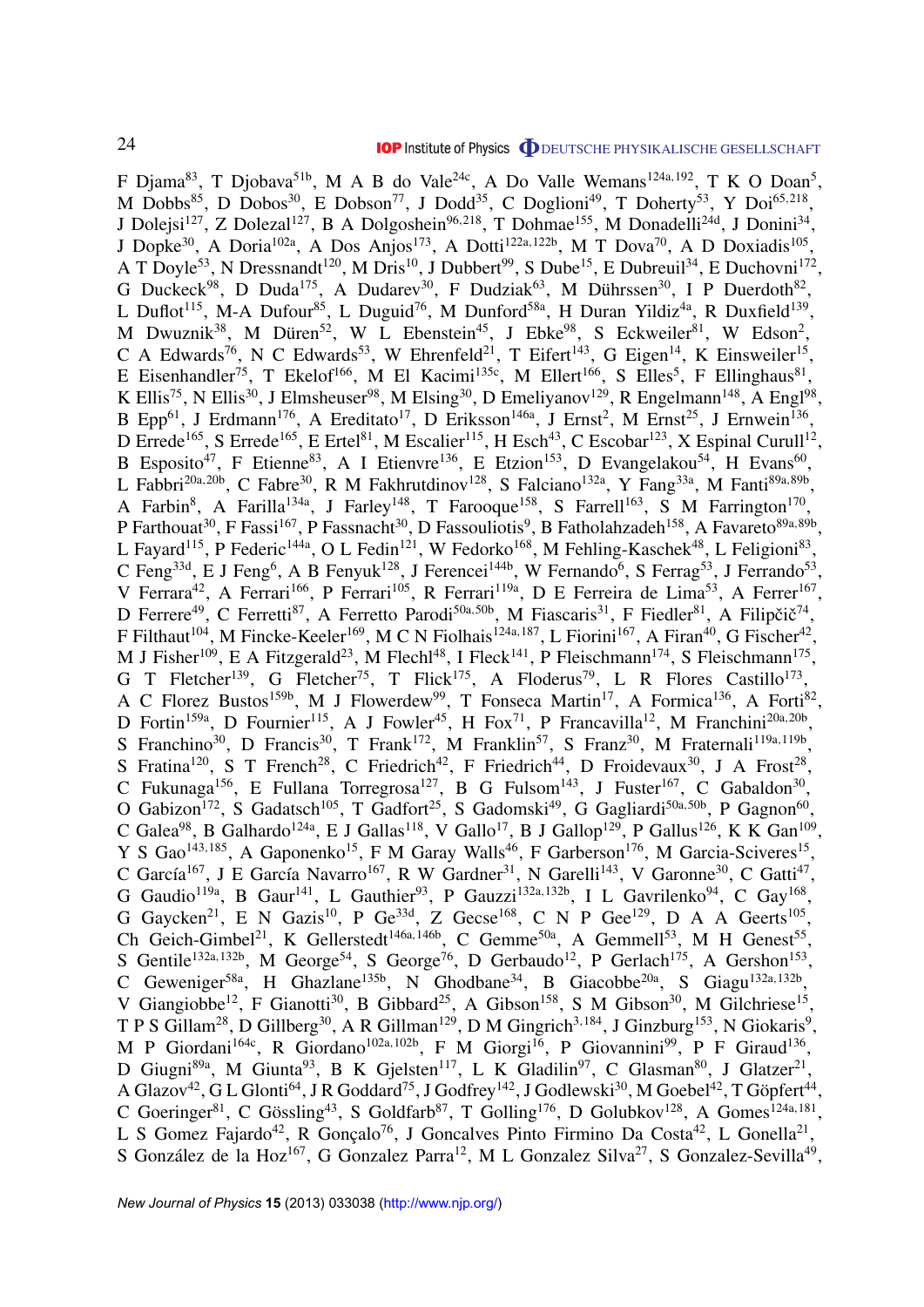J J Goodson<sup>148</sup>, L Goossens<sup>30</sup>, P A Gorbounov<sup>95</sup>, H A Gordon<sup>25</sup>, I Gorelov<sup>103</sup>, G Gorfine<sup>175</sup>, B Gorini<sup>30</sup>, E Gorini<sup>72a,72b</sup>, A Gorišek<sup>74</sup>, E Gornicki<sup>39</sup>, A T Goshaw<sup>6</sup>, M Gosselink<sup>105</sup>, M I Gostkin<sup>64</sup>, I Gough Eschrich<sup>163</sup>, M Gouighri<sup>135a</sup>, D Goujdami<sup>135c</sup>, M P Goulette<sup>49</sup>, A G Goussiou<sup>138</sup>, C Goy<sup>5</sup>, S Gozpinar<sup>23</sup>, I Grabowska-Bold<sup>38</sup>, P Grafström<sup>20a,20b</sup>, K-J Grahn<sup>42</sup>, E Gramstad<sup>117</sup>, F Grancagnolo<sup>72a</sup>, S Grancagnolo<sup>16</sup>, V Grassi<sup>148</sup>, V Gratchev<sup>121</sup>, H M Gray<sup>30</sup>, J A Gray<sup>148</sup>, E Graziani<sup>134a</sup>, O G Grebenyuk<sup>121</sup>, T Greenshaw<sup>73</sup>, Z D Greenwood<sup>25,191</sup>, K Gregersen<sup>36</sup>, I M Gregor<sup>42</sup>, P Grenier<sup>143</sup>, J Griffiths<sup>8</sup>, N Grigalashvili<sup>64</sup>, A A Grillo<sup>137</sup>, K Grimm<sup>71</sup>, S Grinstein<sup>12</sup>, Ph Gris<sup>34</sup>, Y V Grishkevich<sup>97</sup>, J-F Grivaz<sup>115</sup>, A Grohsjean<sup>42</sup>, E Gross<sup>172</sup>, J Grosse-Knetter<sup>54</sup>, J Groth-Jensen<sup>172</sup>, K Grybel<sup>141</sup>, D Guest<sup>176</sup>, O Gueta<sup>153</sup>, C Guicheney<sup>34</sup>, E Guido<sup>50a, 50b</sup>, T Guillemin<sup>115</sup>, S Guindon<sup>54</sup>, U Gul<sup>53</sup>, J Gunther<sup>125</sup>, B Guo<sup>158</sup>, J Guo<sup>35</sup>, P Gutierrez<sup>111</sup>, N Guttman<sup>153</sup>, O Gutzwiller<sup>173</sup>, C Guyot<sup>136</sup>, C Gwenlan<sup>118</sup>, C B Gwilliam<sup>73</sup>, A Haas<sup>108</sup>, S Haas<sup>30</sup>, C Haber<sup>15</sup>, H K Hadavand<sup>8</sup>, D R Hadley<sup>18</sup>, P Haefner<sup>21</sup>, Z Hajduk<sup>39</sup>, H Hakobyan<sup>177</sup>, D Hall<sup>118</sup>, G Halladjian<sup>62</sup>, K Hamacher<sup>175</sup>, P Hamal<sup>113</sup>, K Hamano<sup>86</sup>, M Hamer<sup>54</sup>, A Hamilton<sup>145b,193</sup>, S Hamilton<sup>161</sup>, L Han<sup>33b</sup>, K Hanagaki<sup>116</sup>, K Hanawa<sup>160</sup>, M Hance<sup>15</sup>, C Handel<sup>81</sup>, P Hanke<sup>58a</sup>, J R Hansen<sup>36</sup>, J B Hansen<sup>36</sup>, J D Hansen<sup>36</sup>, P H Hansen<sup>36</sup>, P Hansson<sup>143</sup>, K Hara<sup>160</sup>, T Harenberg<sup>175</sup>, S Harkusha<sup>90</sup>, D Harper<sup>87</sup>, R D Harrington<sup>46</sup>, O M Harris<sup>138</sup>, J Hartert<sup>48</sup>, F Hartjes<sup>105</sup>, T Haruyama<sup>65</sup>, A Harvey<sup>56</sup>, S Hasegawa<sup>101</sup>, Y Hasegawa<sup>140</sup>, S Hassani<sup>136</sup>, S Haug<sup>17</sup>, M Hauschild<sup>30</sup>, R Hauser<sup>88</sup>, M Havranek<sup>21</sup>, C M Hawkes<sup>18</sup>, R J Hawkings<sup>30</sup>, A D Hawkins<sup>79</sup>, T Hayakawa<sup>66</sup>, T Hayashi<sup>160</sup>, D Hayden<sup>76</sup>, C P Hays<sup>118</sup>, H S Hayward<sup>73</sup>, S J Haywood<sup>129</sup>, S J Head<sup>18</sup>, T Heck<sup>81</sup>, V Hedberg<sup>79</sup>, L Heelan<sup>8</sup>, S Heim<sup>120</sup>, B Heinemann<sup>15</sup>, S Heisterkamp<sup>36</sup>, L Helary<sup>22</sup>, C Heller<sup>98</sup>, M Heller<sup>30</sup>, S Hellman<sup>146a,146b</sup>, D Hellmich<sup>21</sup>, C Helsens<sup>12</sup>, R C W Henderson<sup>71</sup>, M Henke<sup>58a</sup>, A Henrichs<sup>176</sup>, A M Henriques Correia<sup>30</sup>, S Henrot-Versille<sup>115</sup>, C Hensel<sup>54</sup>, C M Hernandez<sup>8</sup>, Y Hernández Jiménez<sup>167</sup>, R Herrberg<sup>16</sup>, G Herten<sup>48</sup>, R Hertenberger<sup>98</sup>, L Hervas<sup>30</sup>, G G Hesketh<sup>77</sup>, N P Hessey<sup>105</sup>, R Hickling<sup>75</sup>, E Higón-Rodriguez<sup>167</sup>, J C Hill<sup>28</sup>, K H Hiller<sup>42</sup>, S Hillert<sup>21</sup>, S J Hillier<sup>18</sup>, I Hinchliffe<sup>15</sup>, E Hines<sup>120</sup>, M Hirose<sup>116</sup>, F Hirsch<sup>43</sup>, D Hirschbuehl<sup>175</sup>, J Hobbs<sup>148</sup>, N Hod<sup>153</sup>, M C Hodgkinson<sup>139</sup>, P Hodgson<sup>139</sup>, A Hoecker<sup>30</sup>, M R Hoeferkamp $^{103}$ , J Hoffman $^{40}$ , D Hoffmann $^{83}$ , M Hohlfeld $^{81}$ , S O Holmgren $^{146a}$ , T Holy $^{126}$ , J L Holzbauer<sup>88</sup>, T M Hong<sup>120</sup>, L Hooft van Huysduynen<sup>108</sup>, S Horner<sup>48</sup>, J-Y Hostachy<sup>55</sup>, S Hou<sup>151</sup>, A Hoummada<sup>135a</sup>, J Howard<sup>118</sup>, J Howarth<sup>82</sup>, M Hrabovsky<sup>113</sup>, I Hristova<sup>16</sup>, J Hrivnac<sup>115</sup>, T Hryn'ova<sup>5</sup>, P J Hsu<sup>81</sup>, S-C Hsu<sup>138</sup>, D Hu<sup>35</sup>, Z Hubacek<sup>30</sup>, F Hubaut<sup>83</sup>, F Huegging<sup>21</sup>, T A Hülsing<sup>81</sup>, A Huettmann<sup>42</sup>, T B Huffman<sup>118</sup>, E W Hughes<sup>35</sup>, G Hughes<sup>71</sup>, M Huhtinen<sup>30</sup>, M Hurwitz<sup>15</sup>, N Huseynov<sup>64,194</sup>, J Huston<sup>88</sup>, J Huth<sup>57</sup>, G Iacobucci<sup>49</sup>, G Iakovidis<sup>10</sup>, M Ibbotson<sup>82</sup>, I Ibragimov<sup>141</sup>, L Iconomidou-Fayard<sup>115</sup>, J Idarraga<sup>115</sup>, P Iengo<sup>102a</sup>, O Igonkina<sup>105</sup>, Y Ikegami<sup>65</sup>, K Ikematsu<sup>141</sup>, M Ikeno<sup>65</sup>, D Iliadis<sup>154</sup>, N Ilic<sup>158</sup>, T Ince<sup>99</sup>, P Ioannou<sup>9</sup>, M Iodice<sup>134a</sup>, K Iordanidou<sup>9</sup>, V Ippolito<sup>132a,132b</sup>, A Irles Quiles<sup>167</sup>, C Isaksson<sup>166</sup>, M Ishino<sup>67</sup>, M Ishitsuka<sup>157</sup>, R Ishmukhametov<sup>109</sup>, C Issever<sup>118</sup>, S Istin<sup>19a</sup>, A V Ivashin<sup>128</sup>, W Iwanski<sup>39</sup>, H Iwasaki<sup>65</sup>, J M Izen<sup>41</sup>, V Izzo<sup>102a</sup>, B Jackson<sup>120</sup>, J N Jackson<sup>73</sup>, P Jackson<sup>1</sup>, M R Jaekel<sup>30</sup>, V Jain<sup>2</sup>, K Jakobs<sup>48</sup>, S Jakobsen<sup>36</sup>, T Jakoubek<sup>125</sup>, J Jakubek<sup>126</sup>, D O Jamin<sup>151</sup>, D K Jana<sup>111</sup>, E Jansen<sup>77</sup>, H Jansen<sup>30</sup>, J Janssen<sup>21</sup>, A Jantsch<sup>99</sup>, M Janus<sup>48</sup>, R C Jared<sup>173</sup>, G Jarlskog<sup>79</sup>, L Jeanty<sup>57</sup>, I Jen-La Plante<sup>31</sup>, G-Y Jeng<sup>150</sup>, D Jennens<sup>86</sup>, P Jenni<sup>30</sup>, A E Loevschall-Jensen $^{36}$ , P Jež $^{36}$ , S Jézéquel $^5$ , M K Jha $^{20a}$ , H Ji $^{173}$ , W Ji $^{81}$ , J Jia $^{148}$ , Y Jiang $^{33b}$ , M Jimenez Belenguer<sup>42</sup>, S Jin<sup>33a</sup>, O Jinnouchi<sup>157</sup>, M D Joergensen<sup>36</sup>, D Joffe<sup>40</sup>, M Johansen<sup>146a,146b</sup>, K E Johansson<sup>146a</sup>, P Johansson<sup>139</sup>, S Johnert<sup>42</sup>, K A Johns<sup>7</sup>, K Jon-And<sup>146a,146b</sup>, G Jones<sup>170</sup>, R W L Jones<sup>71</sup>, T J Jones<sup>73</sup>, C Joram<sup>30</sup>, P M Jorge<sup>124a</sup>, K D Joshi<sup>82</sup>, J Jovicevic<sup>147</sup>, T Jovin<sup>13b</sup>, X Ju<sup>173</sup>, C A Jung<sup>43</sup>, R M Jungst<sup>30</sup>, V Juranek<sup>125</sup>,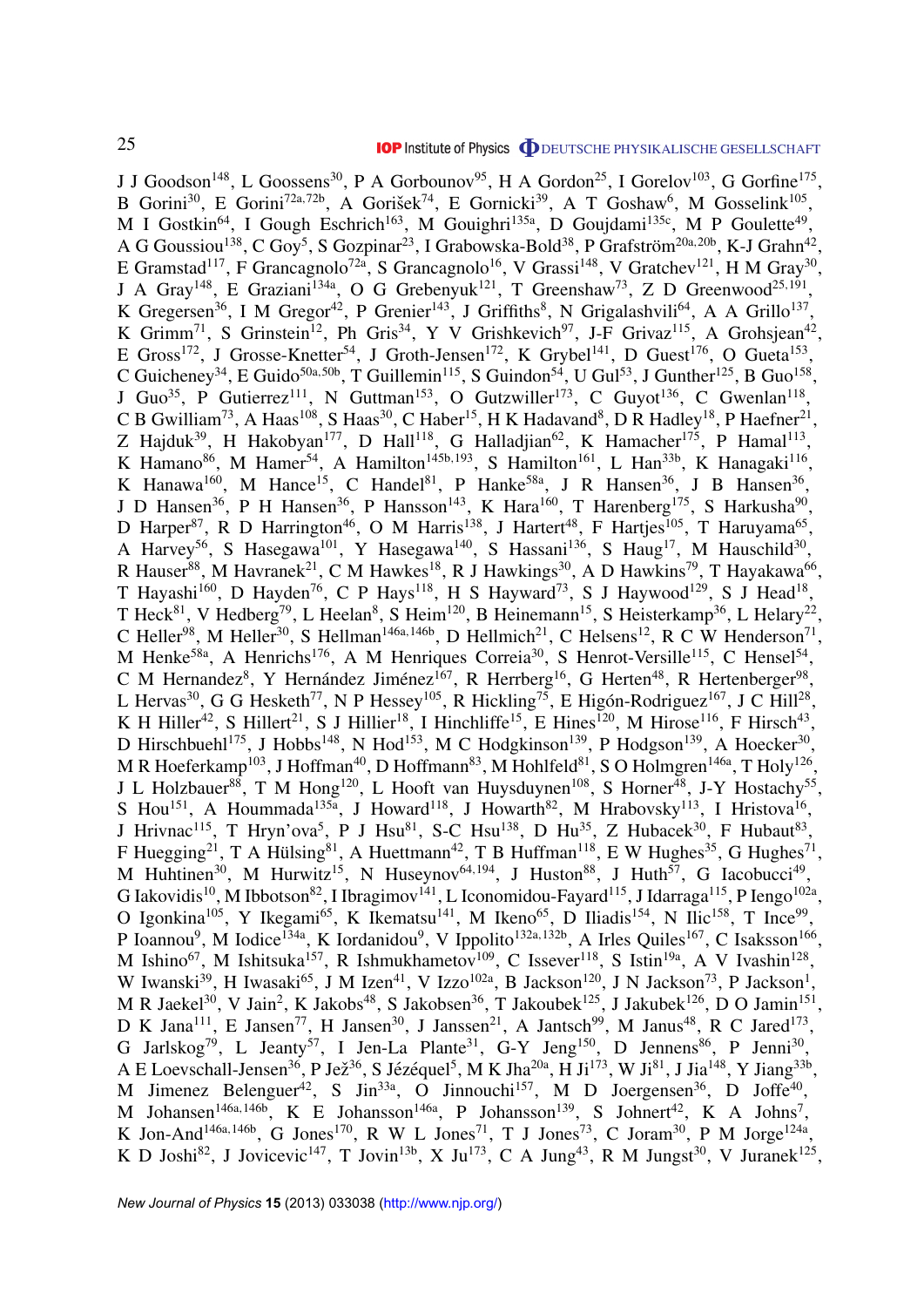P Jussel<sup>61</sup>, A Juste Rozas<sup>12</sup>, S Kabana<sup>17</sup>, M Kaci<sup>167</sup>, A Kaczmarska<sup>39</sup>, P Kadlecik<sup>36</sup>, M Kado<sup>115</sup>, H Kagan<sup>109</sup>, M Kagan<sup>57</sup>, E Kajomovitz<sup>152</sup>, S Kalinin<sup>175</sup>, L V Kalinovskaya<sup>64</sup>, S Kama<sup>40</sup>, N Kanaya<sup>155</sup>, M Kaneda<sup>30</sup>, S Kaneti<sup>28</sup>, T Kanno<sup>157</sup>, V A Kantserov<sup>96</sup>, J Kanzaki<sup>65</sup>, B Kaplan<sup>108</sup>, A Kapliy<sup>31</sup>, D Kar<sup>53</sup>, M Karagounis<sup>21</sup>, K Karakostas<sup>10</sup>, M Karnevskiy<sup>58b</sup>, V Kartvelishvili<sup>71</sup>, A N Karyukhin<sup>128</sup>, L Kashif<sup>173</sup>, G Kasieczka<sup>58b</sup>, R D Kass<sup>109</sup>, A Kastanas<sup>14</sup>, Y Kataoka<sup>155</sup>, J Katzy<sup>42</sup>, V Kaushik<sup>7</sup>, K Kawagoe<sup>69</sup>, T Kawamoto<sup>155</sup>, G Kawamura<sup>81</sup>, S Kazama<sup>155</sup>, V F Kazanin<sup>107</sup>, M Y Kazarinov<sup>64</sup>, R Keeler<sup>169</sup>, P T Keener<sup>120</sup>, R Kehoe<sup>40</sup>, M Keil<sup>54</sup>, J S Keller<sup>138</sup>, M Kenyon<sup>53</sup>, H Keoshkerian<sup>5</sup>, O Kepka<sup>125</sup>, N Kerschen<sup>30</sup>, B P Kerševan<sup>74</sup>, S Kersten<sup>175</sup>, K Kessoku<sup>155</sup>, J Keung<sup>158</sup>, F Khalil-zada<sup>11</sup>, H Khandanyan<sup>146a,146b</sup>, A Khanov<sup>112</sup>, D Kharchenko<sup>64</sup>, A Khodinov<sup>96</sup>, A Khomich<sup>58a</sup>, T J Khoo<sup>28</sup>, G Khoriauli<sup>21</sup>, A Khoroshilov<sup>175</sup>, V Khovanskiy<sup>95</sup>, E Khramov<sup>64</sup>, J Khubua<sup>51b</sup>, H Kim<sup>146a,146b</sup>, S H Kim<sup>160</sup>, N Kimura<sup>171</sup>, O Kind<sup>16</sup>, B T King<sup>73</sup>, M King<sup>66</sup>, R S B King<sup>118</sup>, J Kirk<sup>129</sup>, A E Kiryunin<sup>99</sup>, T Kishimoto<sup>66</sup>, D Kisielewska<sup>38</sup>, T Kitamura<sup>66</sup>, T Kittelmann<sup>123</sup>, K Kiuchi<sup>160</sup>, E Kladiva<sup>144b</sup>, M Klein<sup>73</sup>, U Klein<sup>73</sup>, K Kleinknecht<sup>81</sup>, M Klemetti<sup>85</sup>, A Klier<sup>172</sup>, P Klimek<sup>146a,146b</sup>, A Klimentov<sup>25</sup>, R Klingenberg<sup>43</sup>, J A Klinger<sup>82</sup>, E B Klinkby<sup>36</sup>, T Klioutchnikova<sup>30</sup>, P F Klok<sup>104</sup>, S Klous<sup>105</sup>, E-E Kluge<sup>58a</sup>, T Kluge<sup>73</sup>, P Kluit<sup>105</sup>, S Kluth<sup>99</sup>, E Kneringer<sup>61</sup>, E B F G Knoops<sup>83</sup>, A Knue<sup>54</sup>, B R Ko<sup>45</sup>, T Kobayashi<sup>155</sup>, M Kobel<sup>44</sup>, M Kocian<sup>143</sup>, P Kodys<sup>127</sup>, K Köneke $^{30}$ , A C König $^{104}$ , S Koenig $^{81}$ , L Köpke $^{81}$ , F Koetsveld $^{104}$ , P Koevesarki $^{21}$ , T Koffas $^{29}$ , E Koffeman<sup>105</sup>, L A Kogan<sup>118</sup>, S Kohlmann<sup>175</sup>, F Kohn<sup>54</sup>, Z Kohout<sup>126</sup>, T Kohriki<sup>65</sup>, T Koi<sup>143</sup>, H Kolanoski<sup>16</sup>, V Kolesnikov<sup>64</sup>, I Koletsou<sup>89a</sup>, J Koll<sup>88</sup>, A A Komar<sup>94</sup>, Y Komori<sup>155</sup>, T Kondo<sup>65</sup>, T Kono<sup>42,195</sup>, A I Kononov<sup>48</sup>, R Konoplich<sup>108,196</sup>, N Konstantinidis<sup>77</sup>, R Kopeliansky<sup>152</sup>, S Koperny<sup>38</sup>, A K Kopp<sup>48</sup>, K Korcyl<sup>39</sup>, K Kordas<sup>154</sup>, A Korn<sup>46</sup>, A Korol<sup>107</sup>, I Korolkov<sup>12</sup>, E V Korolkova<sup>139</sup>, V A Korotkov<sup>128</sup>, O Kortner<sup>99</sup>, S Kortner<sup>99</sup>, V V Kostyukhin<sup>21</sup>, S Kotov<sup>99</sup>, V M Kotov<sup>64</sup>, A Kotwal<sup>45</sup>, C Kourkoumelis<sup>9</sup>, V Kouskoura<sup>154</sup>, A Koutsman<sup>159a</sup>, R Kowalewski<sup>169</sup>, T Z Kowalski<sup>38</sup>, W Kozanecki<sup>136</sup>, A S Kozhin<sup>128</sup>, V Kral<sup>126</sup>, V A Kramarenko<sup>97</sup>, G Kramberger<sup>74</sup>, M W Krasny<sup>78</sup>, A Krasznahorkay<sup>108</sup>, J K Kraus<sup>21</sup>, F Krauss<sup>217</sup>, A Kravchenko<sup>25</sup>, S Kreiss<sup>108</sup>, F Krejci<sup>126</sup>, J Kretzschmar<sup>73</sup>, K Kreutzfeldt<sup>52</sup>, N Krieger<sup>54</sup>, P Krieger<sup>158</sup>, K Kroeninger<sup>54</sup>, H Kroha<sup>99</sup>, J Kroll<sup>120</sup>, J Kroseberg<sup>21</sup>, J Krstic<sup>13a</sup>, U Kruchonak<sup>64</sup>, H Krüger<sup>21</sup>, T Kruker<sup>17</sup>, N Krumnack<sup>63</sup>, Z V Krumshteyn<sup>64</sup>, M K Kruse<sup>45</sup>, T Kubota<sup>86</sup>, S Kuday<sup>4a</sup>, S Kuehn<sup>48</sup>, A Kugel<sup>58c</sup>, T Kuhl<sup>42</sup>, V Kukhtin<sup>64</sup>, Y Kulchitsky<sup>90</sup>, S Kuleshov<sup>32b</sup>, M Kuna<sup>78</sup>, J Kunkle<sup>120</sup>, A Kupco<sup>125</sup>, H Kurashige<sup>66</sup>, M Kurata<sup>160</sup>, Y A Kurochkin<sup>90</sup>, V Kus<sup>125</sup>, E S Kuwertz<sup>147</sup>, M Kuze<sup>157</sup>, J Kvita<sup>142</sup>, R Kwee<sup>16</sup>, A La Rosa<sup>49</sup>, L La Rotonda $^{37a,37b}$ , L Labarga $^{80}$ , S Lablak $^{135a}$ , C Lacasta $^{167}$ , F Lacava $^{132a,132b}$ , J Lacey $^{29}$ , H Lacker<sup>16</sup>, D Lacour<sup>78</sup>, V R Lacuesta<sup>167</sup>, E Ladygin<sup>64</sup>, R Lafaye<sup>5</sup>, B Laforge<sup>78</sup>, T Lagouri<sup>176</sup>, S Lai<sup>48</sup>, E Laisne<sup>55</sup>, L Lambourne<sup>77</sup>, C L Lampen<sup>7</sup>, W Lampl<sup>7</sup>, E Lancon<sup>136</sup>, U Landgraf<sup>48</sup>, M P J Landon<sup>75</sup>, V S Lang<sup>58a</sup>, C Lange<sup>42</sup>, A J Lankford<sup>163</sup>, F Lanni<sup>25</sup>, K Lantzsch<sup>30</sup>, A Lanza<sup>119a</sup>, S Laplace<sup>78</sup>, C Lapoire<sup>21</sup>, J F Laporte<sup>136</sup>, T Lari<sup>89a</sup>, A Larner<sup>118</sup>, M Lassnig<sup>30</sup>, P Laurelli<sup>47</sup>, V Lavorini<sup>37a,37b</sup>, W Lavrijsen<sup>15</sup>, P Laycock<sup>73</sup>, O Le Dortz<sup>78</sup>, E Le Guirriec<sup>83</sup>, E Le Menedeu<sup>12</sup>, T LeCompte<sup>6</sup>, F Ledroit-Guillon<sup>55</sup>, H Lee<sup>105</sup>, J S H Lee<sup>116</sup>, S C Lee<sup>151</sup>, L Lee<sup>176</sup>, M Lefebvre<sup>169</sup>, M Legendre<sup>136</sup>, F Legger<sup>98</sup>, C Leggett<sup>15</sup>, M Lehmacher<sup>21</sup>, G Lehmann Miotto<sup>30</sup>, A G Leister<sup>176</sup>, M A L Leite<sup>24d</sup>, R Leitner<sup>127</sup>, D Lellouch<sup>172</sup>, B Lemmer<sup>54</sup>, V Lendermann<sup>58a</sup>, K J C Leney<sup>145b</sup>, T Lenz<sup>105</sup>, G Lenzen<sup>175</sup>, B Lenzi<sup>30</sup>, K Leonhardt<sup>44</sup>, S Leontsinis<sup>10</sup>, F Lepold<sup>58a</sup>, C Leroy<sup>93</sup>, J-R Lessard<sup>169</sup>, C G Lester<sup>28</sup>, C M Lester<sup>120</sup>, J Levêque<sup>5</sup>, D Levin<sup>87</sup>, L J Levinson<sup>172</sup>, A Lewis<sup>118</sup>, G H Lewis<sup>108</sup>, A M Leyko<sup>21</sup>, M Leyton<sup>16</sup>, B Li<sup>33b</sup>, B Li<sup>83</sup>, H Li<sup>148</sup>, H L Li<sup>31</sup>, S Li<sup>33b,197</sup>, X Li<sup>87</sup>, Z Liang<sup>118,198</sup>, H Liao<sup>34</sup>, B Liberti<sup>133a</sup>, P Lichard<sup>30</sup>, K Lie<sup>165</sup>, W Liebig<sup>14</sup>, C Limbach<sup>21</sup>, A Limosani<sup>86</sup>, M Limper<sup>62</sup>, S C Lin<sup>151,199</sup>, F Linde<sup>105</sup>,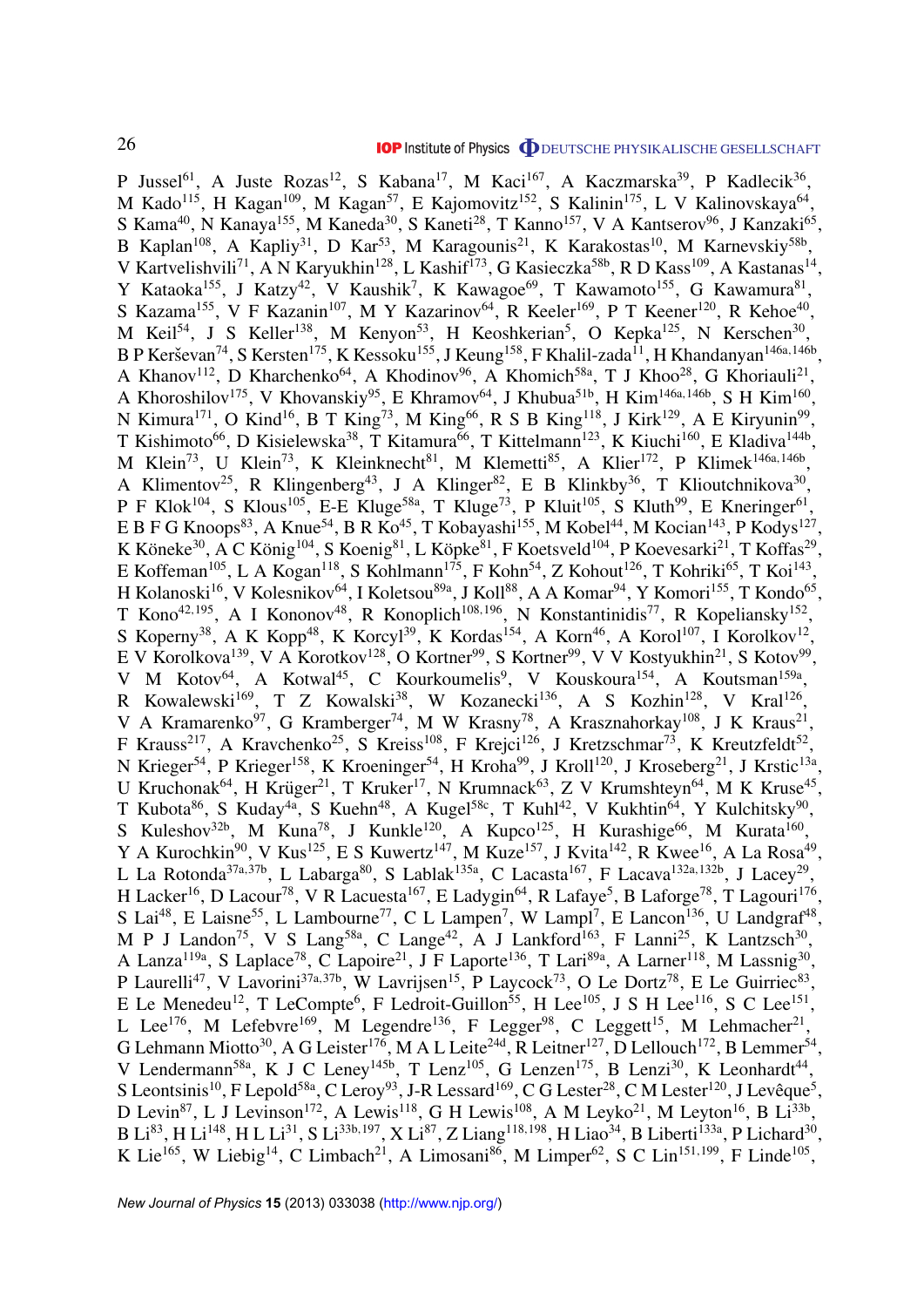J T Linnemann<sup>88</sup>, E Lipeles<sup>120</sup>, A Lipniacka<sup>14</sup>, T M Liss<sup>165</sup>, D Lissauer<sup>25</sup>, A Lister<sup>49</sup>, A M Litke<sup>137</sup>, D Liu<sup>151</sup>, J B Liu<sup>33b</sup>, L Liu<sup>87</sup>, M Liu<sup>33b</sup>, Y Liu<sup>33b</sup>, M Livan<sup>119a,119b</sup>, S S A Livermore<sup>118</sup>, A Lleres<sup>55</sup>, J Llorente Merino<sup>80</sup>, S L Lloyd<sup>75</sup>, E Lobodzinska<sup>42</sup>, P Loch<sup>7</sup>, W S Lockman<sup>137</sup>, T Loddenkoetter<sup>21</sup>, F K Loebinger<sup>82</sup>, A Loginov<sup>176</sup>, C W Loh<sup>168</sup>, T Lohse<sup>16</sup>, K Lohwasser<sup>48</sup>, M Lokajicek<sup>125</sup>, V P Lombardo<sup>5</sup>, R E Long<sup>71</sup>, L Lopes<sup>124a</sup>, D Lopez Mateos<sup>57</sup>, J Lorenz<sup>98</sup>, N Lorenzo Martinez<sup>115</sup>, M Losada<sup>162</sup>, P Loscutoff<sup>15</sup>, F Lo Sterzo<sup>132a,132b</sup>, M J Losty<sup>159a,218</sup>, X Lou<sup>41</sup>, A Lounis<sup>115</sup>, K F Loureiro<sup>162</sup>, J Love<sup>6</sup>, P A Love<sup>71</sup>, A J Lowe<sup>143,185</sup>, F Lu<sup>33a</sup>, H J Lubatti<sup>138</sup>, C Luci<sup>132a,132b</sup>, A Lucotte<sup>55</sup>, D Ludwig<sup>42</sup>, I Ludwig<sup>48</sup>, J Ludwig<sup>48</sup>, F Luehring<sup>60</sup>, W Lukas<sup>61</sup>, L Luminari<sup>132a</sup>, E Lund<sup>117</sup>, B Lund-Jensen<sup>147</sup>, B Lundberg<sup>79</sup>, J Lundberg<sup>146a,146b</sup>, O Lundberg<sup>146a,146b</sup>, J Lundquist<sup>36</sup>, M Lungwitz<sup>81</sup>, D Lynn<sup>25</sup>, E Lytken<sup>79</sup>, H Ma<sup>25</sup>, L L Ma<sup>173</sup>, G Maccarrone<sup>47</sup>, A Macchiolo<sup>99</sup>, B Maček<sup>74</sup>, J Machado Miguens<sup>124a</sup>, D Macina<sup>30</sup>, R Mackeprang<sup>36</sup>, R Madar<sup>48</sup>, R J Madaras<sup>15</sup>, H J Maddocks<sup>71</sup>, W F Mader<sup>44</sup>, A K Madsen<sup>166</sup>, M Maeno<sup>5</sup>, T Maeno<sup>25</sup>, P Mättig<sup>175</sup>, S Mättig<sup>42</sup>, L Magnoni<sup>163</sup>, E Magradze<sup>54</sup>, K Mahboubi<sup>48</sup>, J Mahlstedt<sup>105</sup>, S Mahmoud<sup>73</sup>, G Mahout<sup>18</sup>, C Maiani<sup>136</sup>, C Maidantchik<sup>24a</sup>, A Maio<sup>124a,181</sup>, S Majewski<sup>25</sup>, Y Makida<sup>65</sup>, N Makovec<sup>115</sup>, P Mal<sup>136</sup>, B Malaescu<sup>78</sup>, Pa Malecki<sup>39</sup>, P Malecki<sup>39</sup>, V P Maleev<sup>121</sup>, F Malek<sup>55</sup>, U Mallik<sup>62</sup>, D Malon<sup>6</sup>, C Malone<sup>143</sup>, S Maltezos<sup>10</sup>, V Malyshev<sup>107</sup>, S Malyukov<sup>30</sup>, J Mamuzic<sup>13b</sup>, A Manabe<sup>65</sup>, L Mandelli<sup>89a</sup>, I Mandić<sup>74</sup>, R Mandrysch<sup>62</sup>, J Maneira<sup>124a</sup>, A Manfredini<sup>99</sup>, L Manhaes de Andrade Filho<sup>24b</sup>, J A Manjarres Ramos<sup>136</sup>, A Mann<sup>98</sup>, P M Manning<sup>137</sup>, A Manousakis-Katsikakis<sup>9</sup>, B Mansoulie<sup>136</sup>, R Mantifel<sup>85</sup>, A Mapelli<sup>30</sup>, L Mapelli<sup>30</sup>, L March<sup>167</sup>, J F Marchand<sup>29</sup>, F Marchese<sup>133a,133b</sup>, G Marchiori<sup>78</sup>, M Marcisovsky<sup>125</sup>, C P Marino<sup>169</sup>, F Marroquim<sup>24a</sup>, Z Marshall<sup>30</sup>, L F Marti<sup>17</sup>, S Marti-Garcia<sup>167</sup>, B Martin<sup>30</sup>, B Martin<sup>88</sup>, J P Martin<sup>93</sup>, T A Martin<sup>18</sup>, V J Martin<sup>46</sup>, B Martin dit Latour<sup>49</sup>, S Martin-Haugh<sup>149</sup>, H Martinez<sup>136</sup>, M Martinez<sup>12</sup>, V Martinez Outschoorn<sup>57</sup>, A C Martyniuk<sup>169</sup>, M Marx<sup>82</sup>, F Marzano<sup>132a</sup>, A Marzin<sup>111</sup>, L Masetti<sup>81</sup>, T Mashimo<sup>155</sup>, R Mashinistov<sup>94</sup>, J Masik<sup>82</sup>, A L Maslennikov<sup>107</sup>, I Massa<sup>20a,20b</sup>, N Massol<sup>5</sup>, P Mastrandrea<sup>148</sup>, A Mastroberardino<sup>37a,37b</sup>, T Masubuchi<sup>155</sup>, H Matsunaga<sup>155</sup>, T Matsushita<sup>66</sup>, C Mattravers<sup>118,182</sup>, J Maurer<sup>83</sup>, S J Maxfield<sup>73</sup>, D A Maximov<sup>107,186</sup>, R Mazini<sup>151</sup>, M Mazur<sup>21</sup>, L Mazzaferro<sup>133a,133b</sup>, M Mazzanti<sup>89a</sup>, J Mc Donald<sup>85</sup>, S P Mc Kee<sup>87</sup>, A McCarn<sup>165</sup>, R L McCarthy<sup>148</sup>, T G McCarthy<sup>29</sup>, N A McCubbin<sup>129</sup>, K W McFarlane<sup>56,218</sup>, J A Mcfayden<sup>139</sup>, G Mchedlidze<sup>51b</sup>, T Mclaughlan<sup>18</sup>, S J McMahon<sup>129</sup>, R A McPherson<sup>169,189</sup>, A Meade<sup>84</sup>, J Mechnich<sup>105</sup>, M Mechtel<sup>175</sup>, M Medinnis<sup>42</sup>, S Meehan<sup>31</sup>, R Meera-Lebbai<sup>111</sup>, T Meguro<sup>116</sup>, S Mehlhase<sup>36</sup>, A Mehta<sup>73</sup>, K Meier<sup>58a</sup>, C Meineck<sup>98</sup>, B Meirose<sup>79</sup>, C Melachrinos<sup>31</sup>, B R Mellado Garcia<sup>173</sup>, F Meloni<sup>89a,89b</sup>, L Mendoza Navas<sup>162</sup>, Z Meng<sup>151,200</sup>, A Mengarelli<sup>20a,20b</sup>, S Menke<sup>99</sup>, E Meoni<sup>161</sup>, K M Mercurio<sup>57</sup>, P Mermod<sup>49</sup>, L Merola<sup>102a, 102b</sup>, C Meroni<sup>89a</sup>, F S Merritt<sup>31</sup>, H Merritt<sup>109</sup>, A Messina<sup>30,201</sup>, J Metcalfe<sup>25</sup>, A S Mete<sup>163</sup>, C Meyer<sup>81</sup>, C Meyer<sup>31</sup>, J-P Meyer<sup>136</sup>, J Meyer<sup>30</sup>, J Meyer<sup>54</sup>, S Michal<sup>30</sup>, L Micu<sup>26a</sup>, R P Middleton<sup>129</sup>, S Migas<sup>73</sup>, L Mijović<sup>136</sup>, G Mikenberg<sup>172</sup>, M Mikestikova<sup>125</sup>, M Mikuž<sup>74</sup>, D W Miller<sup>31</sup>, R J Miller<sup>88</sup>, W J Mills<sup>168</sup>, C Mills<sup>57</sup>, A Milov<sup>172</sup>, D A Milstead<sup>146a,146b</sup>, D Milstein<sup>172</sup>, G Milutinovic-Dumbelovic<sup>13a</sup>, A A Minaenko<sup>128</sup>, M Miñano Moya<sup>167</sup>, I A Minashvili<sup>64</sup>, A I Mincer<sup>108</sup>, B Mindur<sup>38</sup>, M Mineev<sup>64</sup>, Y Ming<sup>173</sup>, L M Mir<sup>12</sup>, G Mirabelli<sup>132a</sup>, J Mitrevski<sup>137</sup>, V A Mitsou<sup>167</sup>, S Mitsui<sup>65</sup>, P S Miyagawa<sup>139</sup>, J U Mjörnmark<sup>79</sup>, T Moa<sup>146a,146b</sup>, V Moeller<sup>28</sup>, K Mönig<sup>42</sup>, N Möser<sup>21</sup>, S Mohapatra<sup>148</sup>, W Mohr<sup>48</sup>, R Moles-Valls<sup>167</sup>, A Molfetas<sup>30</sup>, J Monk<sup>77</sup>, E Monnier<sup>83</sup>, J Montejo Berlingen<sup>12</sup>, F Monticelli<sup>70</sup>, S Monzani<sup>20a,20b</sup>, R W Moore<sup>3</sup>, C Mora Herrera<sup>49</sup>, A Moraes<sup>53</sup>, N Morange<sup>62</sup>, J Morel<sup>54</sup>, D Moreno<sup>81</sup>, M Moreno Llácer<sup>167</sup>, P Morettini<sup>50a</sup>, M Morgenstern<sup>44</sup>, M Morii<sup>57</sup>, A K Morley<sup>30</sup>, G Mornacchi<sup>30</sup>, J D Morris<sup>75</sup>,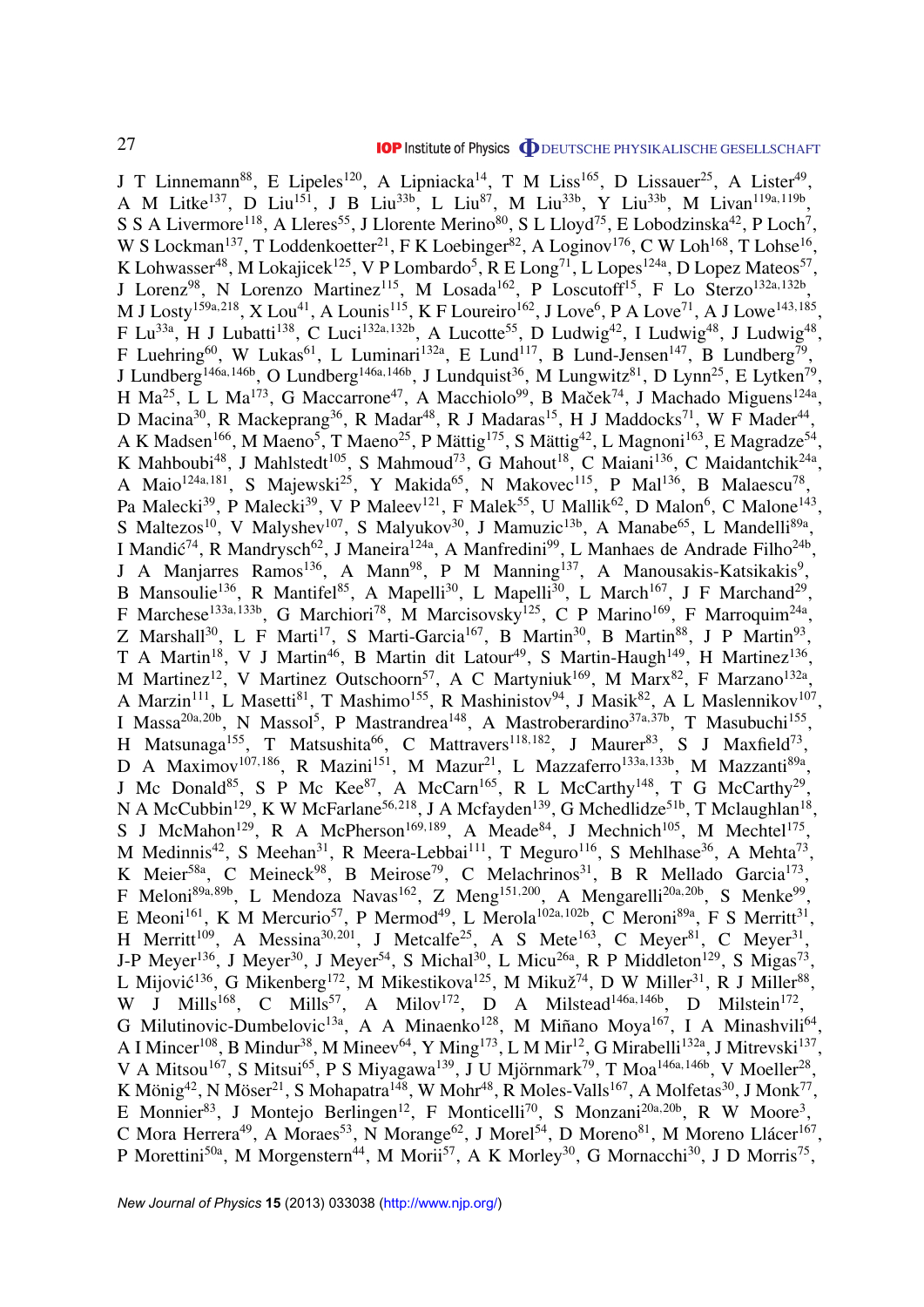L Morvaj<sup>101</sup>, H G Moser<sup>99</sup>, M Mosidze<sup>51b</sup>, J Moss<sup>109</sup>, R Mount<sup>143</sup>, E Mountricha<sup>10,202</sup>, S V Mouraviev<sup>94,218</sup>, E J W Moyse<sup>84</sup>, F Mueller<sup>58a</sup>, J Mueller<sup>123</sup>, K Mueller<sup>21</sup>, T A Müller<sup>98</sup>, T Mueller<sup>81</sup>, D Muenstermann<sup>30</sup>, Y Munwes<sup>153</sup>, W J Murray<sup>129</sup>, I Mussche<sup>105</sup>, E Musto<sup>152</sup>, A G Myagkov<sup>128</sup>, M Myska<sup>125</sup>, O Nackenhorst<sup>54</sup>, J Nadal<sup>12</sup>, K Nagai<sup>160</sup>, R Nagai<sup>157</sup>, Y Nagai<sup>83</sup>, K Nagano<sup>65</sup>, A Nagarkar<sup>109</sup>, Y Nagasaka<sup>59</sup>, M Nagel<sup>99</sup>, A M Nairz<sup>30</sup>, Y Nakahama<sup>30</sup>, K Nakamura<sup>65</sup>, T Nakamura<sup>155</sup>, I Nakano<sup>110</sup>, H Namasivayam<sup>41</sup>, G Nanava<sup>21</sup>, A Napier<sup>161</sup>, R Narayan<sup>58b</sup>, M Nash<sup>77,182</sup>, T Nattermann<sup>21</sup>, T Naumann<sup>42</sup>, G Navarro<sup>162</sup>, H A Neal<sup>87</sup>, P Yu Nechaeva<sup>94</sup>, T J Neep<sup>82</sup>, A Negri<sup>119a,119b</sup>, G Negri<sup>30</sup>, M Negrini<sup>20a</sup>, S Nektarijevic<sup>49</sup>, A Nelson<sup>163</sup>, T K Nelson<sup>143</sup>, S Nemecek<sup>125</sup>, P Nemethy<sup>108</sup>, A A Nepomuceno<sup>24a</sup>, M Nessi<sup>30,203</sup>, M S Neubauer<sup>165</sup>, M Neumann<sup>175</sup>, A Neusiedl<sup>81</sup>, R M Neves<sup>108</sup>, P Nevski<sup>25</sup>, F M Newcomer<sup>120</sup>, P R Newman<sup>18</sup>, D H Nguyen<sup>6</sup>, V Nguyen Thi Hong<sup>136</sup>, R B Nickerson<sup>118</sup>, R Nicolaidou<sup>136</sup>, B Nicquevert<sup>30</sup>, F Niedercorn<sup>115</sup>, J Nielsen<sup>137</sup>, N Nikiforou<sup>35</sup>, A Nikiforov<sup>16</sup>, V Nikolaenko<sup>128</sup>, I Nikolic-Audit<sup>78</sup>, K Nikolics<sup>49</sup>, K Nikolopoulos<sup>18</sup>, H Nilsen<sup>48</sup>, P Nilsson<sup>8</sup>, Y Ninomiya<sup>155</sup>, A Nisati<sup>132a</sup>, R Nisius<sup>99</sup>, T Nobe<sup>157</sup>, L Nodulman<sup>6</sup>, M Nomachi<sup>116</sup>, I Nomidis<sup>154</sup>, S Norberg<sup>111</sup>, M Nordberg<sup>30</sup>, J Novakova<sup>127</sup>, M Nozaki<sup>65</sup>, L Nozka<sup>113</sup>, A-E Nuncio-Quiroz<sup>21</sup>, G Nunes Hanninger<sup>86</sup>, T Nunnemann<sup>98</sup>, E Nurse<sup>77</sup>, B J O'Brien<sup>46</sup>, D C O'Neil<sup>142</sup>, V O'Shea<sup>53</sup>, L B Oakes<sup>98</sup>, F G Oakham<sup>29,184</sup>, H Oberlack<sup>99</sup>, J Ocariz<sup>78</sup>, A Ochi<sup>66</sup>, S Oda<sup>69</sup>, S Odaka<sup>65</sup>, J Odier<sup>83</sup>, H Ogren<sup>60</sup>, A Oh<sup>82</sup>, S H Oh<sup>45</sup>, C C Ohm<sup>30</sup>, T Ohshima<sup>101</sup>, W Okamura<sup>116</sup>, H Okawa<sup>25</sup>, Y Okumura<sup>31</sup>, T Okuyama<sup>155</sup>, A Olariu<sup>26a</sup>, A G Olchevski<sup>64</sup>, S A Olivares Pino<sup>46</sup>, M Oliveira<sup>124a,187</sup>, D Oliveira Damazio<sup>25</sup>, E Oliver Garcia<sup>167</sup>, D Olivito<sup>120</sup>, A Olszewski<sup>39</sup>, J Olszowska<sup>39</sup>, A Onofre<sup>124a, 204</sup>, P U E Onyisi<sup>31, 205</sup>, C J Oram<sup>159a</sup>, M J Oreglia<sup>31</sup>, Y Oren<sup>153</sup>, D Orestano<sup>134a, 134b</sup>, N Orlando<sup>72a,72b</sup>, C Oropeza Barrera<sup>53</sup>, R S Orr<sup>158</sup>, B Osculati<sup>50a,50b</sup>, R Ospanov<sup>120</sup>, C Osuna<sup>12</sup>, G Otero y Garzon<sup>27</sup>, J P Ottersbach<sup>105</sup>, M Ouchrif<sup>135d</sup>, E A Ouellette<sup>169</sup>, F Ould-Saada<sup>117</sup>, A Ouraou<sup>136</sup>, Q Ouyang<sup>33a</sup>, A Ovcharova<sup>15</sup>, M Owen<sup>82</sup>, S Owen<sup>139</sup>, V E Ozcan<sup>19a</sup>, N Ozturk<sup>8</sup>, A Pacheco Pages<sup>12</sup>, C Padilla Aranda<sup>12</sup>, S Pagan Griso<sup>15</sup>, E Paganis<sup>139</sup>, C Pahl<sup>99</sup>, F Paige<sup>25</sup>, P Pais<sup>84</sup>, K Pajchel<sup>117</sup>, G Palacino<sup>159b</sup>, C P Paleari<sup>7</sup>, S Palestini<sup>30</sup>, D Pallin<sup>34</sup>, A Palma<sup>124a</sup>, J D Palmer<sup>18</sup>, Y B Pan<sup>173</sup>, E Panagiotopoulou<sup>10</sup>, J G Panduro Vazquez<sup>76</sup>, P Pani<sup>105</sup>, N Panikashvili<sup>87</sup>, S Panitkin<sup>25</sup>, D Pantea<sup>26a</sup>, A Papadelis<sup>146a</sup>, Th D Papadopoulou<sup>10</sup>, A Paramonov<sup>6</sup>, D Paredes Hernandez<sup>34</sup>, W Park<sup>25,206</sup>, M A Parker<sup>28</sup>, F Parodi<sup>50a,50b</sup>, J A Parsons<sup>35</sup>, U Parzefall<sup>48</sup>, S Pashapour<sup>54</sup>, E Pasqualucci<sup>132a</sup>, S Passaggio<sup>50a</sup>, A Passeri<sup>134a</sup>, F Pastore<sup>134a,134b,218</sup>, Fr Pastore<sup>76</sup>, G Pásztor<sup>49,207</sup>, S Pataraia<sup>175</sup>, N D Patel<sup>150</sup>, J R Pater<sup>82</sup>, S Patricelli<sup>102a,102b</sup>, T Pauly<sup>30</sup>, J Pearce<sup>169</sup>, M Pedersen<sup>117</sup>, S Pedraza Lopez<sup>167</sup>, M I Pedraza Morales<sup>173</sup>, S V Peleganchuk<sup>107</sup>, D Pelikan<sup>166</sup>, H Peng<sup>33b</sup>, B Penning<sup>31</sup>, A Penson $^{35}$ , J Penwell $^{60}$ , T Perez Cavalcanti $^{42}$ , E Perez Codina $^{159a}$ , M T Pérez García-Estañ $^{167}$ , V Perez Reale<sup>35</sup>, L Perini<sup>89a, 89b</sup>, H Pernegger<sup>30</sup>, R Perrino<sup>72a</sup>, P Perrodo<sup>5</sup>, V D Peshekhonov<sup>64</sup>, K Peters<sup>30</sup>, R F Y Peters<sup>54</sup>, B A Petersen<sup>30</sup>, J Petersen<sup>30</sup>, T C Petersen<sup>36</sup>, E Petit<sup>5</sup>, A Petridis<sup>154</sup>, C Petridou<sup>154</sup>, E Petrolo<sup>132a</sup>, F Petrucci<sup>134a,134b</sup>, D Petschull<sup>42</sup>, M Petteni<sup>142</sup>, R Pezoa<sup>32b</sup>, A Phan<sup>86</sup>, P W Phillips<sup>129</sup>, G Piacquadio<sup>30</sup>, A Picazio<sup>49</sup>, E Piccaro<sup>75</sup>, M Piccinini<sup>20a,20b</sup>, S M Piec<sup>42</sup>, R Piegaia<sup>27</sup>, D T Pignotti<sup>109</sup>, J E Pilcher<sup>31</sup>, A D Pilkington<sup>82</sup>, J Pina<sup>124a,181</sup>, M Pinamonti<sup>164a,164c,208</sup>, A Pinder<sup>118</sup>, J L Pinfold<sup>3</sup>, A Pingel<sup>36</sup>, B Pinto<sup>124a</sup>, C Pizio<sup>89a,89b</sup>, M-A Pleier<sup>25</sup>, V Pleskot<sup>127</sup>, E Plotnikova<sup>64</sup>, P Plucinski<sup>146a,146b</sup>, A Poblaguev<sup>25</sup>, S Poddar<sup>58a</sup>, F Podlyski<sup>34</sup>, R Poettgen<sup>81</sup>, L Poggioli<sup>115</sup>, D Pohl<sup>21</sup>, M Pohl<sup>49</sup>, G Polesello<sup>119a</sup>, A Policicchio<sup>37a,37b</sup>, R Polifka<sup>158</sup>, A Polini<sup>20a</sup>, J Poll<sup>75</sup>, V Polychronakos<sup>25</sup>, D Pomeroy<sup>23</sup>, K Pommès<sup>30</sup>, L Pontecorvo<sup>132a</sup>, B G Pope<sup>88</sup>, G A Popeneciu<sup>26a</sup>, D S Popovic<sup>13a</sup>, A Poppleton<sup>30</sup>, X Portell Bueso<sup>30</sup>, G E Pospelov<sup>99</sup>, S Pospisil<sup>126</sup>, I N Potrap<sup>99</sup>, C J Potter<sup>149</sup>, C T Potter<sup>114</sup>,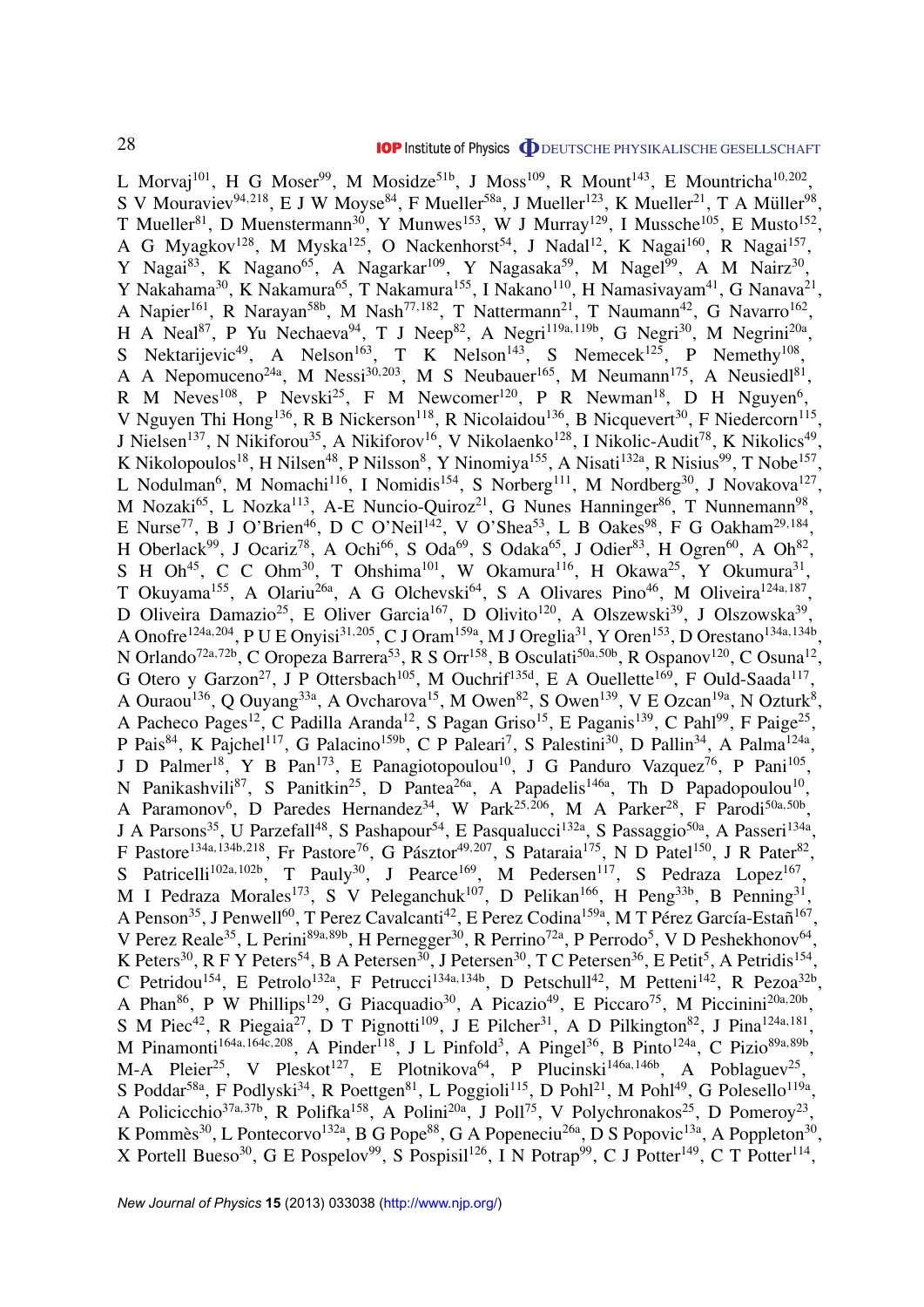G Poulard<sup>30</sup>, J Poveda<sup>60</sup>, V Pozdnyakov<sup>64</sup>, R Prabhu<sup>77</sup>, P Pralavorio<sup>83</sup>, A Pranko<sup>15</sup>, S Prasad<sup>30</sup>, R Pravahan<sup>25</sup>, S Prell<sup>63</sup>, K Pretzl<sup>17</sup>, D Price<sup>60</sup>, J Price<sup>73</sup>, L E Price<sup>6</sup>, D Prieur<sup>123</sup>, M Primavera<sup>72a</sup>, M Proissl<sup>46</sup>, K Prokofiev<sup>108</sup>, F Prokoshin<sup>32b</sup>, S Protopopescu<sup>25</sup>, J Proudfoot<sup>6</sup>, X Prudent<sup>44</sup>, M Przybycien<sup>38</sup>, H Przysiezniak<sup>5</sup>, S Psoroulas<sup>21</sup>, E Ptacek<sup>114</sup>, E Pueschel<sup>84</sup>, D Puldon<sup>148</sup>, M Purohit<sup>25,206</sup>, P Puzo<sup>115</sup>, Y Pylypchenko<sup>62</sup>, J Qian<sup>87</sup>, A Quadt<sup>54</sup>, D R Quarrie<sup>15</sup>, W B Quayle<sup>173</sup>, M Raas<sup>104</sup>, V Radeka<sup>25</sup>, V Radescu<sup>42</sup>, P Radloff<sup>114</sup>, F Ragusa<sup>89a,89b</sup>, G Rahal<sup>178</sup>, A M Rahimi<sup>109</sup>, S Rajagopalan<sup>25</sup>, M Rammensee<sup>48</sup>, M Rammes<sup>141</sup>, A S Randle-Conde<sup>40</sup>, K Randrianarivony<sup>29</sup>, C Rangel-Smith<sup>78</sup>, K Rao<sup>163</sup>, F Rauscher<sup>98</sup>, T C Rave<sup>48</sup>, M Raymond<sup>30</sup>, A L Read<sup>117</sup>, D M Rebuzzi<sup>119a,119b</sup>, A Redelbach<sup>174</sup>, G Redlinger<sup>25</sup>, R Reece<sup>120</sup>, K Reeves<sup>41</sup>, A Reinsch<sup>114</sup>, I Reisinger<sup>43</sup>, M Relich<sup>163</sup>, C Rembser<sup>30</sup>, Z L Ren<sup>151</sup>, A Renaud<sup>115</sup>, M Rescigno<sup>132a</sup>, S Resconi<sup>89a</sup>, B Resende<sup>136</sup>, P Reznicek<sup>98</sup>, R Rezvani<sup>158</sup>, R Richter<sup>99</sup>, E Richter-Was<sup>5,209</sup>, M Ridel<sup>78</sup>, P Rieck<sup>16</sup>, M Rijssenbeek<sup>148</sup>, A Rimoldi<sup>119a,119b</sup>, L Rinaldi<sup>20a</sup>, R R Rios<sup>40</sup>, E Ritsch<sup>61</sup>, I Riu<sup>12</sup>, G Rivoltella<sup>89a,89b</sup>, F Rizatdinova<sup>112</sup>, E Rizvi<sup>75</sup>, S H Robertson<sup>85,189</sup>, A Robichaud-Veronneau<sup>118</sup>, D Robinson<sup>28</sup>, J E M Robinson<sup>82</sup>, A Robson<sup>53</sup>, J G Rocha de Lima<sup>106</sup>, C Roda<sup>122a,122b</sup>, D Roda Dos Santos<sup>30</sup>, A Roe<sup>54</sup>, S Roe<sup>30</sup>, O Røhne<sup>117</sup>, S Rolli<sup>161</sup>, A Romaniouk<sup>96</sup>, M Romano<sup>20a, 20b</sup>, G Romeo<sup>27</sup>, E Romero Adam<sup>167</sup>, N Rompotis<sup>138</sup>, L Roos<sup>78</sup>, E Ros<sup>167</sup>, S Rosati<sup>132a</sup>, K Rosbach<sup>49</sup>, A Rose<sup>149</sup>, M Rose<sup>76</sup>, G A Rosenbaum<sup>158</sup>, P L Rosendahl<sup>14</sup>, O Rosenthal<sup>141</sup>, L Rosselet<sup>49</sup>, V Rossetti<sup>12</sup>, E Rossi<sup>132a,132b</sup>, L P Rossi<sup>50a</sup>, M Rotaru<sup>26a</sup>, I Roth<sup>172</sup>, J Rothberg<sup>138</sup>, D Rousseau<sup>115</sup>, C R Royon<sup>136</sup>, A Rozanov<sup>83</sup>, Y Rozen<sup>152</sup>, X Ruan<sup>33a,210</sup>, F Rubbo<sup>12</sup>, I Rubinskiy<sup>42</sup>, N Ruckstuhl<sup>105</sup>, V I Rud<sup>97</sup>, C Rudolph<sup>44</sup>, M S Rudolph<sup>158</sup>, F Rühr<sup>7</sup>, A Ruiz-Martinez<sup>63</sup>, L Rumyantsev<sup>64</sup>, Z Rurikova<sup>48</sup>, N A Rusakovich<sup>64</sup>, A Ruschke<sup>98</sup>, J P Rutherfoord<sup>7</sup>, N Ruthmann<sup>48</sup>, P Ruzicka<sup>125</sup>, Y F Ryabov<sup>121</sup>, M Rybar<sup>127</sup>, G Rybkin<sup>115</sup>, N C Ryder<sup>118</sup>, A F Saavedra<sup>150</sup>, I Sadeh<sup>153</sup>, H F-W Sadrozinski<sup>137</sup>, R Sadykov<sup>64</sup>, F Safai Tehrani<sup>132a</sup>, H Sakamoto<sup>155</sup>, G Salamanna<sup>75</sup>, A Salamon<sup>133a</sup>, M Saleem<sup>111</sup>, D Salek<sup>30</sup>, D Salihagic<sup>99</sup>, A Salnikov<sup>143</sup>, J Salt<sup>167</sup>, B M Salvachua Ferrando<sup>6</sup>, D Salvatore<sup>37a,37b</sup>, F Salvatore<sup>149</sup>, A Salvucci<sup>104</sup>, A Salzburger<sup>30</sup>, D Sampsonidis<sup>154</sup>, A Sanchez<sup>102a,102b</sup>, V Sanchez Martinez<sup>167</sup>, H Sandaker<sup>14</sup>, H G Sander<sup>81</sup>, M P Sanders<sup>98</sup>, M Sandhoff<sup>175</sup>, T Sandoval<sup>28</sup>, C Sandoval<sup>162</sup>, R Sandstroem<sup>99</sup>, D P C Sankey<sup>129</sup>, A Sansoni<sup>47</sup>, C Santamarina Rios<sup>85</sup>, C Santoni<sup>34</sup>, R Santonico<sup>133a,133b</sup>, H Santos<sup>124a</sup>, I Santoyo Castillo<sup>149</sup>, K Sapp<sup>123</sup>, J G Saraiva<sup>124a</sup>, T Sarangi<sup>173</sup>, E Sarkisyan-Grinbaum<sup>8</sup>, B Sarrazin<sup>21</sup>, F Sarri<sup>122a,122b</sup>, G Sartisohn<sup>175</sup>, O Sasaki<sup>65</sup>, Y Sasaki<sup>155</sup>, N Sasao<sup>67</sup>, I Satsounkevitch<sup>90</sup>, G Sauvage<sup>5,218</sup>, E Sauvan<sup>5</sup>, J B Sauvan<sup>115</sup>, P Savard<sup>158,184</sup>, V Savinov<sup>123</sup>, D O Savu<sup>30</sup>, L Sawyer<sup>25,191</sup>, D H Saxon<sup>53</sup>, J Saxon<sup>120</sup>, C Sbarra<sup>20a</sup>, A Sbrizzi<sup>20a,20b</sup>, D A Scannicchio<sup>163</sup>, M Scarcella<sup>150</sup>, J Schaarschmidt<sup>115</sup>, P Schacht<sup>99</sup>, D Schaefer<sup>120</sup>, U Schäfer<sup>81</sup>, A Schaelicke<sup>46</sup>, S Schaepe<sup>21</sup>, S Schaetzel<sup>58b</sup>, A C Schaffer<sup>115</sup>, D Schaile<sup>98</sup>, R D Schamberger<sup>148</sup>, V Scharf<sup>58a</sup>, V A Schegelsky<sup>121</sup>, D Scheirich<sup>87</sup>, M Schernau<sup>163</sup>, M I Scherzer<sup>35</sup>, C Schiavi<sup>50a,50b</sup>, J Schieck<sup>98</sup>, M Schioppa<sup>37a,37b</sup>, S Schlenker<sup>30</sup>, E Schmidt<sup>48</sup>, K Schmieden<sup>21</sup>, C Schmitt<sup>81</sup>, C Schmitt<sup>98</sup>, S Schmitt<sup>58b</sup>, B Schneider<sup>17</sup>, Y J Schnellbach<sup>73</sup>, U Schnoor<sup>44</sup>, L Schoeffel<sup>136</sup>, A Schoening<sup>58b</sup>, A L S Schorlemmer<sup>54</sup>, M Schott<sup>81</sup>, D Schouten<sup>159a</sup>, J Schovancova<sup>125</sup>, M Schram<sup>85</sup>, C Schroeder<sup>81</sup>, N Schroer<sup>58c</sup>, M J Schultens<sup>21</sup>, J Schultes<sup>175</sup>, H-C Schultz-Coulon<sup>58a</sup>, H Schulz<sup>16</sup>, M Schumacher<sup>48</sup>, B A Schumm<sup>137</sup>, Ph Schune<sup>136</sup>, A Schwartzman<sup>143</sup>, Ph Schwegler<sup>99</sup>, Ph Schwemling<sup>78</sup>, R Schwienhorst<sup>88</sup>, J Schwindling<sup>136</sup>, T Schwindt<sup>21</sup>, M Schwoerer<sup>5</sup>, F G Sciacca<sup>17</sup>, E Scifo<sup>115</sup>, G Sciolla<sup>23</sup>, W G Scott<sup>129</sup>, J Searcy<sup>114</sup>, G Sedov<sup>42</sup>, E Sedykh<sup>121</sup>, S C Seidel<sup>103</sup>, A Seiden<sup>137</sup>, F Seifert<sup>44</sup>, J M Seixas<sup>24a</sup>, G Sekhniaidze<sup>102a</sup>, S J Sekula<sup>40</sup>, K E Selbach<sup>46</sup>, D M Seliverstov<sup>121</sup>, B Sellden<sup>146a</sup>, G Sellers<sup>73</sup>, M Seman<sup>144b</sup>, N Semprini-Cesari<sup>20a, 20b</sup>, C Serfon<sup>30</sup>, L Serin<sup>115</sup>,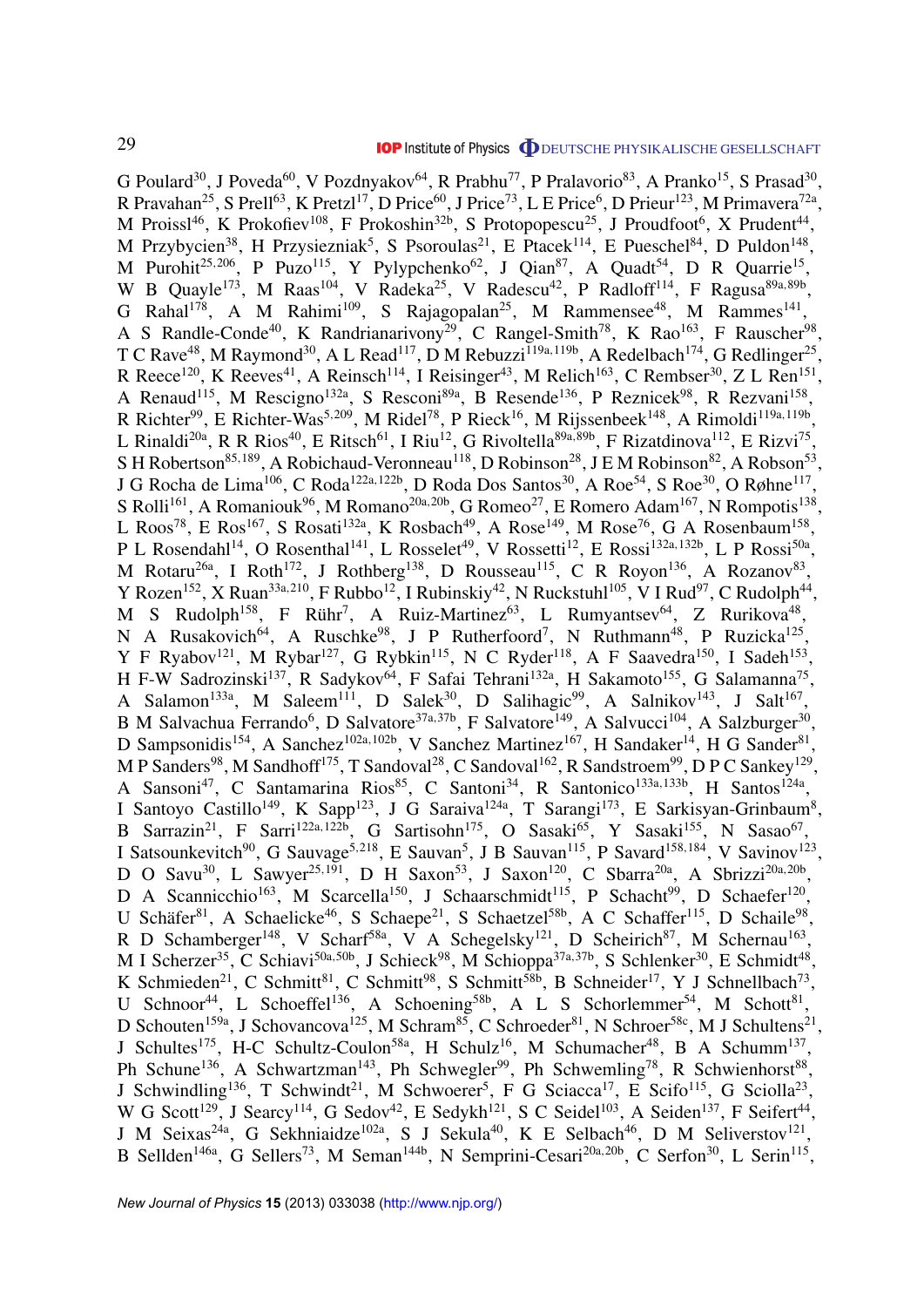L Serkin<sup>54</sup>, T Serre<sup>83</sup>, R Seuster<sup>159a</sup>, H Severini<sup>111</sup>, A Sfyrla<sup>30</sup>, E Shabalina<sup>54</sup>, M Shamim<sup>114</sup>, L Y Shan<sup>33a</sup>, J T Shank<sup>22</sup>, Q T Shao<sup>86</sup>, M Shapiro<sup>15</sup>, P B Shatalov<sup>95</sup>, K Shaw<sup>164a,164c</sup>, P Sherwood<sup>77</sup>, S Shimizu<sup>101</sup>, M Shimojima<sup>100</sup>, T Shin<sup>56</sup>, M Shiyakova<sup>64</sup>, A Shmeleva<sup>94</sup>, M J Shochet<sup>31</sup>, D Short<sup>118</sup>, S Shrestha<sup>63</sup>, E Shulga<sup>96</sup>, M A Shupe<sup>7</sup>, P Sicho<sup>125</sup>, A Sidoti<sup>132a</sup>, F Siegert<sup>48</sup>, Dj Sijacki<sup>13a</sup>, O Silbert<sup>172</sup>, J Silva<sup>124a</sup>, Y Silver<sup>153</sup>, D Silverstein<sup>143</sup>, S B Silverstein<sup>146a</sup>, V Simak<sup>126</sup>, O Simard<sup>5</sup>, Lj Simic<sup>13a</sup>, S Simion<sup>115</sup>, E Simioni<sup>81</sup>, B Simmons<sup>77</sup>, R Simoniello<sup>89a, 89b</sup>, M Simonyan<sup>36</sup>, P Sinervo<sup>158</sup>, N B Sinev<sup>114</sup>, V Sipica<sup>141</sup>, G Siragusa<sup>174</sup>, A Sircar<sup>25</sup>, A N Sisakyan<sup>64,218</sup>, S Yu Sivoklokov<sup>97</sup>, J Sjölin<sup>146a,146b</sup>, T B Sjursen<sup>14</sup>, L A Skinnari<sup>15</sup>, H P Skottowe<sup>57</sup>, K Skovpen<sup>107</sup>, P Skubic<sup>111</sup>, M Slater<sup>18</sup>, T Slavicek<sup>126</sup>, K Sliwa<sup>161</sup>, V Smakhtin<sup>172</sup>, B H Smart<sup>46</sup>, L Smestad<sup>117</sup>, S Yu Smirnov<sup>96</sup>, Y Smirnov<sup>96</sup>, L N Smirnova<sup>97,211</sup>, O Smirnova<sup>79</sup>, B C Smith<sup>57</sup>, K M Smith<sup>53</sup>, M Smizanska<sup>71</sup>, K Smolek<sup>126</sup>, A A Snesarev<sup>94</sup>, G Snidero<sup>75</sup>, S W Snow<sup>82</sup>, J Snow<sup>111</sup>, S Snyder<sup>25</sup>, R Sobie<sup>169,189</sup>, J Sodomka<sup>126</sup>, A Soffer<sup>153</sup>, C A Solans<sup>30</sup>, M Solar<sup>126</sup>, J Solc<sup>126</sup>, E Yu Soldatov<sup>96</sup>, U Soldevila<sup>167</sup>, E Solfaroli Camillocci<sup>132a,132b</sup>, A A Solodkov<sup>128</sup>, O V Solovyanov<sup>128</sup>, V Solovyev<sup>121</sup>, N Soni<sup>1</sup>, A Sood<sup>15</sup>, V Sopko<sup>126</sup>, B Sopko<sup>126</sup>, M Sosebee<sup>8</sup>, R Soualah<sup>164a,164c</sup>, P Soueid<sup>93</sup>, A Soukharev<sup>107</sup>, D South<sup>42</sup>, S Spagnolo<sup>72a,72b</sup>, F Spanò<sup>76</sup>, R Spighi<sup>20a</sup>, G Spigo<sup>30</sup>, R Spiwoks<sup>30</sup>, M Spousta<sup>127,212</sup>, T Spreitzer<sup>158</sup>, B Spurlock<sup>8</sup>, R D St. Denis<sup>53</sup>, J Stahlman<sup>120</sup>, R Stamen<sup>58a</sup>, E Stanecka<sup>39</sup>, R W Stanek<sup>6</sup>, C Stanescu<sup>134a</sup>, M Stanescu-Bellu<sup>42</sup>, M M Stanitzki<sup>42</sup>, S Stapnes<sup>117</sup>, E A Starchenko<sup>128</sup>, J Stark<sup>55</sup>, P Staroba<sup>125</sup>, P Starovoitov<sup>42</sup>, R Staszewski<sup>39</sup>, A Staude<sup>98</sup>, P Stavina<sup>144a,218</sup>, G Steele<sup>53</sup>, P Steinbach<sup>44</sup>, P Steinberg<sup>25</sup>, I Stekl<sup>126</sup>, B Stelzer<sup>142</sup>, H J Stelzer<sup>88</sup>, O Stelzer-Chilton<sup>159a</sup>, H Stenzel<sup>52</sup>, S Stern<sup>99</sup>, G A Stewart<sup>30</sup>, J A Stillings<sup>21</sup>, M C Stockton<sup>85</sup>, M Stoebe<sup>85</sup>, K Stoerig<sup>48</sup>, G Stoicea<sup>26a</sup>, S Stonjek<sup>99</sup>, P Strachota<sup>127</sup>, A R Stradling<sup>8</sup>, A Straessner<sup>44</sup>, J Strandberg<sup>147</sup>, S Strandberg<sup>146a,146b</sup>, A Strandlie<sup>117</sup>, M Strang<sup>109</sup>, E Strauss<sup>143</sup>, M Strauss<sup>111</sup>, P Strizenec<sup>144b</sup>, R Ströhmer<sup>174</sup>, D M Strom<sup>114</sup>, J A Strong<sup>76,218</sup>, R Stroynowski<sup>40</sup>, B Stugu<sup>14</sup>, I Stumer<sup>25,218</sup>, J Stupak<sup>148</sup>, P Sturm<sup>175</sup>, N A Styles<sup>42</sup>, D A Soh<sup>151,198</sup>, D Su<sup>143</sup>, H S Subramania<sup>3</sup>, R Subramaniam<sup>25</sup>, A Succurro<sup>12</sup>, Y Sugaya<sup>116</sup>, C Suhr<sup>106</sup>, M Suk<sup>127</sup>, V V Sulin<sup>94</sup>, S Sultansoy<sup>4c</sup>, T Sumida<sup>67</sup>, X Sun<sup>55</sup>, J E Sundermann<sup>48</sup>, K Suruliz<sup>139</sup>, G Susinno<sup>37a, 37b</sup>, M R Sutton<sup>149</sup>, Y Suzuki<sup>65</sup>, Y Suzuki<sup>66</sup>, M Svatos<sup>125</sup>, S Swedish<sup>168</sup>, M Swiatlowski<sup>143</sup>, I Sykora<sup>144a</sup>, T Sykora<sup>127</sup>, J Sánchez<sup>167</sup>, D Ta $^{105}$ , K Tackmann $^{42}$ , A Taffard $^{163}$ , R Tafirout $^{159a}$ , N Taiblum $^{153}$ , Y Takahashi $^{101}$ , H Takai $^{25}$ , R Takashima<sup>68</sup>, H Takeda<sup>66</sup>, T Takeshita<sup>140</sup>, Y Takubo<sup>65</sup>, M Talby<sup>83</sup>, A Talyshev<sup>107,186</sup>, J Y C Tam $^{174}$ , M C Tamsett $^{25}$ , K G Tan $^{86}$ , J Tanaka $^{155}$ , R Tanaka $^{115}$ , S Tanaka $^{131}$ , S Tanaka $^{65}$ , A J Tanasijczuk $^{142}$ , K Tani $^{66}$ , N Tannoury $^{83}$ , S Tapprogge $^{81}$ , D Tardif $^{158}$ , S Tarem $^{152}$ , F Tarrade $^{29}$ , G F Tartarelli<sup>89a</sup>, P Tas<sup>127</sup>, M Tasevsky<sup>125</sup>, E Tassi<sup>37a,37b</sup>, Y Tayalati<sup>135d</sup>, C Taylor<sup>77</sup>, F E Taylor<sup>92</sup>, G N Taylor<sup>86</sup>, W Taylor<sup>159b</sup>, M Teinturier<sup>115</sup>, F A Teischinger<sup>30</sup>, M Teixeira Dias Castanheira<sup>75</sup>, P Teixeira-Dias<sup>76</sup>, K K Temming<sup>48</sup>, H Ten Kate<sup>30</sup>, P K Teng<sup>151</sup>, S Terada<sup>65</sup>, K Terashi<sup>155</sup>, J Terron<sup>80</sup>, M Testa<sup>47</sup>, R J Teuscher<sup>158,189</sup>, J Therhaag<sup>21</sup>, T Theveneaux-Pelzer<sup>34</sup>, S Thoma<sup>48</sup>, J P Thomas<sup>18</sup>, E N Thompson<sup>35</sup>, P D Thompson<sup>18</sup>, P D Thompson<sup>158</sup>, A S Thompson<sup>53</sup>, L A Thomsen<sup>36</sup>, E Thomson<sup>120</sup>, M Thomson<sup>28</sup>, W M Thong<sup>86</sup>, R P Thun<sup>87</sup>, F Tian<sup>35</sup>, M J Tibbetts<sup>15</sup>, T Tic<sup>125</sup>, V O Tikhomirov<sup>94</sup>, Y A Tikhonov<sup>107,186</sup>, S Timoshenko<sup>96</sup>, E Tiouchichine<sup>83</sup>, P Tipton<sup>176</sup>, S Tisserant<sup>83</sup>, T Todorov<sup>5</sup>, S Todorova-Nova<sup>161</sup>, B Toggerson<sup>163</sup>, J Tojo<sup>69</sup>, S Tokár<sup>144a</sup>, K Tokushuku<sup>65</sup>, K Tollefson<sup>88</sup>, L Tomlinson<sup>82</sup>, M Tomoto<sup>101</sup>, L Tompkins<sup>31</sup>, K Toms<sup>103</sup>, A Tonoyan<sup>14</sup>, C Topfel<sup>17</sup>, N D Topilin<sup>64</sup>, E Torrence<sup>114</sup>, H Torres<sup>78</sup>, E Torró Pastor<sup>167</sup>, J Toth<sup>83,207</sup>, F Touchard<sup>83</sup>, D R Tovey<sup>139</sup>, T Trefzger<sup>174</sup>, L Tremblet<sup>30</sup>, A Tricoli<sup>30</sup>, I M Trigger<sup>159a</sup>, S Trincaz-Duvoid<sup>78</sup>, M F Tripiana<sup>70</sup>, N Triplett<sup>25</sup>, W Trischuk<sup>158</sup>, B Trocmé<sup>55</sup>, C Troncon<sup>89a</sup>, M Trottier-McDonald<sup>142</sup>, M Trovatelli<sup>134a,134b</sup>, P True<sup>88</sup>,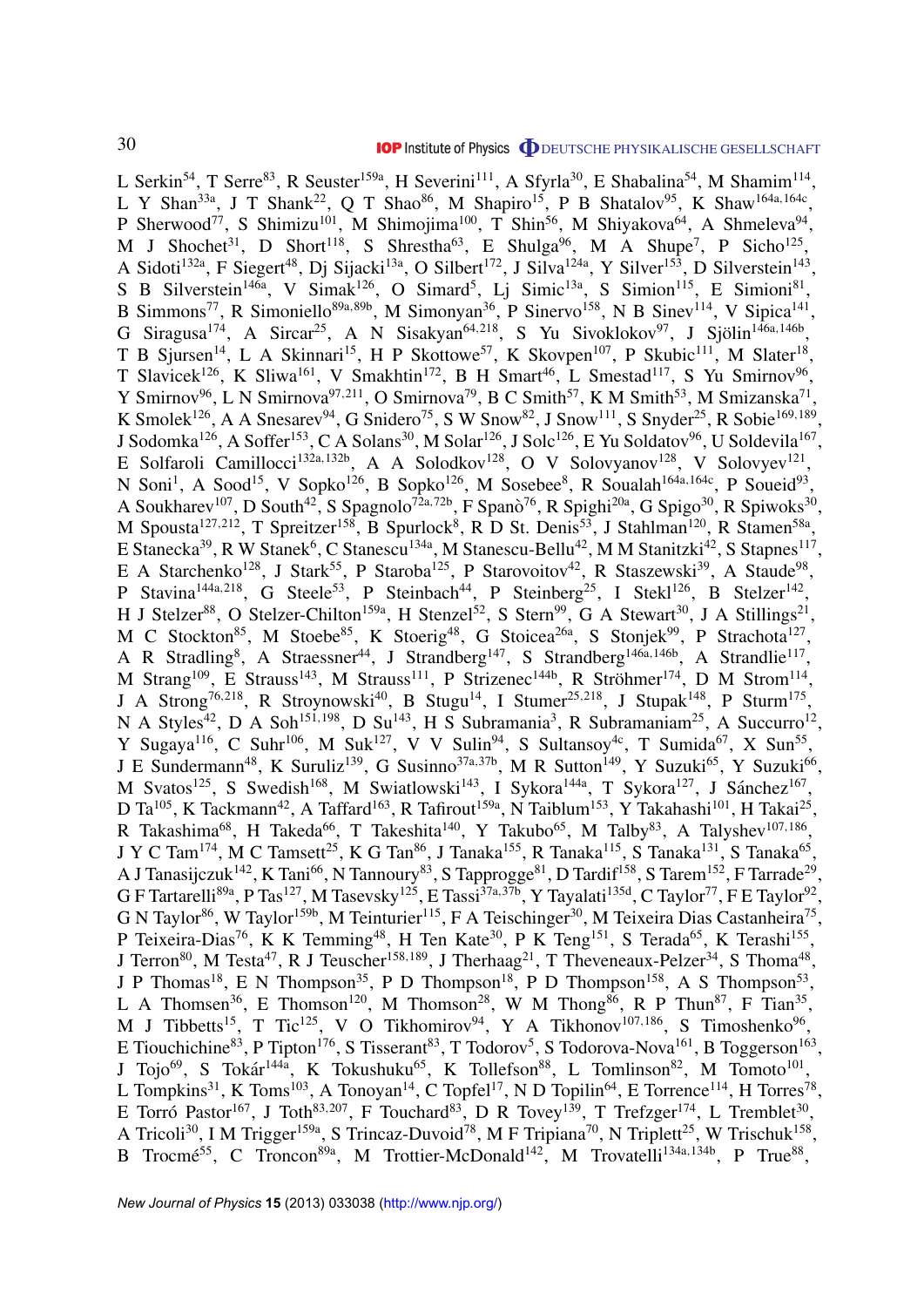M Trzebinski $^{39}$ , A Trzupek $^{39}$ , C Tsarouchas $^{30}$ , J C-L Tseng $^{118}$ , M Tsiakiris $^{105}$ , P V Tsiareshka $^{90}$ , D Tsionou<sup>5,213</sup>, G Tsipolitis<sup>10</sup>, S Tsiskaridze<sup>12</sup>, V Tsiskaridze<sup>48</sup>, E G Tskhadadze<sup>51a</sup>, I I Tsukerman<sup>95</sup>, V Tsulaia<sup>15</sup>, J-W Tsung<sup>21</sup>, S Tsuno<sup>65</sup>, D Tsybychev<sup>148</sup>, A Tua<sup>139</sup>, A Tudorache<sup>26a</sup>, V Tudorache<sup>26a</sup>, J M Tuggle<sup>31</sup>, M Turala<sup>39</sup>, D Turecek<sup>126</sup>, I Turk Cakir<sup>4d</sup>, R Turra<sup>89a,89b</sup>, P M Tuts<sup>35</sup>, A Tykhonov<sup>74</sup>, M Tylmad<sup>146a,146b</sup>, M Tyndel<sup>129</sup>, G Tzanakos<sup>9</sup>, K Uchida<sup>21</sup>, I Ueda<sup>155</sup>, R Ueno<sup>29</sup>, M Ughetto<sup>83</sup>, M Ugland<sup>14</sup>, M Uhlenbrock<sup>21</sup>, F Ukegawa<sup>160</sup>, G Unal<sup>30</sup>, A Undrus<sup>25</sup>, G Unel<sup>163</sup>, F C Ungaro<sup>48</sup>, Y Unno<sup>65</sup>, D Urbaniec<sup>35</sup>, P Urquijo<sup>21</sup>, G Usai<sup>8</sup>, L Vacavant<sup>83</sup>, V Vacek<sup>126</sup>, B Vachon<sup>85</sup>, S Vahsen<sup>15</sup>, N Valencic<sup>105</sup>, S Valentinetti<sup>20a,20b</sup>, A Valero<sup>167</sup>, L Valery<sup>34</sup>, S Valkar<sup>127</sup>, E Valladolid Gallego<sup>167</sup>, S Vallecorsa<sup>152</sup>, J A Valls Ferrer<sup>167</sup>, R Van Berg<sup>120</sup>, P C Van Der Deijl<sup>105</sup>, R van der Geer<sup>105</sup>, H van der Graaf<sup>105</sup>, R Van Der Leeuw<sup>105</sup>, E van der Poel<sup>105</sup>, D van der Ster<sup>30</sup>, N van Eldik<sup>30</sup>, P van Gemmeren<sup>6</sup>, J Van Nieuwkoop<sup>142</sup>, I van Vulpen<sup>105</sup>, M Vanadia<sup>99</sup>, W Vandelli<sup>30</sup>, A Vaniachine<sup>6</sup>, P Vankov<sup>42</sup>, F Vannucci<sup>78</sup>, R Vari<sup>132a</sup>, E W Varnes<sup>7</sup>, T Varol<sup>84</sup>, D Varouchas<sup>15</sup>, A Vartapetian<sup>8</sup>, K E Varvell<sup>150</sup>, V I Vassilakopoulos<sup>56</sup>, F Vazeille<sup>34</sup>, T Vazquez Schroeder<sup>54</sup>, F Veloso<sup>124a</sup>, S Veneziano<sup>132a</sup>, A Ventura<sup>72a,72b</sup>, D Ventura<sup>84</sup>, M Venturi<sup>48</sup>, N Venturi<sup>158</sup>, V Vercesi<sup>119a</sup>, M Verducci<sup>138</sup>, W Verkerke<sup>105</sup>, J C Vermeulen<sup>105</sup>, A Vest<sup>44</sup>, M C Vetterli<sup>142,184</sup>, I Vichou<sup>165</sup>, T Vickey<sup>145b,214</sup>, O E Vickey Boeriu<sup>145b</sup>, G H A Viehhauser<sup>118</sup>, S Viel<sup>168</sup>, M Villa<sup>20a, 20b</sup>, M Villaplana Perez<sup>167</sup>, E Vilucchi<sup>47</sup>, M G Vincter<sup>29</sup>, E Vinek<sup>30</sup>, V B Vinogradov<sup>64</sup>, J Virzi<sup>15</sup>, O Vitells<sup>172</sup>, M Viti<sup>42</sup>, I Vivarelli<sup>48</sup>, F Vives Vaque<sup>3</sup>, S Vlachos<sup>10</sup>, D Vladoiu<sup>98</sup>, M Vlasak<sup>126</sup>, A Vogel<sup>21</sup>, P Vokac<sup>126</sup>, G Volpi<sup>47</sup>, M Volpi<sup>86</sup>, G Volpini<sup>89a</sup>, H von der Schmitt<sup>99</sup>, H von Radziewski<sup>48</sup>, E von Toerne<sup>21</sup>, V Vorobel<sup>127</sup>, V Vorwerk<sup>12</sup>, M Vos<sup>167</sup>, R Voss<sup>30</sup>, J H Vossebeld<sup>73</sup>, N Vranjes<sup>136</sup>, M Vranjes Milosavljevic<sup>105</sup>, V Vrba<sup>125</sup>, M Vreeswijk<sup>105</sup>, T Vu Anh<sup>48</sup>, R Vuillermet<sup>30</sup>, I Vukotic<sup>31</sup>, Z Vykydal<sup>126</sup>, W Wagner<sup>175</sup>, P Wagner<sup>21</sup>, H Wahlen<sup>175</sup>, S Wahrmund<sup>44</sup>, J Wakabayashi<sup>101</sup>, S Walch<sup>87</sup>, J Walder<sup>71</sup>, R Walker<sup>98</sup>, W Walkowiak<sup>141</sup>, R Wall<sup>176</sup>, P Waller<sup>73</sup>, B Walsh<sup>176</sup>, C Wang<sup>45</sup>, H Wang<sup>173</sup>, H Wang<sup>40</sup>, J Wang<sup>151</sup>, J Wang<sup>33a</sup>, K Wang<sup>85</sup>, R Wang<sup>103</sup>, S M Wang<sup>151</sup>, T Wang<sup>21</sup>, X Wang<sup>176</sup>, A Warburton<sup>85</sup>, C P Ward<sup>28</sup>, D R Wardrope<sup>77</sup>, M Warsinsky<sup>48</sup>, A Washbrook<sup>46</sup>, C Wasicki<sup>42</sup>, I Watanabe<sup>66</sup>, P M Watkins<sup>18</sup>, A T Watson<sup>18</sup>, I J Watson<sup>150</sup>, M F Watson<sup>18</sup>, G Watts<sup>138</sup>, S Watts<sup>82</sup>, A T Waugh<sup>150</sup>, B M Waugh<sup>77</sup>, M S Weber<sup>17</sup>, J S Webster<sup>31</sup>, A R Weidberg<sup>118</sup>, P Weigell<sup>99</sup>, J Weingarten<sup>54</sup>, C Weiser<sup>48</sup>, P S Wells<sup>30</sup>, T Wenaus<sup>25</sup>, D Wendland<sup>16</sup>, Z Weng<sup>151,198</sup>, T Wengler<sup>30</sup>, S Wenig<sup>30</sup>, N Wermes<sup>21</sup>, M Werner<sup>48</sup>, P Werner<sup>30</sup>, M Werth<sup>163</sup>, M Wessels<sup>58a</sup>, J Wetter<sup>161</sup>, C Weydert<sup>55</sup>, K Whalen<sup>29</sup>, A White<sup>8</sup>, M J White<sup>86</sup>, S White<sup>122a,122b</sup>, S R Whitehead<sup>118</sup>, D Whiteson<sup>163</sup>, D Whittington<sup>60</sup>, D Wicke<sup>175</sup>, F J Wickens<sup>129</sup>, W Wiedenmann<sup>173</sup>, M Wielers<sup>129</sup>, P Wienemann<sup>21</sup>, C Wiglesworth<sup>75</sup>, L A M Wiik-Fuchs<sup>21</sup>, P A Wijeratne<sup>77</sup>, A Wildauer<sup>99</sup>, M A Wildt<sup>42,195</sup>, I Wilhelm<sup>127</sup>, H G Wilkens<sup>30</sup>, J Z Will<sup>98</sup>, E Williams<sup>35</sup>, H H Williams<sup>120</sup>, S Williams<sup>28</sup>, W Willis<sup>35,218</sup>, S Willocq<sup>84</sup>, J A Wilson<sup>18</sup>, M G Wilson<sup>143</sup>, A Wilson<sup>87</sup>, I Wingerter-Seez<sup>5</sup>, S Winkelmann<sup>48</sup>, F Winklmeier<sup>30</sup>, M Wittgen<sup>143</sup>, T Wittig<sup>43</sup>, J Wittkowski<sup>98</sup>, S J Wollstadt<sup>81</sup>, M W Wolter<sup>39</sup>, H Wolters<sup>124a,187</sup>, W C Wong<sup>41</sup>, G Wooden<sup>87</sup>, B K Wosiek<sup>39</sup>, J Wotschack<sup>30</sup>, M J Woudstra<sup>82</sup>, K W Wozniak<sup>39</sup>, K Wraight<sup>53</sup>, M Wright<sup>53</sup>, B Wrona<sup>73</sup>, S L Wu<sup>173</sup>, X Wu<sup>49</sup>, Y Wu<sup>33b,215</sup>, E Wulf<sup>35</sup>, B M Wynne<sup>46</sup>, S Xella<sup>36</sup>, M Xiao<sup>136</sup>, S Xie<sup>48</sup>, C Xu<sup>33b</sup>, D Xu<sup>33a</sup>, L Xu<sup>33b</sup>, B Yabsley<sup>150</sup>, S Yacoob<sup>145a,216</sup>, M Yamada<sup>65</sup>, H Yamaguchi<sup>155</sup>, A Yamamoto<sup>65</sup>, K Yamamoto<sup>63</sup>, S Yamamoto<sup>155</sup>, T Yamamura<sup>155</sup>, T Yamanaka<sup>155</sup>, K Yamauchi<sup>101</sup>, T Yamazaki<sup>155</sup>, Y Yamazaki<sup>66</sup>, Z Yan<sup>22</sup>, H Yang<sup>33e</sup>, H Yang<sup>173</sup>, U K Yang<sup>82</sup>, Y Yang<sup>109</sup>, Z Yang<sup>146a,146b</sup>, S Yanush<sup>91</sup>, L Yao<sup>33a</sup>, Y Yasu<sup>65</sup>, E Yatsenko<sup>42</sup>, J Ye<sup>40</sup>, S Ye<sup>25</sup>, A L Yen<sup>57</sup>, M Yilmaz<sup>4b</sup>, R Yoosoofmiya<sup>123</sup>, K Yorita<sup>171</sup>, R Yoshida<sup>6</sup>, K Yoshihara<sup>155</sup>, C Young<sup>143</sup>,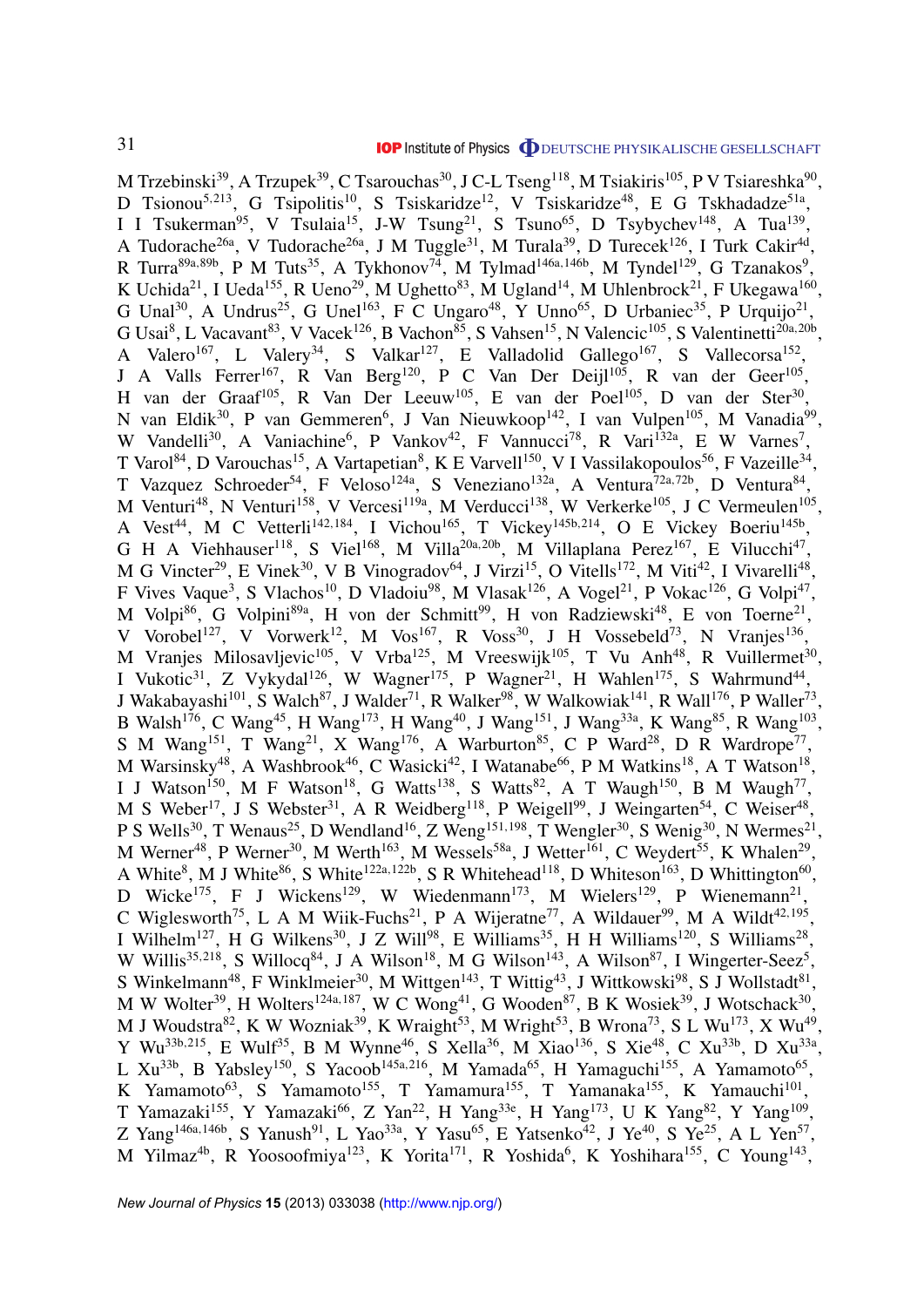C J Young<sup>118</sup>, S Youssef<sup>22</sup>, D Yu<sup>25</sup>, D R Yu<sup>15</sup>, J Yu<sup>8</sup>, J Yu<sup>112</sup>, L Yuan<sup>66</sup>, A Yurkewicz<sup>106</sup>, B Zabinski<sup>39</sup>, R Zaidan<sup>62</sup>, A M Zaitsev<sup>128</sup>, S Zambito<sup>23</sup>, L Zanello<sup>132a,132b</sup>, D Zanzi<sup>99</sup>, A Zaytsev<sup>25</sup>, C Zeitnitz<sup>175</sup>, M Zeman<sup>126</sup>, A Zemla<sup>39</sup>, O Zenin<sup>128</sup>, T Ženiš<sup>144a</sup>, Z Zinonos<sup>122a,122b</sup>, D Zerwas<sup>115</sup>, G Zevi della Porta<sup>57</sup>, D Zhang<sup>87</sup>, H Zhang<sup>88</sup>, J Zhang<sup>6</sup>, L Zhang<sup>151</sup>, X Zhang<sup>33d</sup>, Z Zhang<sup>115</sup>, L Zhao<sup>108</sup>, Z Zhao<sup>33b</sup>, A Zhemchugov<sup>64</sup>, J Zhong<sup>118</sup>, B Zhou<sup>87</sup>, N Zhou<sup>163</sup>, Y Zhou<sup>151</sup>, C G Zhu<sup>33d</sup>, H Zhu<sup>42</sup>, J Zhu<sup>87</sup>, Y Zhu<sup>33b</sup>, X Zhuang<sup>33a</sup>, V Zhuravlov<sup>99</sup>, A Zibell<sup>98</sup>, D Zieminska<sup>60</sup>, N I Zimin<sup>64</sup>, R Zimmermann<sup>21</sup>, S Zimmermann<sup>21</sup>, S Zimmermann<sup>48</sup>, M Ziolkowski<sup>141</sup>, R Zitoun<sup>5</sup>, L Živković<sup>35</sup>, V V Zmouchko<sup>128,218</sup>, G Zobernig<sup>173</sup>, A Zoccoli<sup>20a, 20b</sup>, M zur Nedden<sup>16</sup>, V Zutshi<sup>106</sup> and L Zwalinski<sup>30</sup>

<sup>1</sup> School of Chemistry and Physics, University of Adelaide, Adelaide, Australia

<sup>2</sup> Physics Department, SUNY Albany, Albany, NY, USA

<sup>3</sup> Department of Physics, University of Alberta, Edmonton, AB, Canada

4a Department of Physics, Ankara University, Ankara, Turkey

4b Department of Physics, Gazi University, Ankara, Turkey

4c Division of Physics, TOBB University of Economics and Technology, Ankara, Turkey

4d Turkish Atomic Energy Authority, Ankara, Turkey

<sup>5</sup> LAPP, CNRS/IN2P3 and Université de Savoie, Annecy-le-Vieux, France

<sup>6</sup> High Energy Physics Division, Argonne National Laboratory, Argonne, IL, USA

<sup>7</sup> Department of Physics, University of Arizona, Tucson, AZ, USA

<sup>8</sup> Department of Physics, The University of Texas at Arlington, Arlington, TX, USA

<sup>9</sup> Physics Department, University of Athens, Athens, Greece

<sup>10</sup> Physics Department, National Technical University of Athens, Zografou, Greece

<sup>11</sup> Institute of Physics, Azerbaijan Academy of Sciences, Baku, Azerbaijan

 $12$  Institut de Física d'Altes Energies and Departament de Física de la Universitat Autònoma de Barcelona and ICREA, Barcelona, Spain

13a Institute of Physics, University of Belgrade, Belgrade, Serbia

<sup>13b</sup> Vinca Institute of Nuclear Sciences, University of Belgrade, Belgrade, Serbia

<sup>14</sup> Department for Physics and Technology, University of Bergen, Bergen, Norway

<sup>15</sup> Physics Division, Lawrence Berkeley National Laboratory and University of California, Berkeley, CA, USA

<sup>16</sup> Department of Physics, Humboldt University, Berlin, Germany

<sup>17</sup> Albert Einstein Center for Fundamental Physics and Laboratory for High Energy Physics, University of Bern, Bern, Switzerland

<sup>18</sup> School of Physics and Astronomy, University of Birmingham, Birmingham, UK

19a Department of Physics, Bogazici University, Istanbul, Turkey

<sup>19b</sup> Division of Physics, Dogus University, Istanbul, Turkey

 $19c$  Department of Physics Engineering, Gaziantep University, Gaziantep, Turkey

<sup>19d</sup> Department of Physics, Istanbul Technical University, Istanbul, Turkey

20a INFN Sezione di Bologna, Bologna, Italy

20b Dipartimento di Fisica, Universita di Bologna, Bologna, Italy `

<sup>21</sup> Physikalisches Institut, University of Bonn, Bonn, Germany

<sup>22</sup> Department of Physics, Boston University, Boston, MA, USA

<sup>23</sup> Department of Physics, Brandeis University, Waltham, MA, USA

24a Universidade Federal do Rio De Janeiro COPPE/EE/IF, Rio de Janeiro, Brazil

24b Federal University of Juiz de Fora (UFJF), Juiz de Fora, Brazil

24c Federal University of Sao Joao del Rei (UFSJ), Sao Joao del Rei, Brazil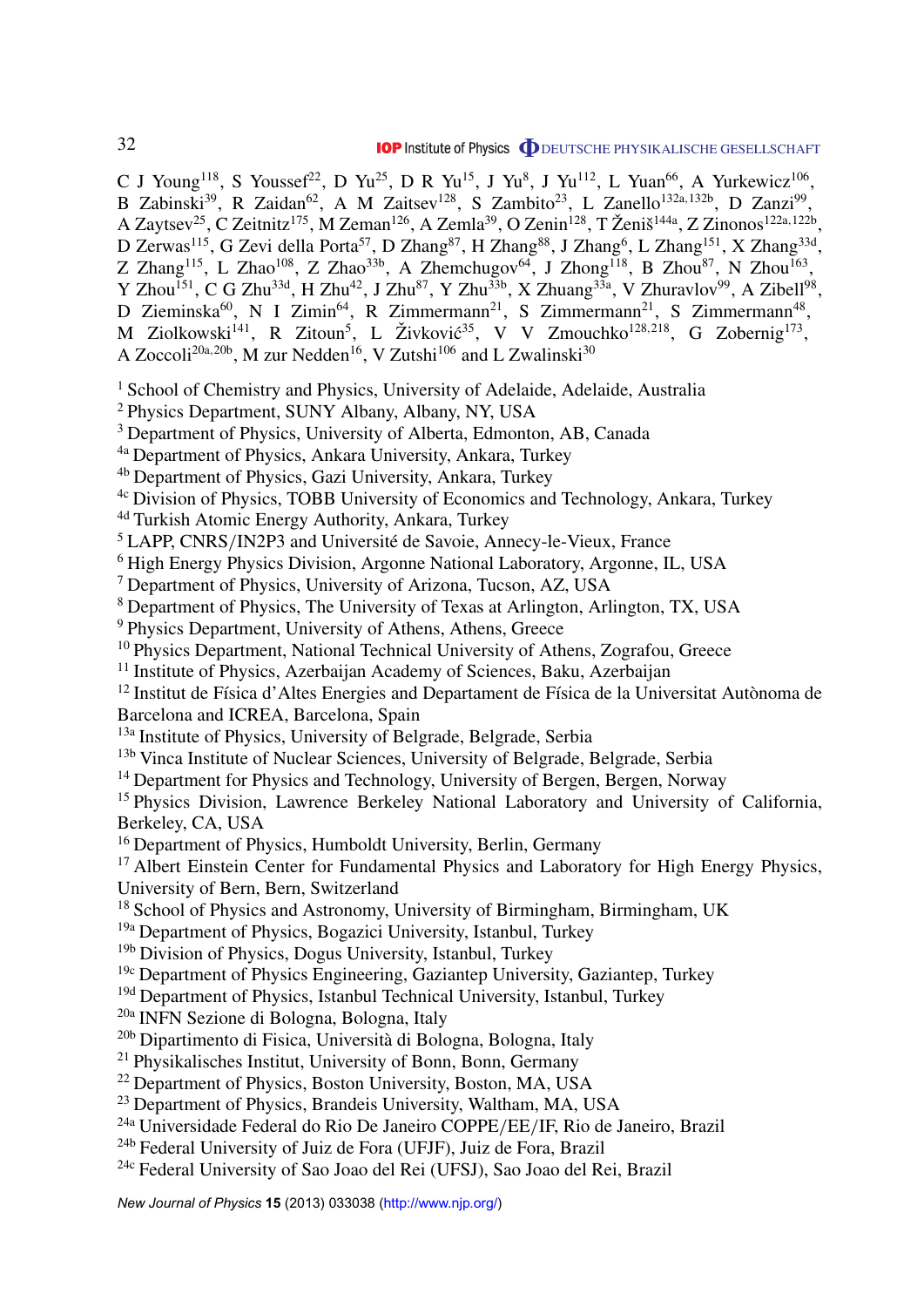24d Instituto de Fisica, Universidade de Sao Paulo, Sao Paulo, Brazil

<sup>25</sup> Physics Department, Brookhaven National Laboratory, Upton, NY, USA

26a National Institute of Physics and Nuclear Engineering, Bucharest, Romania

26b University Politehnica Bucharest, Bucharest, Romania

26c West University in Timisoara, Timisoara, Romania

 $27$  Departamento de Física, Universidad de Buenos Aires, Buenos Aires, Argentina

<sup>28</sup> Cavendish Laboratory, University of Cambridge, Cambridge, UK

<sup>29</sup> Department of Physics, Carleton University, Ottawa, ON, Canada

<sup>30</sup> CERN, Geneva, Switzerland

<sup>31</sup> Enrico Fermi Institute, University of Chicago, Chicago, IL, USA

<sup>32a</sup> Departamento de Física, Pontificia Universidad Católica de Chile, Santiago, Chile

<sup>32b</sup> Departamento de Física, Universidad Técnica Federico Santa María, Valparaíso, Chile

<sup>33a</sup> Institute of High Energy Physics, Chinese Academy of Sciences, Beijing, China

<sup>33b</sup> Department of Modern Physics, University of Science and Technology of China, Anhui, China

33c Department of Physics, Nanjing University, Jiangsu, China

<sup>33d</sup> School of Physics, Shandong University, Shandong, China

33e Physics Department, Shanghai Jiao Tong University, Shanghai, China

<sup>34</sup> Laboratoire de Physique Corpusculaire, Clermont Université and Université Blaise Pascal and CNRS/IN2P3, Clermont-Ferrand, France

<sup>35</sup> Nevis Laboratory, Columbia University, Irvington, NY, USA

<sup>36</sup> Niels Bohr Institute, University of Copenhagen, Kobenhavn, Denmark

37a INFN Gruppo Collegato di Cosenza, Universita della Calabria, Rende, Italy `

37b Dipartimento di Fisica, Università della Calabria, Rende, Italy

<sup>38</sup> AGH University of Science and Technology, Faculty of Physics and Applied Computer Science, Krakow, Poland

<sup>39</sup> The Henryk Niewodniczanski Institute of Nuclear Physics, Polish Academy of Sciences, Krakow, Poland

<sup>40</sup> Physics Department, Southern Methodist University, Dallas, TX, USA

<sup>41</sup> Physics Department, University of Texas at Dallas, Richardson, TX, USA

<sup>42</sup> DESY, Hamburg and Zeuthen, Germany

 $43$  Institut für Experimentelle Physik IV, Technische Universität Dortmund, Dortmund, Germany

<sup>44</sup> Institut für Kern- und Teilchenphysik, Technical University Dresden, Dresden, Germany

<sup>45</sup> Department of Physics, Duke University, Durham, NC, USA

<sup>46</sup> SUPA—School of Physics and Astronomy, University of Edinburgh, Edinburgh, UK

<sup>47</sup> INFN Laboratori Nazionali di Frascati, Frascati, Italy

 $48$  Fakultät für Mathematik und Physik, Albert-Ludwigs-Universität, Freiburg, Germany

<sup>49</sup> Section de Physique, Université de Genève, Geneva, Switzerland

50a INFN Sezione di Genova, Universita di Genova, Genova, Italy `

50b Dipartimento di Fisica, Universita di Genova, Genova, Italy `

51a Elepter Andronikashvili Institute of Physics, Ivane Javakhishvili Tbilisi State University, Tbilisi, Georgia

51b High Energy Physics Institute, Tbilisi State University, Tbilisi, Georgia

<sup>52</sup> II Physikalisches Institut, Justus-Liebig-Universität Giessen, Giessen, Germany

<sup>53</sup> SUPA—School of Physics and Astronomy, University of Glasgow, Glasgow, UK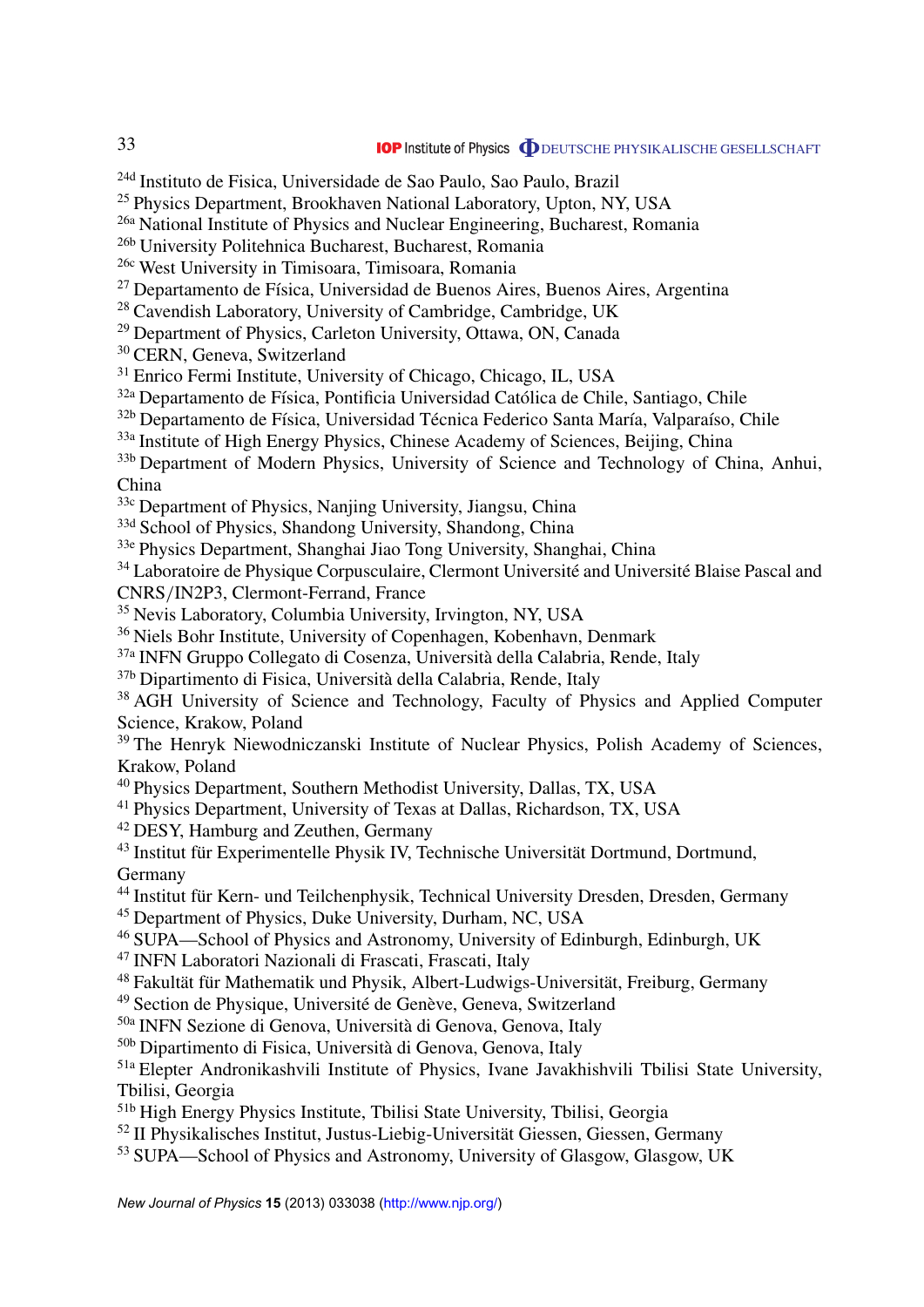$<sup>54</sup>$  II Physikalisches Institut, Georg-August-Universität, Göttingen, Germany</sup>

<sup>55</sup> Laboratoire de Physique Subatomique et de Cosmologie, Université Joseph Fourier and CNRS/IN2P3 and Institut National Polytechnique de Grenoble, Grenoble, France

<sup>56</sup> Department of Physics, Hampton University, Hampton, VA, USA

<sup>57</sup> Laboratory for Particle Physics and Cosmology, Harvard University, Cambridge, MA, USA

58a Kirchhoff-Institut für Physik, Ruprecht-Karls-Universität Heidelberg, Heidelberg, Germany

<sup>58b</sup> Physikalisches Institut, Ruprecht-Karls-Universität Heidelberg, Heidelberg, Germany

<sup>58c</sup> ZITI Institut für technische Informatik, Ruprecht-Karls-Universität Heidelberg, Mannheim, Germany

<sup>59</sup> Faculty of Applied Information Science, Hiroshima Institute of Technology, Hiroshima, Japan <sup>60</sup> Department of Physics, Indiana University, Bloomington, IN, USA

 $<sup>61</sup>$  Institut für Astro- und Teilchenphysik, Leopold-Franzens-Universität, Innsbruck, Austria</sup>

<sup>62</sup> University of Iowa, Iowa City, IA, USA

<sup>63</sup> Department of Physics and Astronomy, Iowa State University, Ames, IA, USA

<sup>64</sup> Joint Institute for Nuclear Research, JINR Dubna, Dubna, Russia

<sup>65</sup> KEK, High Energy Accelerator Research Organization, Tsukuba, Japan

<sup>66</sup> Graduate School of Science, Kobe University, Kobe, Japan

<sup>67</sup> Faculty of Science, Kyoto University, Kyoto, Japan

<sup>68</sup> Kyoto University of Education, Kyoto, Japan

<sup>69</sup> Department of Physics, Kyushu University, Fukuoka, Japan

 $70$  Instituto de Física La Plata, Universidad Nacional de La Plata and CONICET, La Plata, Argentina

<sup>71</sup> Physics Department, Lancaster University, Lancaster, UK

72a INFN Sezione di Lecce, Universita del Salento, Lecce, Italy `

72b Dipartimento di Matematica e Fisica, Universita del Salento, Lecce, Italy `

<sup>73</sup> Oliver Lodge Laboratory, University of Liverpool, Liverpool, UK

<sup>74</sup> Department of Physics, Jožef Stefan Institute and University of Ljubliana, Ljubliana, Slovenia

<sup>75</sup> School of Physics and Astronomy, Queen Mary University of London, London, UK

<sup>76</sup> Department of Physics, Royal Holloway University of London, Surrey, UK

<sup>77</sup> Department of Physics and Astronomy, University College London, London, UK

 $78$  Laboratoire de Physique Nucléaire et de Hautes Energies, UPMC and Université Paris-Diderot and CNRS/IN2P3, Paris, France

<sup>79</sup> Fysiska institutionen, Lunds universitet, Lund, Sweden

<sup>80</sup> Departamento de Fisica Teorica C-15, Universidad Autonoma de Madrid, Madrid, Spain

 $81$  Institut für Physik, Universität Mainz, Mainz, Germany

<sup>82</sup> School of Physics and Astronomy, University of Manchester, Manchester, UK

83 CPPM, Aix-Marseille Université and CNRS/IN2P3, Marseille, France

<sup>84</sup> Department of Physics, University of Massachusetts, Amherst, MA, USA

<sup>85</sup> Department of Physics, McGill University, Montreal, QC, Canada

<sup>86</sup> School of Physics, University of Melbourne, Victoria, Australia

<sup>87</sup> Department of Physics, The University of Michigan, Ann Arbor, MI, USA

88 Department of Physics and Astronomy, Michigan State University, East Lansing, MI, USA

89a INFN Sezione di Milano, Universita di Milano, Milano, Italy `

89b Dipartimento di Fisica, Universita di Milano, Milano, Italy `

<sup>90</sup> B I Stepanov Institute of Physics, National Academy of Sciences of Belarus, Minsk, Republic of Belarus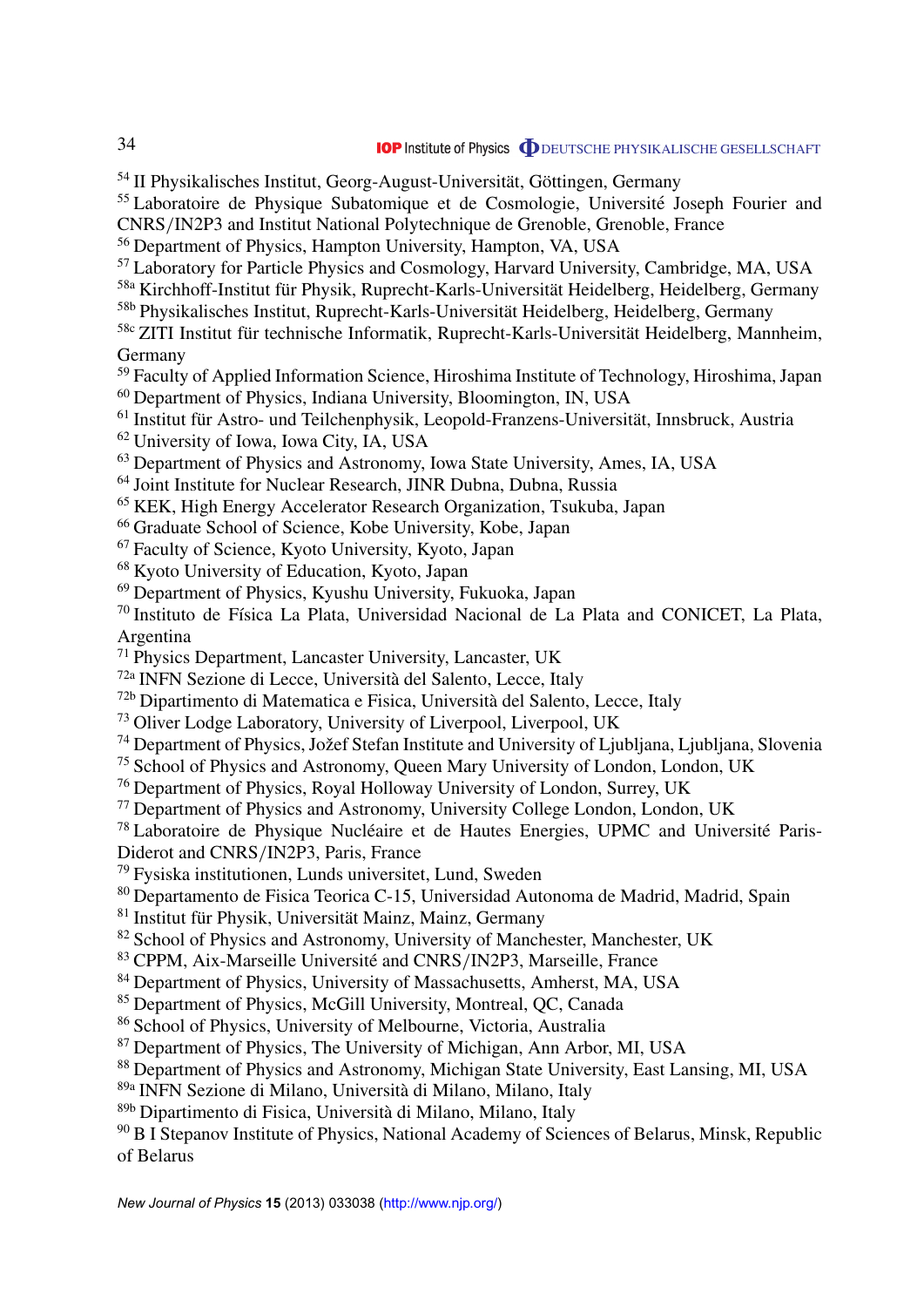<sup>91</sup> National Scientific and Educational Centre for Particle and High Energy Physics, Minsk, Republic of Belarus

 $92$  Department of Physics, Massachusetts Institute of Technology, Cambridge, MA, USA

<sup>93</sup> Group of Particle Physics, University of Montreal, Montreal, QC, Canada

<sup>94</sup> P N Lebedev Institute of Physics, Academy of Sciences, Moscow, Russia

<sup>95</sup> Institute for Theoretical and Experimental Physics (ITEP), Moscow, Russia

<sup>96</sup> Moscow Engineering and Physics Institute (MEPhI), Moscow, Russia

<sup>97</sup> D V Skobeltsyn Institute of Nuclear Physics, M V Lomonosov Moscow State University, Moscow, Russia

98 Fakultät für Physik, Ludwig-Maximilians-Universität München, München, Germany

 $99$  Max-Planck-Institut für Physik (Werner-Heisenberg-Institut), München, Germany

<sup>100</sup> Nagasaki Institute of Applied Science, Nagasaki, Japan

<sup>101</sup> Graduate School of Science and Kobayashi-Maskawa Institute, Nagoya University, Nagova, Japan

<sup>102a</sup> INFN Sezione di Napoli, Università di Napoli, Napoli, Italy

102b Dipartimento di Scienze Fisiche, Universita di Napoli, Napoli, Italy `

<sup>103</sup> Department of Physics and Astronomy, University of New Mexico, Albuquerque, NM, USA <sup>104</sup> Institute for Mathematics, Astrophysics and Particle Physics, Radboud University Nijmegen/Nikhef, Nijmegen, Netherlands

<sup>105</sup> Nikhef National Institute for Subatomic Physics and University of Amsterdam, Amsterdam, Netherlands

<sup>106</sup> Department of Physics, Northern Illinois University, DeKalb, IL, USA

<sup>107</sup> Budker Institute of Nuclear Physics, SB RAS, Novosibirsk, Russia

<sup>108</sup> Department of Physics, New York University, New York, NY, USA

<sup>109</sup> Ohio State University, Columbus, OH, USA

<sup>110</sup> Faculty of Science, Okayama University, Okayama, Japan

<sup>111</sup> Homer L. Dodge Department of Physics and Astronomy, University of Oklahoma, Norman, OK, USA

<sup>112</sup> Department of Physics, Oklahoma State University, Stillwater, OK, USA

<sup>113</sup> Palacký University, RCPTM, Olomouc, Czech Republic

<sup>114</sup> Center for High Energy Physics, University of Oregon, Eugene, OR, USA

<sup>115</sup> LAL, Université Paris-Sud and CNRS/IN2P3, Orsay, France

<sup>116</sup> Graduate School of Science, Osaka University, Osaka, Japan

<sup>117</sup> Department of Physics, University of Oslo, Oslo, Norway

<sup>118</sup> Department of Physics, Oxford University, Oxford, UK

119a INFN Sezione di Pavia, Pavia, Italy

119b Dipartimento di Fisica, Universita di Pavia, Pavia, Italy `

<sup>120</sup> Department of Physics, University of Pennsylvania, Philadelphia, PA, USA

<sup>121</sup> Petersburg Nuclear Physics Institute, Gatchina, Russia

122a INFN Sezione di Pisa, Universita di Pisa, Pisa, Italy `

122b Dipartimento di Fisica E. Fermi, Universita di Pisa, Pisa, Italy `

<sup>123</sup> Department of Physics and Astronomy, University of Pittsburgh, Pittsburgh, PA, USA

124a Laboratorio de Instrumentacao e Fisica Experimental de Particulas—LIP, Lisboa, Portugal

124b Departamento de Fisica Teorica y del Cosmos and CAFPE, Universidad de Granada, Granada, Spain

<sup>125</sup> Institute of Physics, Academy of Sciences of the Czech Republic, Praha, Czech Republic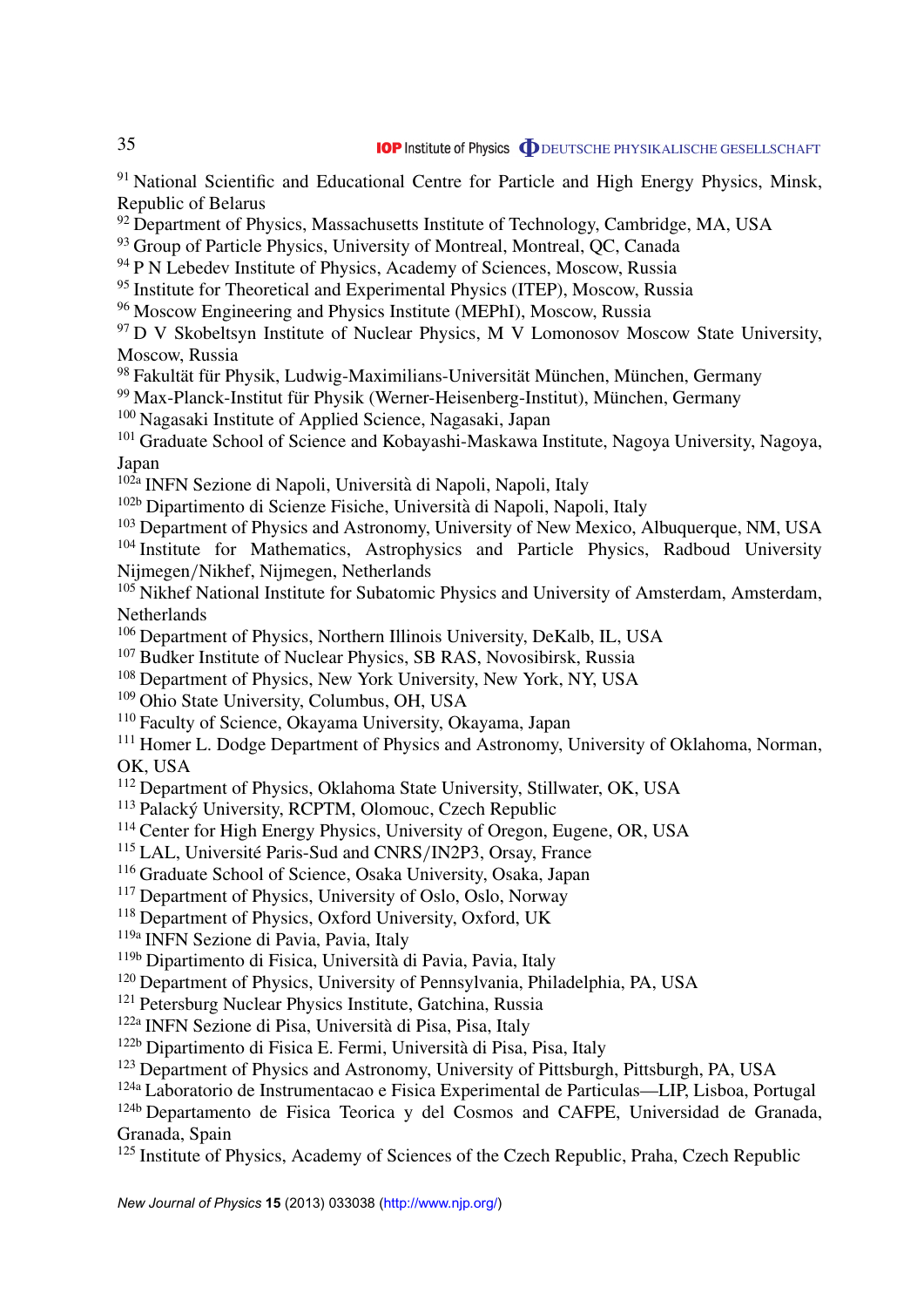<sup>126</sup> Czech Technical University in Prague, Praha, Czech Republic  $127$  Faculty of Mathematics and Physics, Charles University in Prague, Praha, Czech Republic <sup>128</sup> State Research Center Institute for High Energy Physics, Protvino, Russia <sup>129</sup> Particle Physics Department, Rutherford Appleton Laboratory, Didcot, UK <sup>130</sup> Physics Department, University of Regina, Regina, SK, Canada <sup>131</sup> Ritsumeikan University, Kusatsu, Shiga, Japan 132a INFN Sezione di Roma I, Universita La Sapienza, Roma, Italy ` 132b Dipartimento di Fisica, Universita La Sapienza, Roma, Italy ` 133a INFN Sezione di Roma Tor Vergata, Universita di Roma Tor Vergata, Roma, Italy ` <sup>133b</sup> Dipartimento di Fisica, Università di Roma Tor Vergata, Roma, Italy 134a INFN Sezione di Roma Tre, Universita Roma Tre, Roma, Italy ` 134b Dipartimento di Fisica, Universita Roma Tre, Roma, Italy ` <sup>135a</sup> Faculté des Sciences Ain Chock, Réseau Universitaire de Physique des Hautes Energies—Universite Hassan II, Casablanca, Morocco ´ 135b Centre National de l'Energie des Sciences Techniques Nucleaires, Rabat, Morocco <sup>135c</sup> Faculté des Sciences Semlalia, Université Cadi Ayyad, LPHEA-Marrakech, Morocco <sup>135d</sup> Faculté des Sciences, Université Mohamed Premier and LPTPM, Oujda, Morocco <sup>135e</sup> Faculté des sciences, Université Mohammed V-Agdal, Rabat, Morocco <sup>136</sup> DSM/IRFU (Institut de Recherches sur les Lois Fondamentales de l'Univers), CEA Saclay (Commissariat a l'Energie Atomique et aux Energies Alternatives), Gif-sur-Yvette, ` France <sup>137</sup> Santa Cruz Institute for Particle Physics, University of California Santa Cruz, Santa Cruz, CA, USA <sup>138</sup> Department of Physics, University of Washington, Seattle, WA, USA <sup>139</sup> Department of Physics and Astronomy, University of Sheffield, Sheffield, UK <sup>140</sup> Department of Physics, Shinshu University, Nagano, Japan <sup>141</sup> Fachbereich Physik, Universität Siegen, Siegen, Germany <sup>142</sup> Department of Physics, Simon Fraser University, Burnaby, BC, Canada <sup>143</sup> SLAC National Accelerator Laboratory, Stanford, CA, USA 144a Faculty of Mathematics, Physics and Informatics, Comenius University, Bratislava, Slovak Republic <sup>144b</sup> Department of Subnuclear Physics, Institute of Experimental Physics of the Slovak Academy of Sciences, Kosice, Slovak Republic 145a Department of Physics, University of Johannesburg, Johannesburg, South Africa 145b School of Physics, University of the Witwatersrand, Johannesburg, South Africa 146a Department of Physics, Stockholm University, Stockholm, Sweden 146b The Oskar Klein Centre, Stockholm, Sweden <sup>147</sup> Physics Department, Royal Institute of Technology, Stockholm, Sweden <sup>148</sup> Departments of Physics and Astronomy and Chemistry, Stony Brook University, Stony Brook, NY, USA <sup>149</sup> Department of Physics and Astronomy, University of Sussex, Brighton, UK <sup>150</sup> School of Physics, University of Sydney, Sydney, Australia <sup>151</sup> Institute of Physics, Academia Sinica, Taipei, Taiwan <sup>152</sup> Department of Physics, Technion: Israel Institute of Technology, Haifa, Israel <sup>153</sup> Raymond and Beverly Sackler School of Physics and Astronomy, Tel Aviv University, Tel Aviv, Israel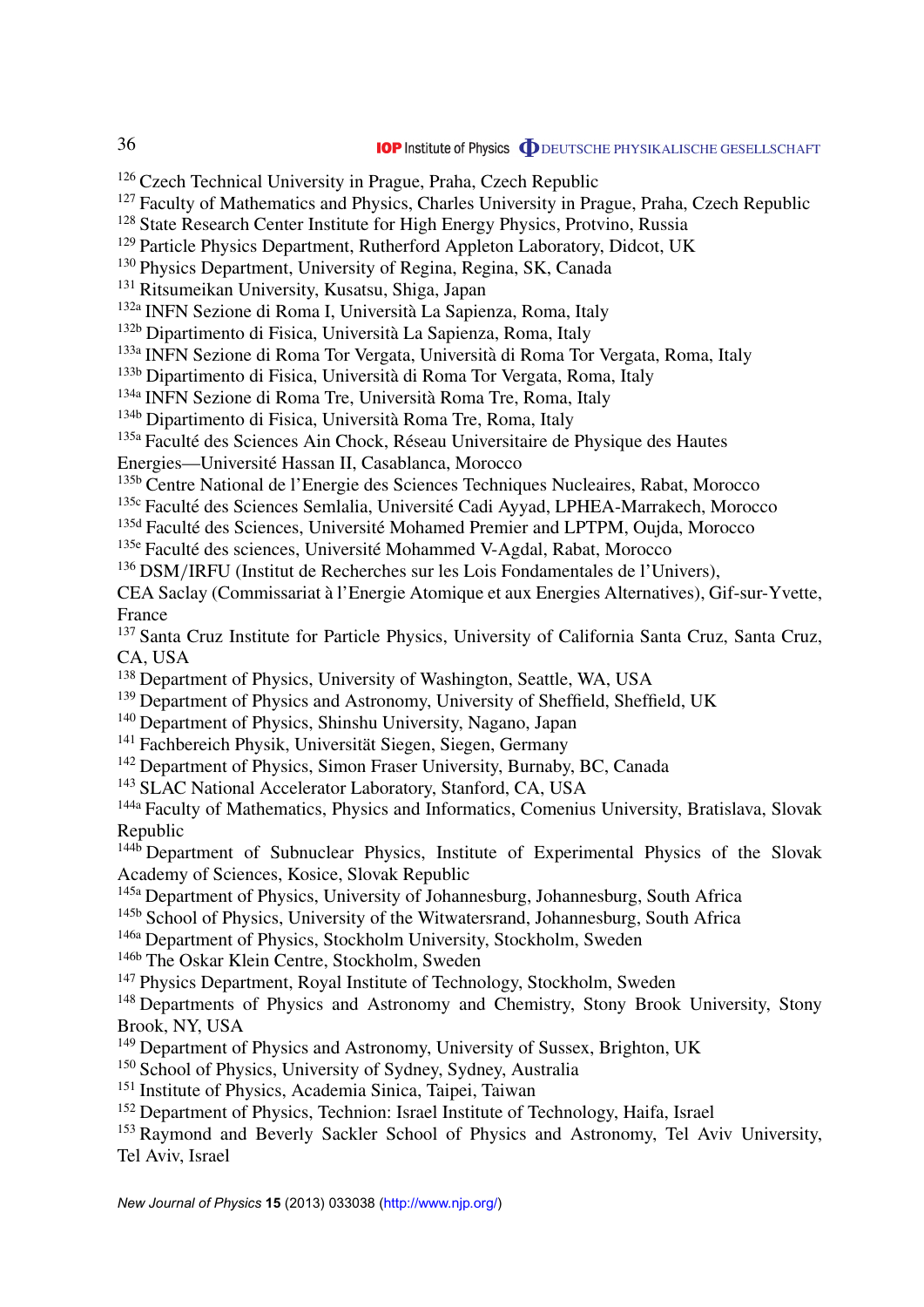<sup>154</sup> Department of Physics, Aristotle University of Thessaloniki, Thessaloniki, Greece <sup>155</sup> International Center for Elementary Particle Physics and Department of Physics, The University of Tokyo, Tokyo, Japan <sup>156</sup> Graduate School of Science and Technology, Tokyo Metropolitan University, Tokyo, Japan <sup>157</sup> Department of Physics, Tokyo Institute of Technology, Tokyo, Japan <sup>158</sup> Department of Physics, University of Toronto, Toronto, ON, Canada 159a TRIUMF, Vancouver BC, York University, Toronto, ON, Canada <sup>159b</sup> Department of Physics and Astronomy, York University, Toronto, ON, Canada <sup>160</sup> Faculty of Pure and Applied Sciences, University of Tsukuba, Tsukuba, Japan <sup>161</sup> Department of Physics and Astronomy, Tufts University, Medford, MA, USA <sup>162</sup> Centro de Investigaciones, Universidad Antonio Narino, Bogota, Colombia <sup>163</sup> Department of Physics and Astronomy, University of California Irvine, Irvine, CA, USA 164a INFN Gruppo Collegato di Udine, Universita di Udine, Udine, Italy ` 164b ICTP, Trieste, Università di Udine, Udine, Italy 164c Dipartimento di Chimica, Fisica e Ambiente, Universita di Udine, Udine, Italy ` <sup>165</sup> Department of Physics, University of Illinois, Urbana, IL, USA <sup>166</sup> Department of Physics and Astronomy, University of Uppsala, Uppsala, Sweden  $167$  Instituto de Física Corpuscular (IFIC) and Departamento de Física Atómica, Molecular y Nuclear and Departamento de Ingeniería Electrónica and Instituto de Microelectrónica de Barcelona (IMB-CNM), University of Valencia and CSIC, Valencia, Spain <sup>168</sup> Department of Physics, University of British Columbia, Vancouver, BC, Canada <sup>169</sup> Department of Physics and Astronomy, University of Victoria, Victoria, BC, Canada <sup>170</sup> Department of Physics, University of Warwick, Coventry, UK <sup>171</sup> Waseda University, Tokyo, Japan <sup>172</sup> Department of Particle Physics, The Weizmann Institute of Science, Rehovot, Israel <sup>173</sup> Department of Physics, University of Wisconsin, Madison, WI, USA  $174$  Fakultät für Physik und Astronomie, Julius-Maximilians-Universität, Würzburg, Germany  $175$  Fachbereich C Physik, Bergische Universität Wuppertal, Wuppertal, Germany <sup>176</sup> Department of Physics, Yale University, New Haven, CT, USA <sup>177</sup> Yerevan Physics Institute, Yerevan, Armenia <sup>178</sup> Centre de Calcul de l'Institut National de Physique Nucléaire et de Physique des Particules (IN2P3), Villeurbanne, France <sup>179</sup> Also at Department of Physics, King's College London, London, UK <sup>180</sup> Also at Laboratorio de Instrumentacao e Fisica Experimental de Particulas—LIP, Lisboa, Portugal <sup>181</sup> Also at Faculdade de Ciencias and CFNUL, Universidade de Lisboa, Lisboa, Portugal <sup>182</sup> Also at Particle Physics Department, Rutherford Appleton Laboratory, Didcot, UK <sup>183</sup> Also at Department of Physics, University of Johannesburg, Johannesburg, South Africa <sup>184</sup> Also at TRIUMF, Vancouver, BC, Canada <sup>185</sup> Also at Department of Physics, California State University, Fresno, CA, USA <sup>186</sup> Also at Novosibirsk State University, Novosibirsk, Russia <sup>187</sup> Also at Department of Physics, University of Coimbra, Coimbra, Portugal <sup>188</sup> Also at Università di Napoli Parthenope, Napoli, Italy <sup>189</sup> Also at Institute of Particle Physics (IPP), Canada

- <sup>190</sup> Also at Department of Physics, Middle East Technical University, Ankara, Turkey
- <sup>191</sup> Also at Louisiana Tech University, Ruston, LA, USA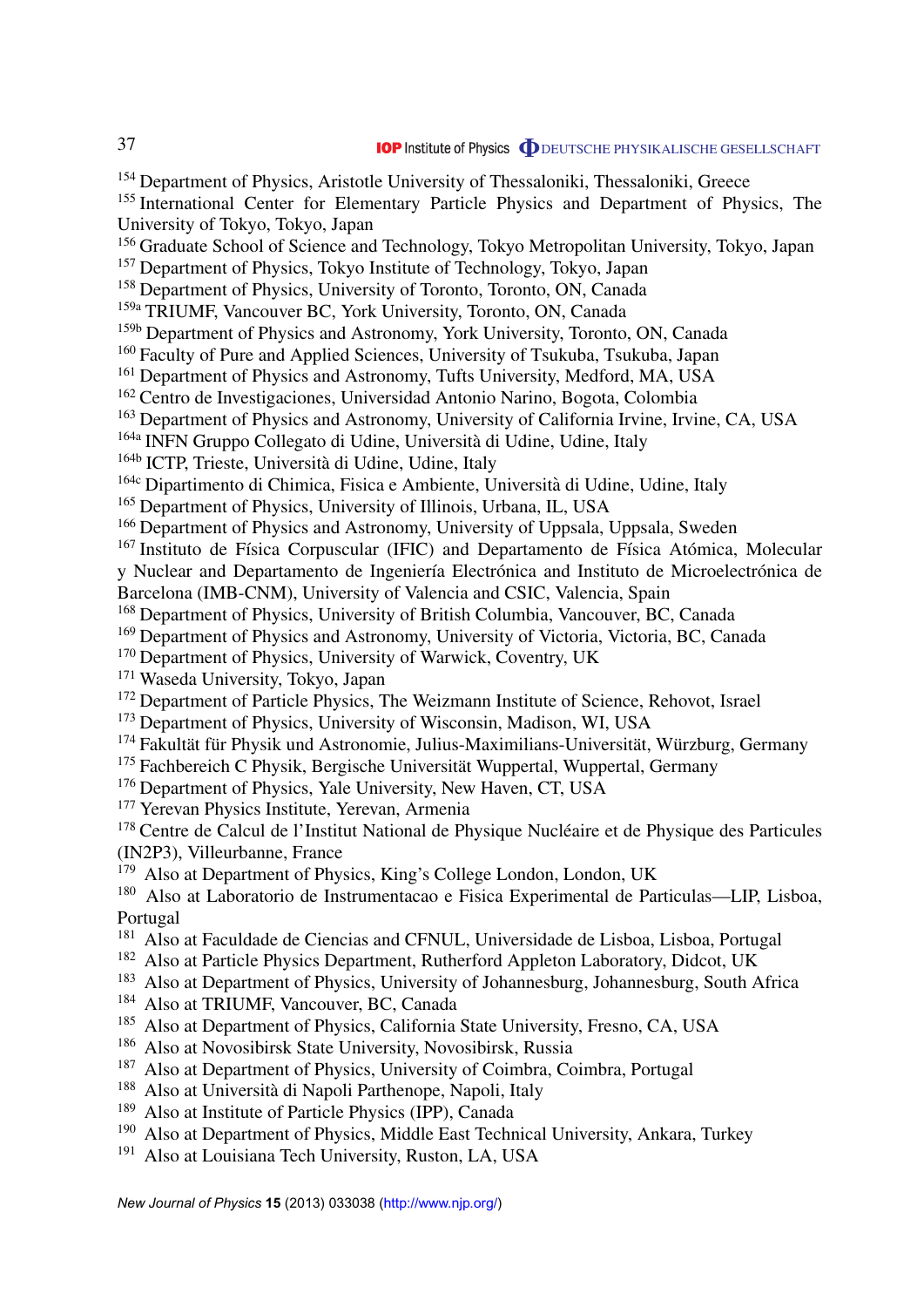<span id="page-38-0"></span><sup>192</sup> Also at Dep Fisica and CEFITEC of Faculdade de Ciencias e Tecnologia, Universidade Nova de Lisboa, Caparica, Portugal

- <sup>193</sup> Also at Department of Physics, University of Cape Town, Cape Town, South Africa
- <sup>194</sup> Also at Institute of Physics, Azerbaijan Academy of Sciences, Baku, Azerbaijan
- $195$  Also at Institut für Experimentalphysik, Universität Hamburg, Hamburg, Germany
- <sup>196</sup> Also at Manhattan College, New York, NY, USA
- $197$  Also at CPPM, Aix-Marseille Université and CNRS/IN2P3, Marseille, France
- <sup>198</sup> Also at School of Physics and Engineering, Sun Yat-sen University, Guanzhou, China
- <sup>199</sup> Also at Academia Sinica Grid Computing, Institute of Physics, Academia Sinica, Taipei, Taiwan
- <sup>200</sup> Also at School of Physics, Shandong University, Shandong, China
- <sup>201</sup> Also at Dipartimento di Fisica, Universita La Sapienza, Roma, Italy `
- $202$  Also at DSM/IRFU (Institut de Recherches sur les Lois Fondamentales de l'Univers),

CEA Saclay (Commissariat a l'Energie Atomique et aux Energies Alternatives), Gif-sur-Yvette, ` France

- <sup>203</sup> Also at Section de Physique, Université de Genève, Geneva, Switzerland
- <sup>204</sup> Also at Departamento de Fisica, Universidade de Minho, Braga, Portugal
- <sup>205</sup> Also at Department of Physics, The University of Texas at Austin, Austin, TX, USA
- <sup>206</sup> Also at Department of Physics and Astronomy, University of South Carolina, Columbia, SC, USA

<sup>207</sup> Also at Institute for Particle and Nuclear Physics, Wigner Research Centre for Physics, Budapest, Hungary

- <sup>208</sup> Also at International School for Advanced Studies (SISSA), Trieste, Italy
- <sup>209</sup> Also at Institute of Physics, Jagiellonian University, Krakow, Poland
- <sup>210</sup> Also at LAL, Université Paris-Sud and CNRS/IN2P3, Orsay, France
- <sup>211</sup> Also at Faculty of Physics, M V Lomonosov Moscow State University, Moscow, Russia
- <sup>212</sup> Also at Nevis Laboratory, Columbia University, Irvington, NY, USA
- <sup>213</sup> Also at Department of Physics and Astronomy, University of Sheffield, Sheffield, UK
- <sup>214</sup> Also at Department of Physics, Oxford University, Oxford, UK
- <sup>215</sup> Also at Department of Physics, The University of Michigan, Ann Arbor, MI, USA
- <sup>216</sup> Also at Discipline of Physics, University of KwaZulu-Natal, Durban, South Africa
- <sup>217</sup> Associated author at Durham University, IPPP, Durham, UK
- <sup>218</sup> Deceased

#### **References**

- [1] Landshoff P V and Polkinghorne J C 1978 *Phys. Rev.* D **18** [3344](http://dx.doi.org/10.1103/PhysRevD.18.3344)
- [2] Takagi F 1979 *Phys. Rev. Lett.* **43** [1296](http://dx.doi.org/10.1103/PhysRevLett.43.1296)
- [3] Goebel C, Halzen F and Scott D M 1980 *Phys. Rev.* D **22** [2789](http://dx.doi.org/10.1103/PhysRevD.22.2789)
- [4] Paver N and Treleani D 1982 *Nuovo Cimento* A **70** [215](http://dx.doi.org/10.1007/BF02814035)
- [5] Mekhfi M 1985 *Phys. Rev.* D **32** [2371](http://dx.doi.org/10.1103/PhysRevD.32.2371)
- [6] Humpert B 1984 *Phys. Lett.* B **[135](http://dx.doi.org/10.1016/0370-2693(84)90479-9)** 179
- [7] Humpert B and Odorico R 1985 *Phys. Lett.* B **[154](http://dx.doi.org/10.1016/0370-2693(85)90587-8)** 211
- [8] Ametller L, Paver N and Treleani D 1986 *Phys. Lett.* B **169** [289](http://dx.doi.org/10.1016/0370-2693(86)90668-4)
- [9] Halzen F, Hoyer P and Stirling W J 1987 *Phys. Lett.* B **188** [375–8](http://dx.doi.org/10.1016/0370-2693(87)91400-6)
- [10] Godbole R M, Gupta S and Lindfors J 1990 *Z. Phys.* C **47** [69–74](http://dx.doi.org/10.1007/BF01551914)
- [11] Mekhfi M 1985 *Phys. Rev.* D **32** [2380](http://dx.doi.org/10.1103/PhysRevD.32.2380)